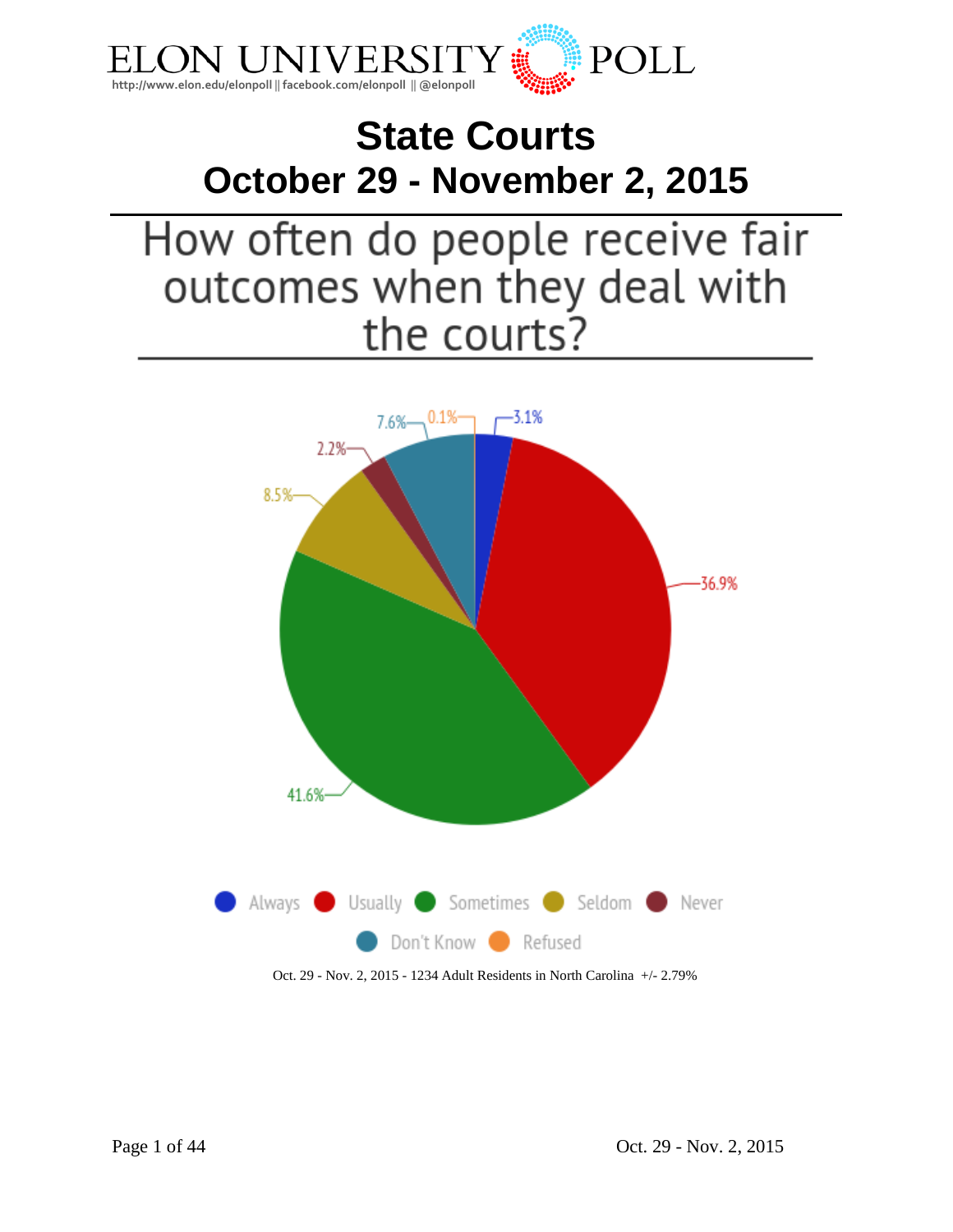

# TABLE OF CONTENTS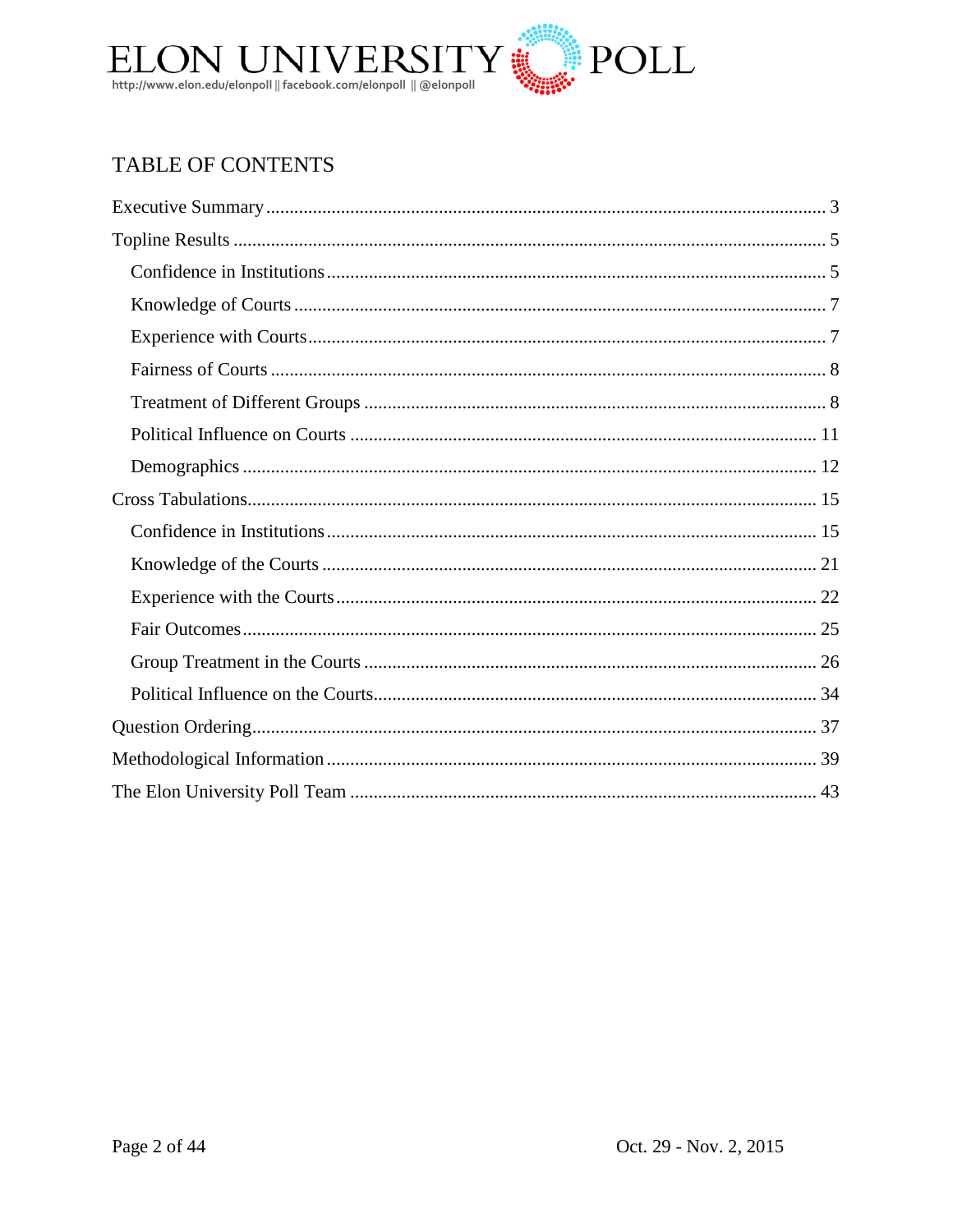

# <span id="page-2-0"></span>**Executive Summary**

The Elon University Poll conducted a live-caller, dual frame (landline and cell phone) survey of 1,330 residents of North Carolina between October 29 and November 2, 2015. Of these respondents, 1234 answered our weighting questions (age, gender, race, phone use). The survey reported here presents has a margin of error of +/- 2.79 percentage points for the weighted sample of 1234 adults. The tables below report both the weighted and unweighted frequencies.

# **Confidence in Institutions**

Respondents were asked about the level of confidence they have in 6 different institutions: federal government, the media, the U.S. Supreme Court, North Carolina state courts, local public schools, and their local police or sheriff. The public in North Carolina are generally quite confident in their local police or sheriff. Eighty-one percent of those surveyed said they were somewhat or very confident in this local institution. No other institution had nearly as high level of confidence. North Carolina State Courts had nearly 66% of respondents stating they were somewhat or very confident in this state institution. This was followed closely by Local public schools with 65.8 percent, followed by the U.S. Supreme Court with 65 percent. Confidence in the federal government and the media was the lowest among the 6 groups, with 37 percent and 36 percent respectively.

| <b>Institution</b>          | % Somewhat or Very<br><b>Confident</b> |
|-----------------------------|----------------------------------------|
| <b>Local Police/Sheriff</b> | 81.0                                   |
| <b>NC State Courts</b>      | 65.9                                   |
| <b>Local Public Schools</b> | 65.8                                   |
| <b>US Supreme Court</b>     | 65.0                                   |
| <b>Federal Government</b>   | 37.2                                   |
| <b>The Media</b>            | 35.6                                   |

Levels of confidence in the police differ greatly among Democrats and Republicans, as well as white and black respondents. Over half of Republicans (51%) said they were very confident in their local police, compared to 29 percent of Democrats. Forty-four percent of whites said they were very confident in the police compared to only 22 percent of blacks.

The media had the lowest level of confidence, especially among Republicans. Only one percent of Republicans said they were very confident in the media, compared to 10 percent of Democrats. Similarly, only one percent of Republicans were very confident of the federal government, compared to 9 percent of Democrats.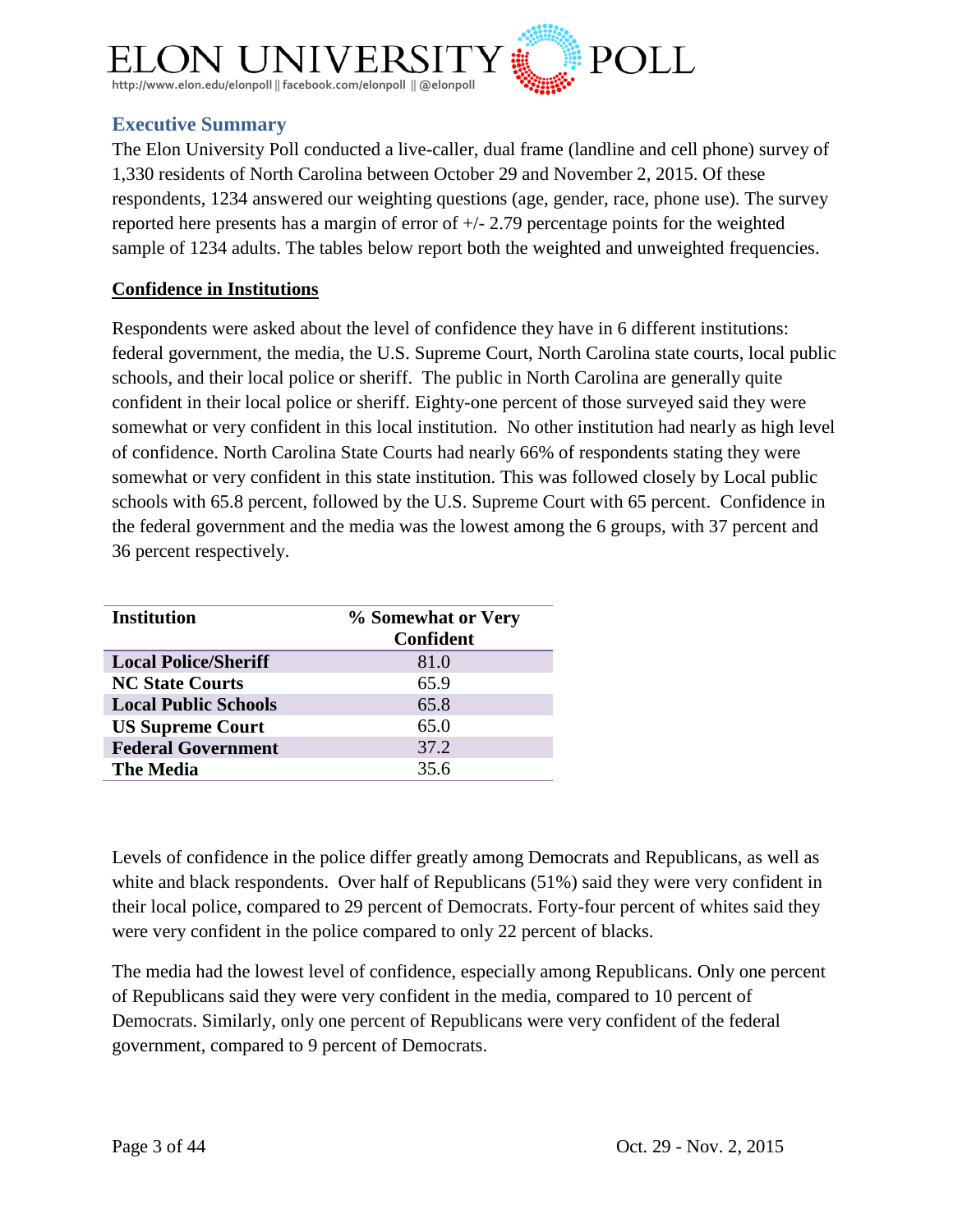

# **Fair Treatment by the Courts**

Forty percent of respondents felt that people usually or always receive a fair outcome with dealing with the courts. However, when asked how the courts treat various groups respondents providing very different opinions.

| Group                                    | % Saying Group is Treated<br>(Somewhat or Far) Worse |
|------------------------------------------|------------------------------------------------------|
| <b>People without a Lawyer</b>           | 76.2                                                 |
| <b>Low-income People</b>                 | 63.8                                                 |
| <b>Non-English Speaking People</b>       | 53.4                                                 |
| <b>African Americans</b>                 | 46.2                                                 |
| <b>Hispanics</b>                         | 45.6                                                 |
| <b>Middle Class/Working Class People</b> | 16.9                                                 |
| <b>White People</b>                      | 4.1                                                  |
| <b>Wealthy People</b>                    | 1.6                                                  |

Approximately 76 percent of respondents believe people without legal representation are treated worse by the courts. Low-income people were also seen as likely to receive unfair treatment (64%). Over half of those surveyed (53%) said Non-English speaking individuals were generally treated worse by courts. Forty-six percent of respondents believe African Americans are treated worse; however 67 percent of African Americans said their group is treated worse by the courts.

Very few respondents believe that whites (4.1%) or wealthy individuals (1.6%) are treated worse by the courts. In fact, most respondent (51 percent) said the wealthy receive far better treatment in the courts. Eight percent of white respondents said whites are treated far better by the courts and 32 percent said whites receive somewhat better treatment.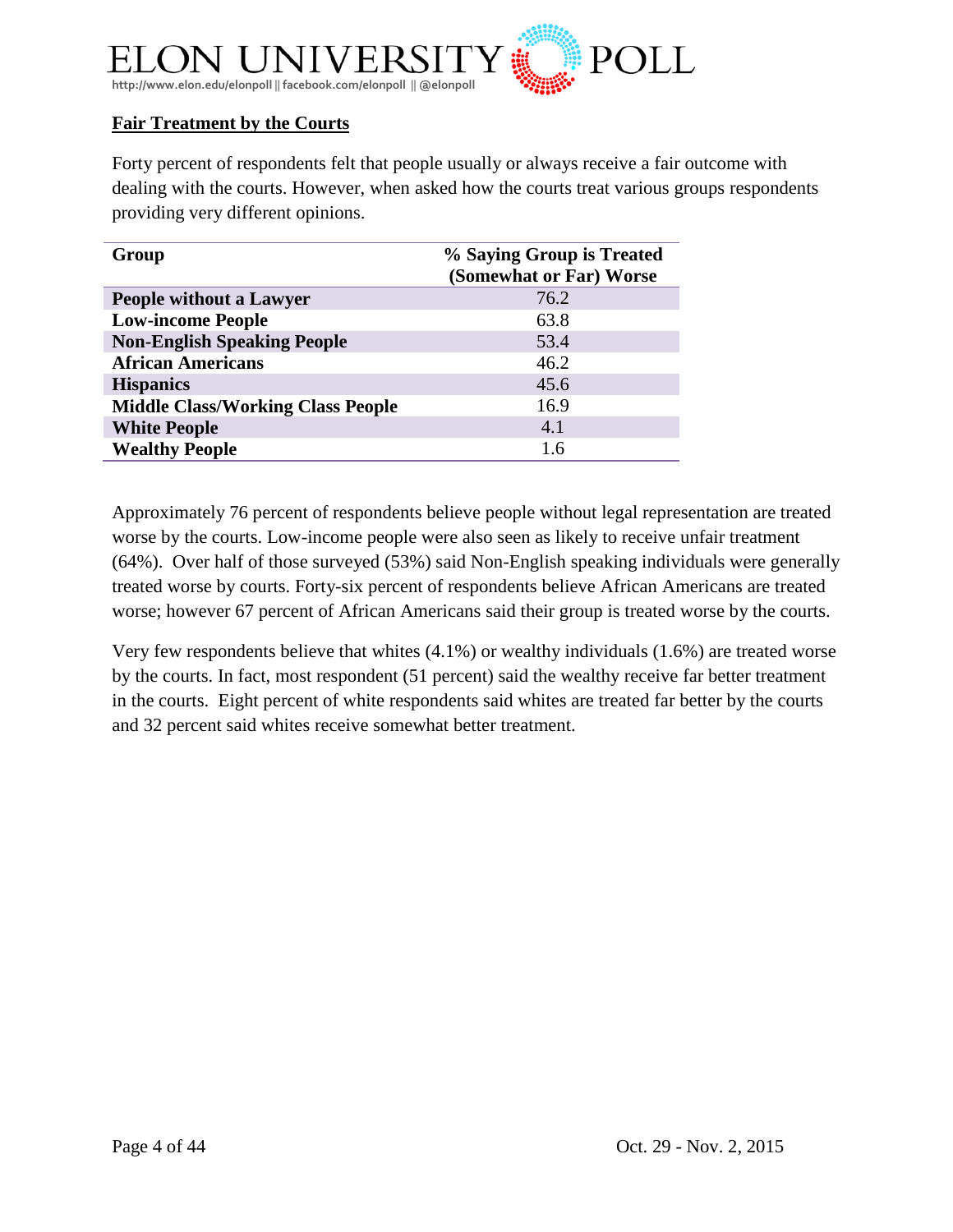

# <span id="page-4-0"></span>**Topline Results**

Introduction: Now I would like to ask you some questions about the North Carolina Court System. This system includes the State Supreme Court, Court of Appeals, Superior Courts, and District Courts.

# <span id="page-4-1"></span>**Confidence in Institutions**

First, I'd like to know how much confidence you have in the following public institutions, using the scale of very confident, somewhat confident, not very confident, or not at all confident. In general, how would you rate your confidence in…? [Institutions rotated randomly]

## **Federal Government in Washington**

|                             | Weighted |        |      | Unweighted |
|-----------------------------|----------|--------|------|------------|
|                             | No.      | $\%$   | No.  | %          |
| <b>Very Confident</b>       | 59       | 4.8%   | 54   | 4.1%       |
| <b>Somewhat Confident</b>   | 400      | 32.4%  | 410  | 30.8%      |
| <b>Not Very Confident</b>   | 392      | 31.8%  | 424  | 31.9%      |
| <b>Not at all Confident</b> | 338      | 27.4%  | 385  | 28.9%      |
| Don't Know                  | 39       | 3.2%   | 46   | 3.5%       |
| <b>Refused</b>              | 5        | 0.4%   | 11   | 0.8%       |
| $N=$                        | 1233     | 100.0% | 1330 | 100.0%     |

# **Your local police or sheriff**

|                             | Weighted       |       |      | Unweighted |
|-----------------------------|----------------|-------|------|------------|
|                             | No.            | $\%$  | No.  | $\%$       |
| <b>Very Confident</b>       | 472            | 38.3% | 525  | 39.5%      |
| <b>Somewhat Confident</b>   | 527            | 42.7% | 556  | 41.8%      |
| <b>Not Very Confident</b>   | 113            | 9.1%  | 121  | 9.1%       |
| <b>Not at all Confident</b> | 87             | 7.0%  | 82   | 6.2%       |
| Don't Know                  | 31             | 2.5%  | 38   | 2.9%       |
| <b>Refused</b>              | $\overline{4}$ | 0.3%  | 8    | 0.6%       |
| $N=$                        | 1234           | 99.9% | 1330 | 100.0%     |

## **The North Carolina State Court**

|                             | Weighted |        |      | Unweighted |
|-----------------------------|----------|--------|------|------------|
|                             | No.      | $\%$   | No.  | $\%$       |
| <b>Very Confident</b>       | 155      | 12.5%  | 166  | 12.5%      |
| <b>Somewhat Confident</b>   | 659      | 53.4%  | 693  | 52.1%      |
| <b>Not Very Confident</b>   | 192      | 15.6%  | 200  | 15.0%      |
| <b>Not at all Confident</b> | 93       | 7.5%   | 98   | 7.4%       |
| Don't Know                  | 131      | 10.6%  | 163  | 12.3%      |
| <b>Refused</b>              | 4        | 0.4%   | 10   | 0.8%       |
| $N =$                       | 1234     | 100.0% | 1330 | 100.0%     |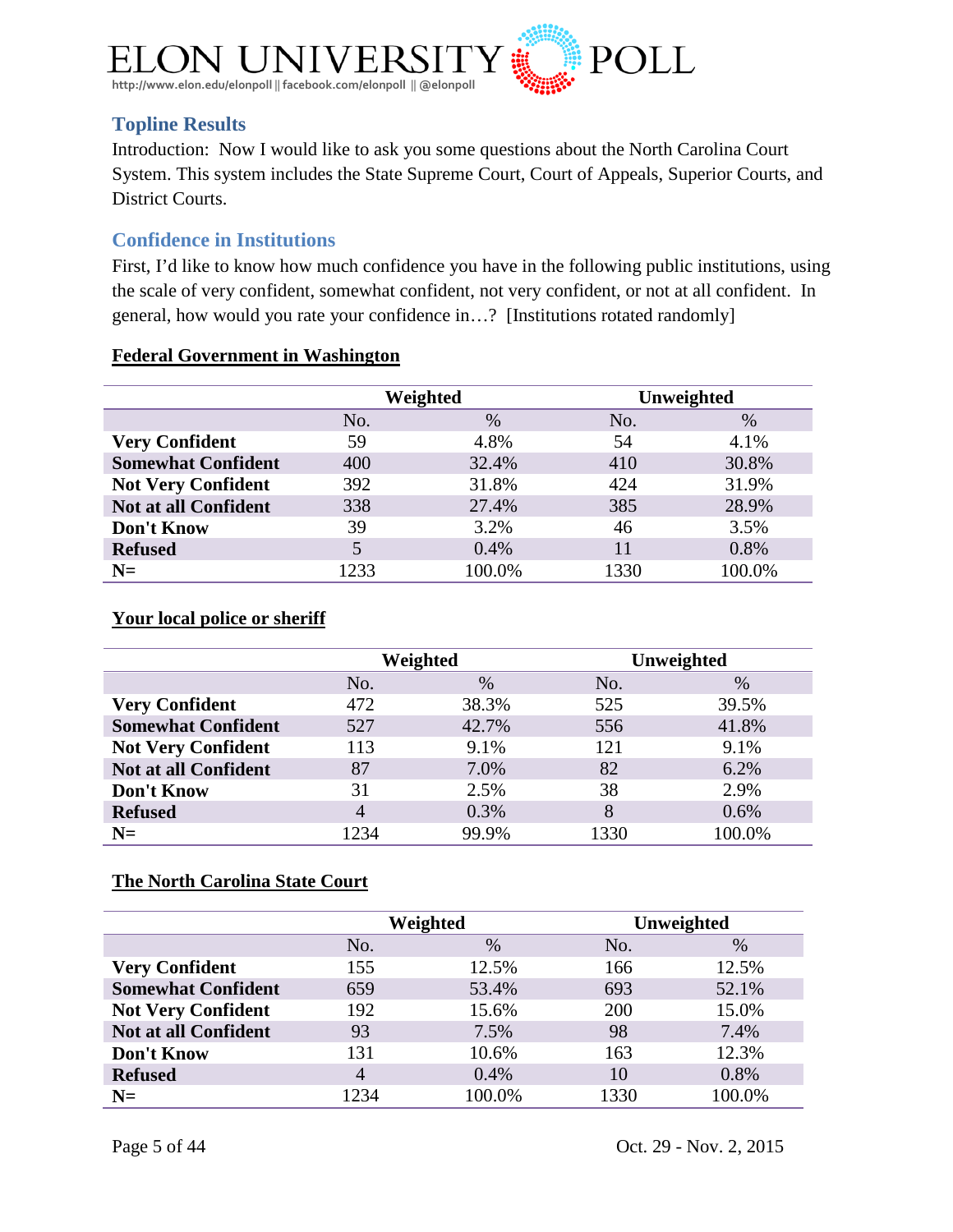

## **Your local public schools**

|                             | Weighted                    |        |      | Unweighted |
|-----------------------------|-----------------------------|--------|------|------------|
|                             | No.                         | $\%$   | No.  | $\%$       |
| <b>Very Confident</b>       | 241                         | 19.5%  | 255  | 19.2%      |
| <b>Somewhat Confident</b>   | 571                         | 46.3%  | 603  | 45.3%      |
| <b>Not Very Confident</b>   | 247                         | 20.1%  | 257  | 19.3%      |
| <b>Not at all Confident</b> | 104                         | 8.4%   | 114  | 8.6%       |
| Don't Know                  | 69                          | 5.6%   | 90   | 6.8%       |
| <b>Refused</b>              | $\mathcal{D}_{\mathcal{A}}$ | 0.1%   | 11   | 0.8%       |
| $N=$                        | 1234                        | 100.0% | 1330 | 100.0%     |

# **The U.S. Supreme Court**

|                           | Weighted |        |      | Unweighted |
|---------------------------|----------|--------|------|------------|
|                           | No.      | $\%$   | No.  | $\%$       |
| <b>Very Confident</b>     | 226      | 18.3%  | 226  | 17.0%      |
| <b>Somewhat Confident</b> | 576      | 46.7%  | 601  | 45.2%      |
| <b>Not Very Confident</b> | 243      | 19.7%  | 268  | 20.2%      |
| Not at all Confident      | 132      | 10.7%  | 155  | 11.7%      |
| Don't Know                | 52       | 4.2%   | 66   | 5.0%       |
| <b>Refused</b>            | 5        | 0.4%   | 14   | 1.1%       |
| $N =$                     | 1234     | 100.0% | 1330 | 100.0%     |

# **The media**

|                             | Weighted |        |             | Unweighted |
|-----------------------------|----------|--------|-------------|------------|
|                             | No.      | $\%$   | No.         | $\%$       |
| <b>Very Confident</b>       | 73       | 5.9%   | 80          | 6.0%       |
| <b>Somewhat Confident</b>   | 367      | 29.7%  | 389         | 29.2%      |
| <b>Not Very Confident</b>   | 364      | 29.5%  | 374         | 28.1%      |
| <b>Not at all Confident</b> | 388      | 31.5%  | 428         | 32.2%      |
| Don't Know                  | 40       | 3.2%   | 50          | 3.8%       |
| <b>Refused</b>              | 3        | 0.2%   | $\mathbf Q$ | 0.7%       |
| $N =$                       | 1234     | 100.0% | 1330        | 100.0%     |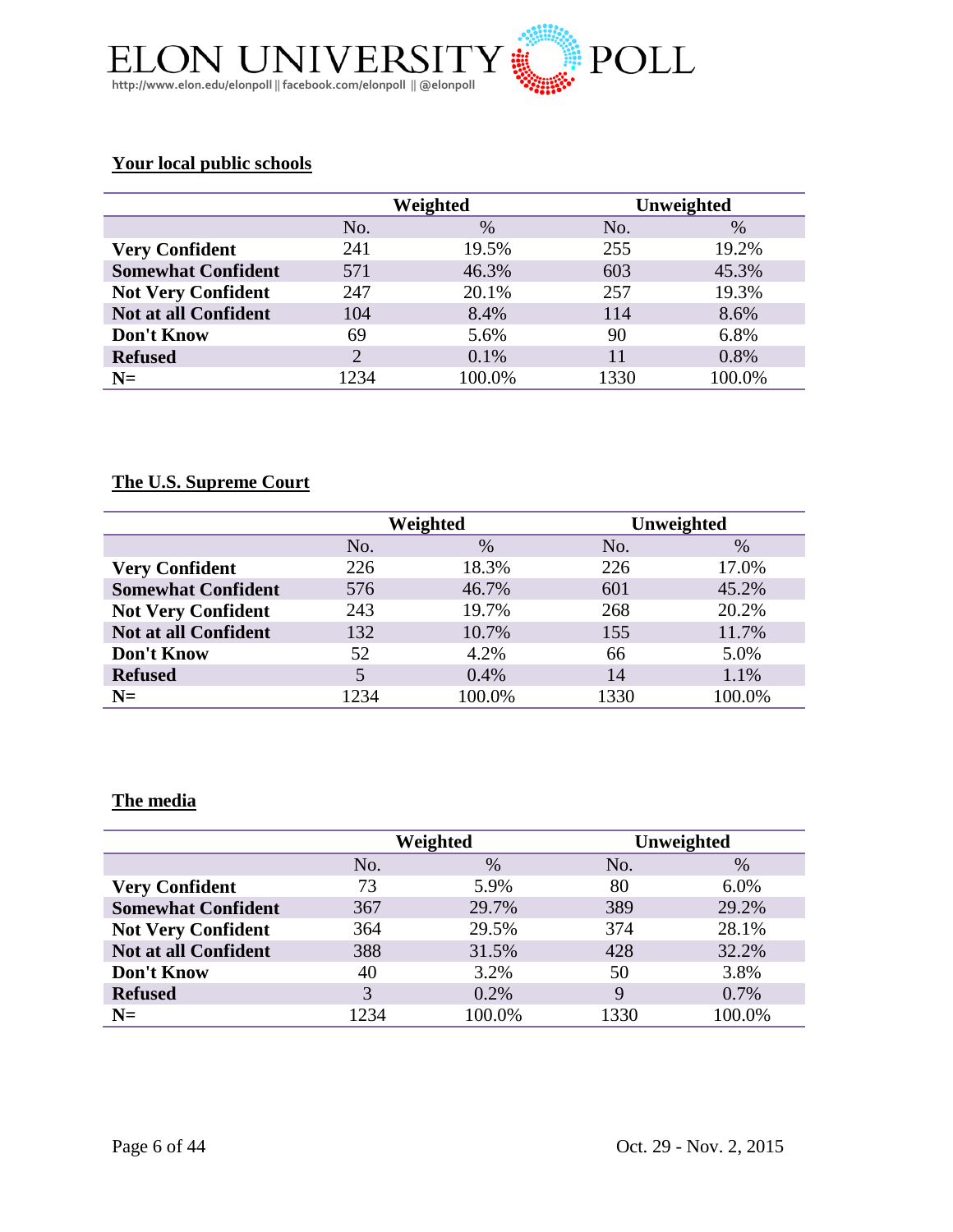

# <span id="page-6-0"></span>**Knowledge of Courts**

How much would you say you know about the courts in North Carolina? A lot; Some; A little or Nothing at all

|                | Weighted |       | Unweighted |        |
|----------------|----------|-------|------------|--------|
|                | No.      | $\%$  | No.        | $\%$   |
| A lot          | 156      | 12.6% | 156        | 11.7%  |
| <b>Some</b>    | 557      | 45.1% | 581        | 43.7%  |
| A little       | 398      | 32.2% | 440        | 33.1%  |
| Nothing at all | 114      | 9.2%  | 133        | 10.0%  |
| Don't Know     | 8        | 0.7%  | 10         | 0.8%   |
| <b>Refused</b> |          | 0.1%  | 10         | 0.8%   |
| $N=$           | 1234     | 99.9% | 1330       | 100.0% |

## <span id="page-6-1"></span>**Experience with Courts**

I'd like to ask you some questions about your personal experiences with the North Carolina state court system. **[Jury question is the first question. Defendant and Testify rotated randomly]**

Have you ever served on a jury?

|                | Weighted |       |      | Unweighted |
|----------------|----------|-------|------|------------|
|                | No.      | $\%$  | No.  | $\%$       |
| Yes            | 375      | 30.4% | 458  | 34.4%      |
| N <sub>0</sub> | 856      | 69.4% | 859  | 64.6%      |
| Don't Know     |          | 0.1%  |      | 0.2%       |
| <b>Refused</b> |          | 0.1%  | 11   | 0.8%       |
| $N=$           | 1234     |       | 1330 | 100.0%     |

## **Defendant/Plaintiff**

Have you ever been a defendant or a plaintiff in a court case?

|                | Weighted |        |      | Unweighted |
|----------------|----------|--------|------|------------|
|                | No.      | $\%$   | No.  | $\%$       |
| <b>Yes</b>     | 346      | 28.0%  | 330  | 24.8%      |
| N <sub>0</sub> | 881      | 71.4%  | 980  | 73.7%      |
| Don't Know     | 6        | 0.5%   | 9    | 0.7%       |
| <b>Refused</b> |          | 0.1%   |      | 0.8%       |
| $N=$           | 1234     | 100.0% | 1330 | 100.0%     |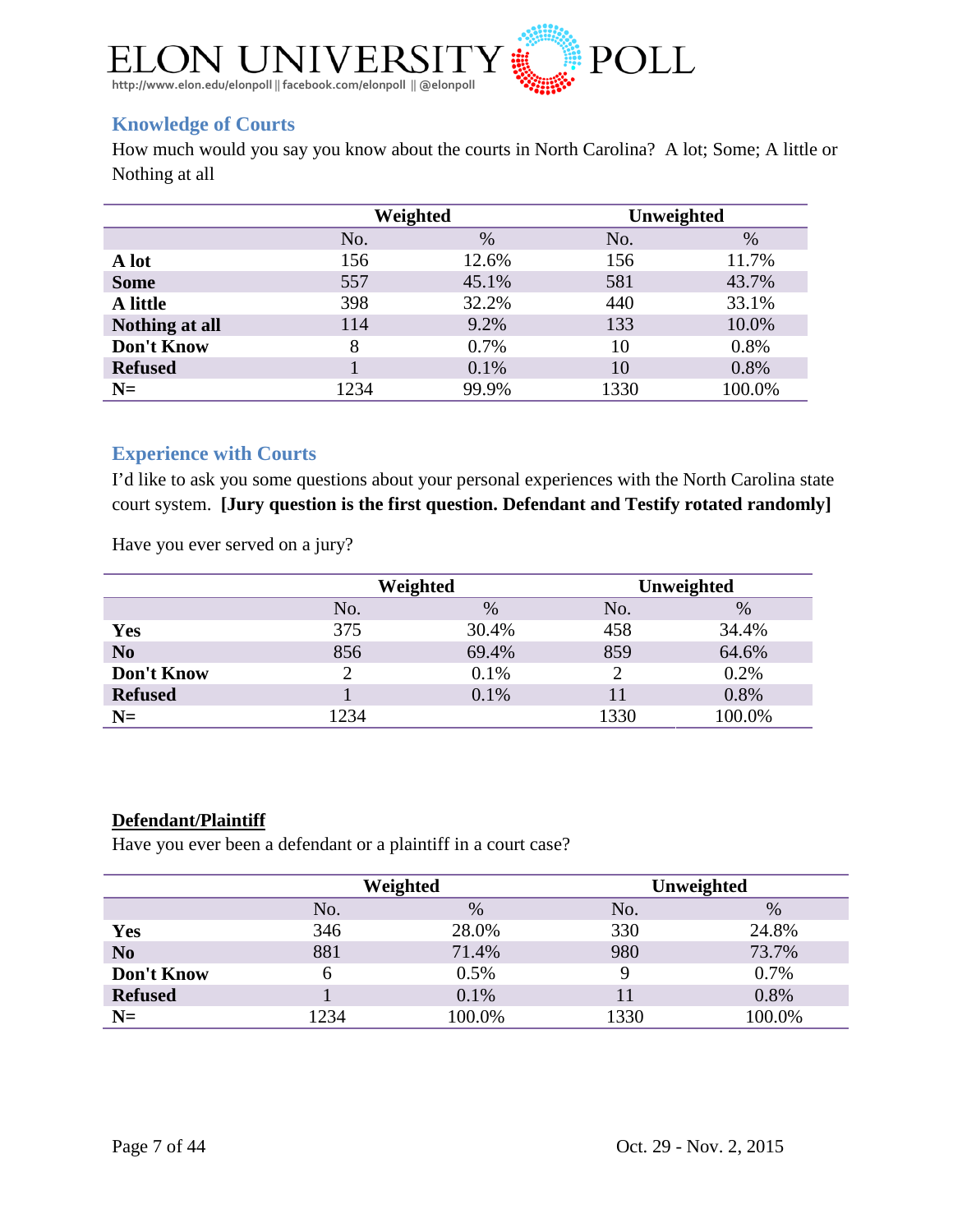

# **Testify**

Have you ever testified as a witness in a court proceeding?

|                |      | Weighted |      | Unweighted |
|----------------|------|----------|------|------------|
|                | No.  | $\%$     | No.  | %          |
| Yes            | 294  | 23.8%    | 326  | 24.5%      |
| N <sub>0</sub> | 931  | 75.4%    | 983  | 73.9%      |
| Don't Know     | 8    | 0.7%     | 10   | 0.8%       |
| <b>Refused</b> |      | 0.1%     |      | 0.8%       |
| $N=$           | 1234 | 100.0%   | 1330 | 100.0%     |

## <span id="page-7-0"></span>**Fairness of Courts**

How often do people receive fair outcomes when they deal with the courts? Always, usually, sometimes, seldom, or never?

|                  |      | Weighted |      | Unweighted |
|------------------|------|----------|------|------------|
|                  | No.  | $\%$     | No.  | $\%$       |
| <b>Always</b>    | 38   | 3.1%     | 41   | 3.1%       |
| <b>Usually</b>   | 456  | 36.9%    | 491  | 36.9%      |
| <b>Sometimes</b> | 514  | 41.6%    | 529  | 39.8%      |
| <b>Seldom</b>    | 105  | 8.5%     | 103  | 7.7%       |
| <b>Never</b>     | 27   | 2.2%     | 32   | 2.4%       |
| Don't Know       | 94   | 7.6%     | 122  | 9.2%       |
| <b>Refused</b>   |      | 0.1%     | 12   | 0.9%       |
| $N=$             | 1234 | 100.0%   | 1330 | 100.0%     |

# <span id="page-7-1"></span>**Treatment of Different Groups**

I would like to read you a short list of groups of people. For each, please tell me if you think the group receives far better, somewhat better, the same, somewhat worse, or far worse treatment in the state courts. [Groups rotated randomly]

# **Low-income people**

|                        | Weighted |         | Unweighted |        |
|------------------------|----------|---------|------------|--------|
|                        | No.      | $\%$    | No.        | $\%$   |
| <b>Far Better</b>      |          | 0.9%    | 12         | 0.9%   |
| <b>Somewhat Better</b> | 69       | 5.6%    | 75         | 5.6%   |
| <b>The Same</b>        | 269      | 21.8%   | 291        | 21.9%  |
| <b>Somewhat Worse</b>  | 503      | 40.8%   | 528        | 39.7%  |
| <b>Far Worse</b>       | 284      | 23.0%   | 291        | 21.9%  |
| Don't Know             | 90       | 7.3%    | 111        | 8.3%   |
| <b>Refused</b>         | 8        | $0.6\%$ | 22         | 1.7%   |
| $N=$                   | 1234     | 100.0%  | 1330       | 100.0% |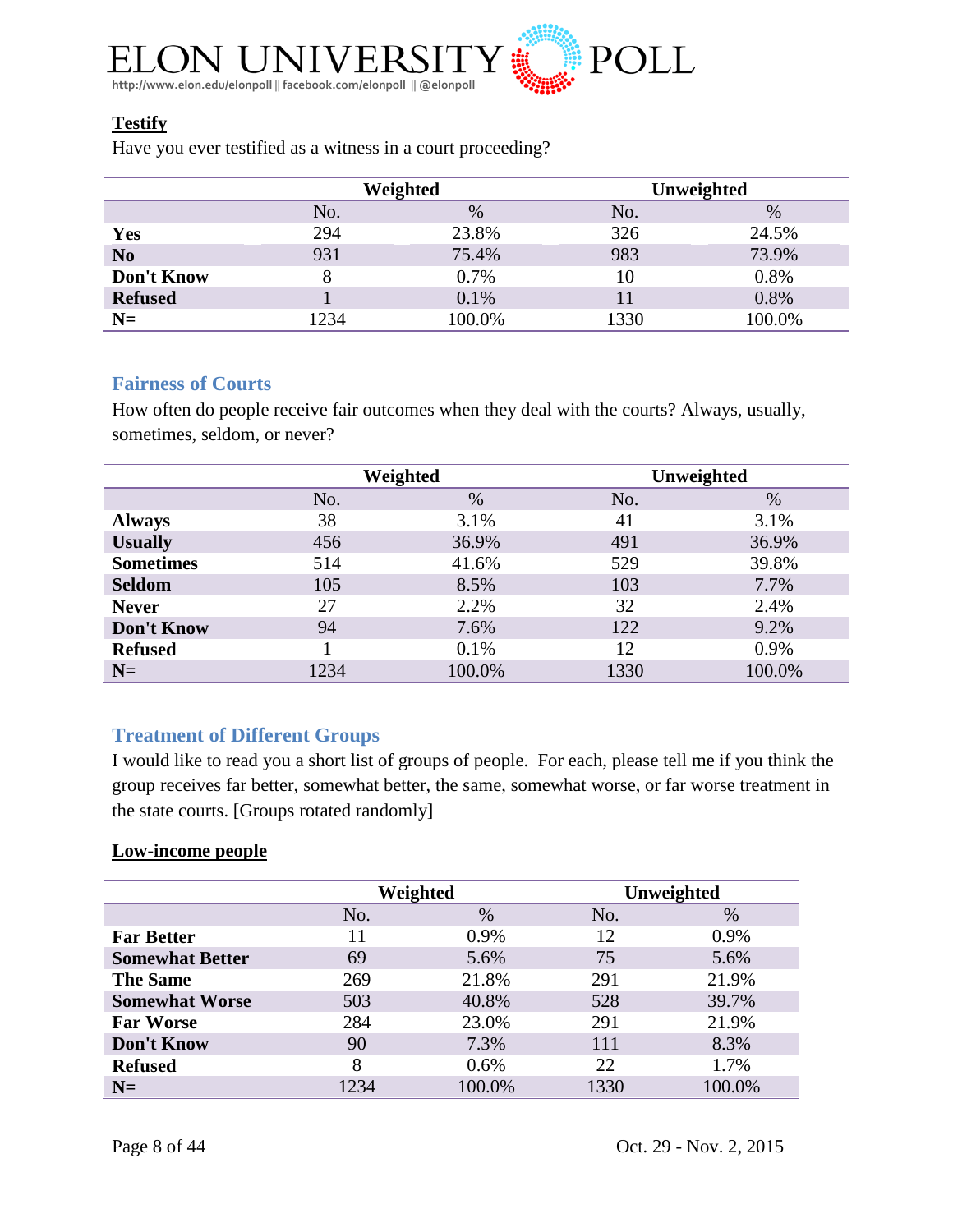

# **Middle class/working class people**

|                        | Weighted |        | Unweighted |        |
|------------------------|----------|--------|------------|--------|
|                        | No.      | $\%$   | No.        | $\%$   |
| <b>Far Better</b>      | 18       | 1.5%   | 19         | 1.4%   |
| <b>Somewhat Better</b> | 296      | 23.9%  | 317        | 23.8%  |
| <b>The Same</b>        | 608      | 49.3%  | 638        | 48.0%  |
| <b>Somewhat Worse</b>  | 162      | 13.2%  | 171        | 12.9%  |
| <b>Far Worse</b>       | 46       | 3.7%   | 48         | 3.6%   |
| <b>Don't Know</b>      | 92       | 7.5%   | 111        | 8.3%   |
| <b>Refused</b>         | 12       | 1.0%   | 26         | 2.0%   |
| $N=$                   | 1234     | 100.0% | 1330       | 100.0% |

## **Wealthy people**

|                        | Weighted |        | Unweighted |        |
|------------------------|----------|--------|------------|--------|
|                        | No.      | $\%$   | No.        | $\%$   |
| <b>Far Better</b>      | 626      | 50.7%  | 654        | 49.2%  |
| <b>Somewhat Better</b> | 377      | 30.6%  | 399        | 30.0%  |
| <b>The Same</b>        | 132      | 10.7%  | 142        | 10.7%  |
| <b>Somewhat Worse</b>  | 15       | 1.2%   | 17         | 1.3%   |
| <b>Far Worse</b>       | 5        | 0.4%   | 5          | 0.4%   |
| Don't Know             | 70       | 5.7%   | 89         | 6.7%   |
| <b>Refused</b>         | 9        | 0.7%   | 24         | 1.8%   |
| $N=$                   | 1234     | 100.0% | 1330       | 100.0% |

# **People who have no lawyer representing them**

|                        | Weighted |        | Unweighted |        |
|------------------------|----------|--------|------------|--------|
|                        | No.      | $\%$   | No.        | $\%$   |
| <b>Far Better</b>      | 4        | 0.3%   |            | 0.4%   |
| <b>Somewhat Better</b> | 47       | 3.8%   | 56         | 4.2%   |
| <b>The Same</b>        | 130      | 10.6%  | 144        | 10.8%  |
| <b>Somewhat Worse</b>  | 432      | 35.0%  | 453        | 34.1%  |
| <b>Far Worse</b>       | 508      | 41.2%  | 518        | 38.9%  |
| Don't Know             | 107      | 8.6%   | 132        | 9.9%   |
| <b>Refused</b>         | 6        | 0.5%   | 22         | 1.7%   |
| $N=$                   | 1234     | 100.0% | 1330       | 100.0% |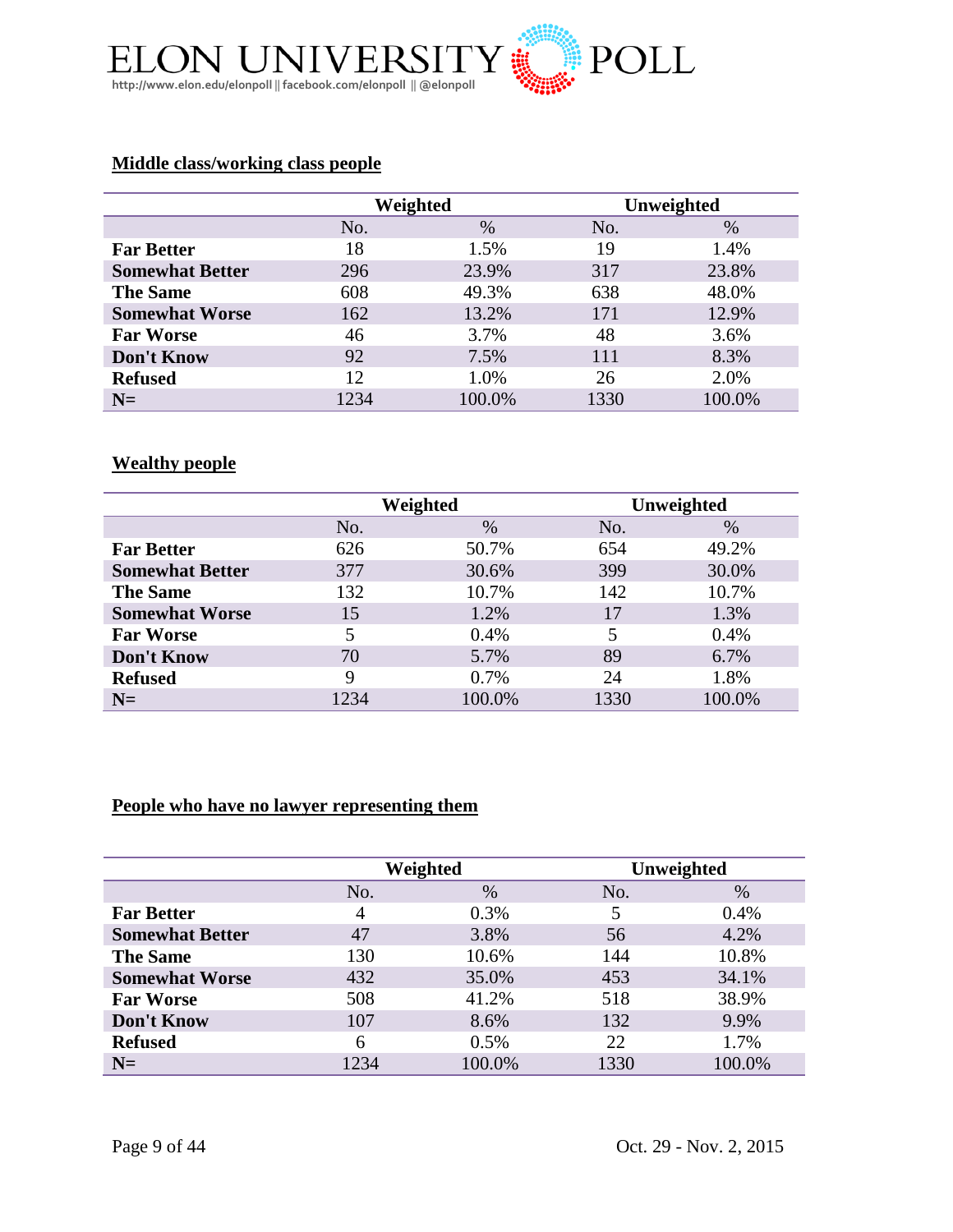

# **Non-English speaking people**

|                        | Weighted |        | Unweighted |        |
|------------------------|----------|--------|------------|--------|
|                        | No.      | $\%$   | No.        | $\%$   |
| <b>Far Better</b>      | 16       | 1.3%   | 18         | 1.4%   |
| <b>Somewhat Better</b> | 112      | 9.0%   | 127        | 9.5%   |
| <b>The Same</b>        | 280      | 22.7%  | 304        | 22.9%  |
| <b>Somewhat Worse</b>  | 418      | 33.8%  | 426        | 32.0%  |
| <b>Far Worse</b>       | 241      | 19.6%  | 244        | 18.3%  |
| Don't Know             | 156      | 12.6%  | 185        | 13.9%  |
| <b>Refused</b>         | 12       | 1.0%   | 26         | 2.0%   |
| $N=$                   | 1235     | 100.0% | 1330       | 100.0% |

# **White people**

|                        | Weighted |        | Unweighted |        |
|------------------------|----------|--------|------------|--------|
|                        | No.      | $\%$   | No.        | $\%$   |
| <b>Far Better</b>      | 167      | 13.6%  | 167        | 12.6%  |
| <b>Somewhat Better</b> | 424      | 34.3%  | 445        | 33.5%  |
| <b>The Same</b>        | 490      | 39.7%  | 519        | 39.0%  |
| <b>Somewhat Worse</b>  | 36       | 2.9%   | 44         | 3.3%   |
| <b>Far Worse</b>       | 15       | 1.2%   | 15         | 1.1%   |
| Don't Know             | 92       | 7.5%   | 114        | 8.6%   |
| <b>Refused</b>         | 11       | 0.9%   | 26         | 2.0%   |
| $N=$                   | 1235     | 100.0% | 1330       | 100.0% |

# **African Americans**

|                        |      | Weighted |      | Unweighted |
|------------------------|------|----------|------|------------|
|                        | No.  | $\%$     | No.  | $\%$       |
| <b>Far Better</b>      | 23   | 1.9%     | 28   | 2.1%       |
| <b>Somewhat Better</b> | 130  | 10.5%    | 139  | 10.5%      |
| <b>The Same</b>        | 399  | 32.4%    | 424  | 31.9%      |
| <b>Somewhat Worse</b>  | 365  | 29.6%    | 388  | 29.2%      |
| <b>Far Worse</b>       | 205  | 16.6%    | 202  | 15.2%      |
| Don't Know             | 103  | 8.4%     | 125  | 9.4%       |
| <b>Refused</b>         | 8    | 0.7%     | 24   | 1.8%       |
| $N=$                   | 1233 | 100.1%   | 1330 | 100.0%     |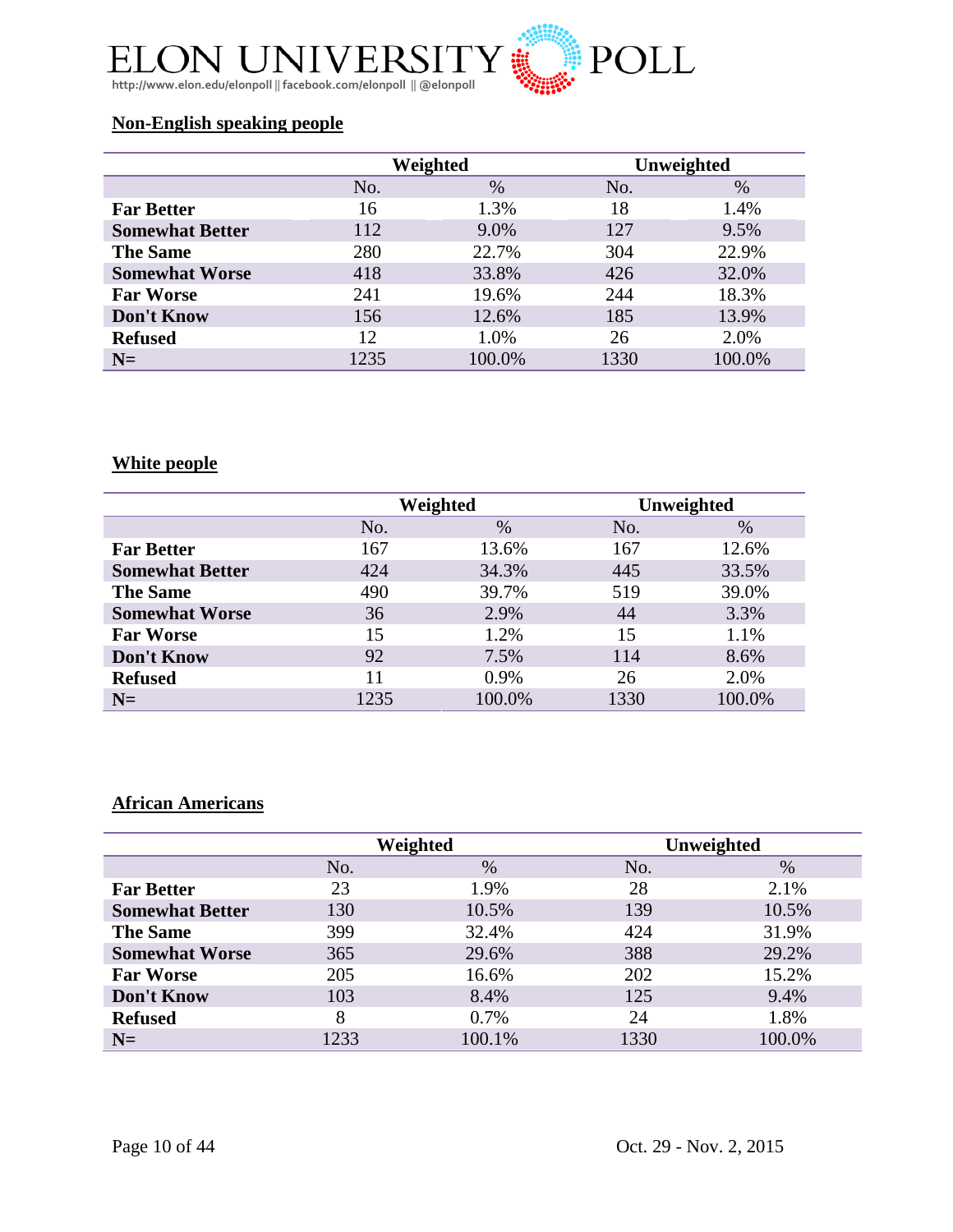

# **Hispanics**

|                        |      | Weighted |      | Unweighted |
|------------------------|------|----------|------|------------|
|                        | No.  | $\%$     | No.  | $\%$       |
| <b>Far Better</b>      | 33   | 2.6%     | 36   | 2.7%       |
| <b>Somewhat Better</b> | 114  | 9.3%     | 126  | 9.5%       |
| <b>The Same</b>        | 347  | 28.1%    | 368  | 27.7%      |
| <b>Somewhat Worse</b>  | 414  | 33.5%    | 435  | 32.7%      |
| <b>Far Worse</b>       | 149  | 12.1%    | 146  | 11.0%      |
| Don't Know             | 168  | 13.6%    | 194  | 14.6%      |
| <b>Refused</b>         | 9    | 0.8%     | 25   | 1.9%       |
| $N=$                   | 1234 | 100.0%   | 1330 | 100.0%     |

# <span id="page-10-0"></span>**Political Influence on Courts**

Do you strongly agree, agree, disagree, or strongly disagree with the following statements.....? [Statements rotated randomly]

## **Influence**

North Carolina courts are free from political influences?

|                          |      | Weighted |      | Unweighted |
|--------------------------|------|----------|------|------------|
|                          | No.  | $\%$     | No.  | $\%$       |
| <b>Strongly Agree</b>    | 34   | 2.8%     | 34   | 2.6%       |
| Agree                    | 177  | 14.3%    | 189  | 14.2%      |
| <b>Disagree</b>          | 552  | 44.7%    | 599  | 45.0%      |
| <b>Strongly Disagree</b> | 383  | 31.0%    | 382  | 28.7%      |
| Don't Know               | 87   | 7.1%     | 109  | 8.2%       |
| <b>Refuse</b>            |      | 0.1%     | 17   | 1.3%       |
| $N=$                     | 1234 | 100.0%   | 1330 | 100.0%     |

# **Parties**

Judges' decisions are influenced by political parties

|                          |      | Weighted |      | Unweighted |
|--------------------------|------|----------|------|------------|
|                          | No.  | $\%$     | No.  | $\%$       |
| <b>Strongly Agree</b>    | 299  | 24.2%    | 303  | 22.8%      |
| Agree                    | 637  | 51.7%    | 690  | 51.9%      |
| <b>Disagree</b>          | 202  | 16.3%    | 203  | 15.3%      |
| <b>Strongly Disagree</b> | 31   | 2.5%     | 32   | 2.4%       |
| Don't Know               | 63   | 5.1%     | 83   | 6.2%       |
| <b>Refuse</b>            | 3    | 0.2%     | 19   | 1.4%       |
| $N=$                     | 1235 | 100.0%   | 1330 | 100.0%     |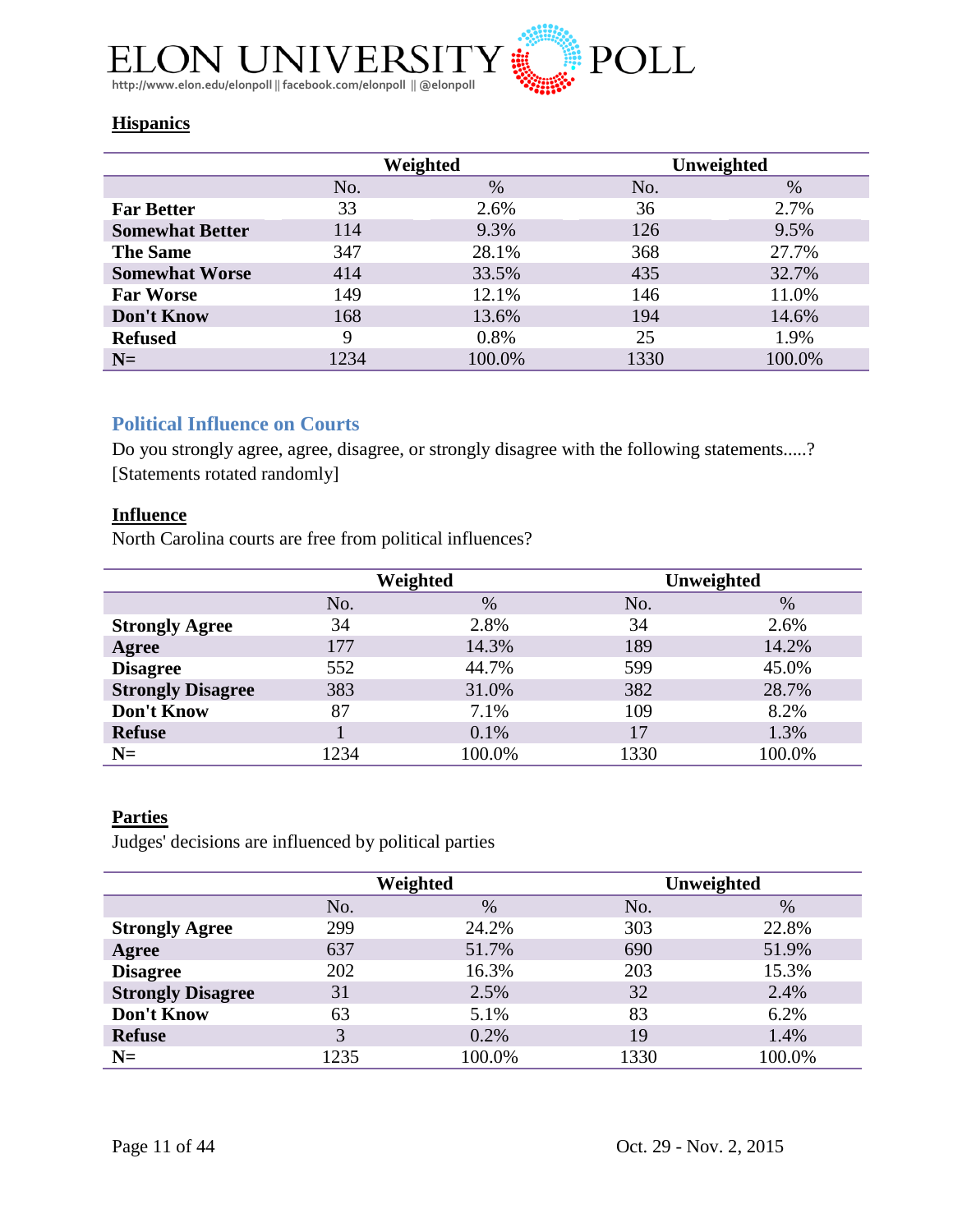

## **Run4election**

Judges' decisions are influenced by the fact they must run for election

|                          |      | Weighted |      | Unweighted |
|--------------------------|------|----------|------|------------|
|                          | No.  | $\%$     | No.  | $\%$       |
| <b>Strongly Agree</b>    | 291  | 23.6%    | 297  | 22.3%      |
| Agree                    | 639  | 51.8%    | 685  | 51.5%      |
| <b>Disagree</b>          | 200  | 16.2%    | 205  | 15.4%      |
| <b>Strongly Disagree</b> | 22   | 1.8%     | 22   | 1.7%       |
| Don't Know               | 76   | 6.2%     | 97   | 7.3%       |
| <b>Refuse</b>            | 6    | 0.5%     | 24   | 1.8%       |
| $N=$                     | 1234 | 100.0%   | 1330 | 100.0%     |

# <span id="page-11-0"></span>**Demographics**

#### **Race**

For statistical purposes only, could you please tell me your race or ethnic background?

|                |      | Weighted |      | Unweighted |
|----------------|------|----------|------|------------|
|                | No.  | $\%$     | No.  | $\%$       |
| White          | 889  | 72.0%    | 973  | 73.2%      |
| <b>Black</b>   | 258  | 20.9%    | 237  | 17.8%      |
| <b>Other</b>   | 87   | 7.1%     | 75   | 5.6%       |
| Don't Know     |      |          | 6    | 0.5%       |
| <b>Refused</b> |      |          | 39   | 2.9%       |
| $N=$           | 1234 | 100.0%   | 1330 | 100.0%     |

#### **Party ID**

Generally speaking, do you usually think of yourself as a Democrat, Republican, Independent, or something else?

|                                         | Weighted       |        | Unweighted |       |
|-----------------------------------------|----------------|--------|------------|-------|
|                                         | No.            | $\%$   | No.        | $\%$  |
| <b>Democrat</b>                         | 447            | 36.3%  | 475        | 35.7% |
| <b>Independent - Leaning Democrat</b>   | 132            | 10.7%  | 131        | 9.8%  |
| Independent                             | 107            | 8.7%   | 113        | 8.5%  |
| <b>Independent - Leaning Republican</b> | 174            | 14.1%  | 199        | 15.0% |
| Republican                              | 323            | 26.2%  | 355        | 26.7% |
| Don't Know                              | 49             | 3.9%   | 50         | 3.8%  |
| <b>Refused</b>                          | $\overline{2}$ | 0.2%   | 7          | 0.5%  |
| $N=$                                    | 1234           | 100.0% | 1330       | 100.  |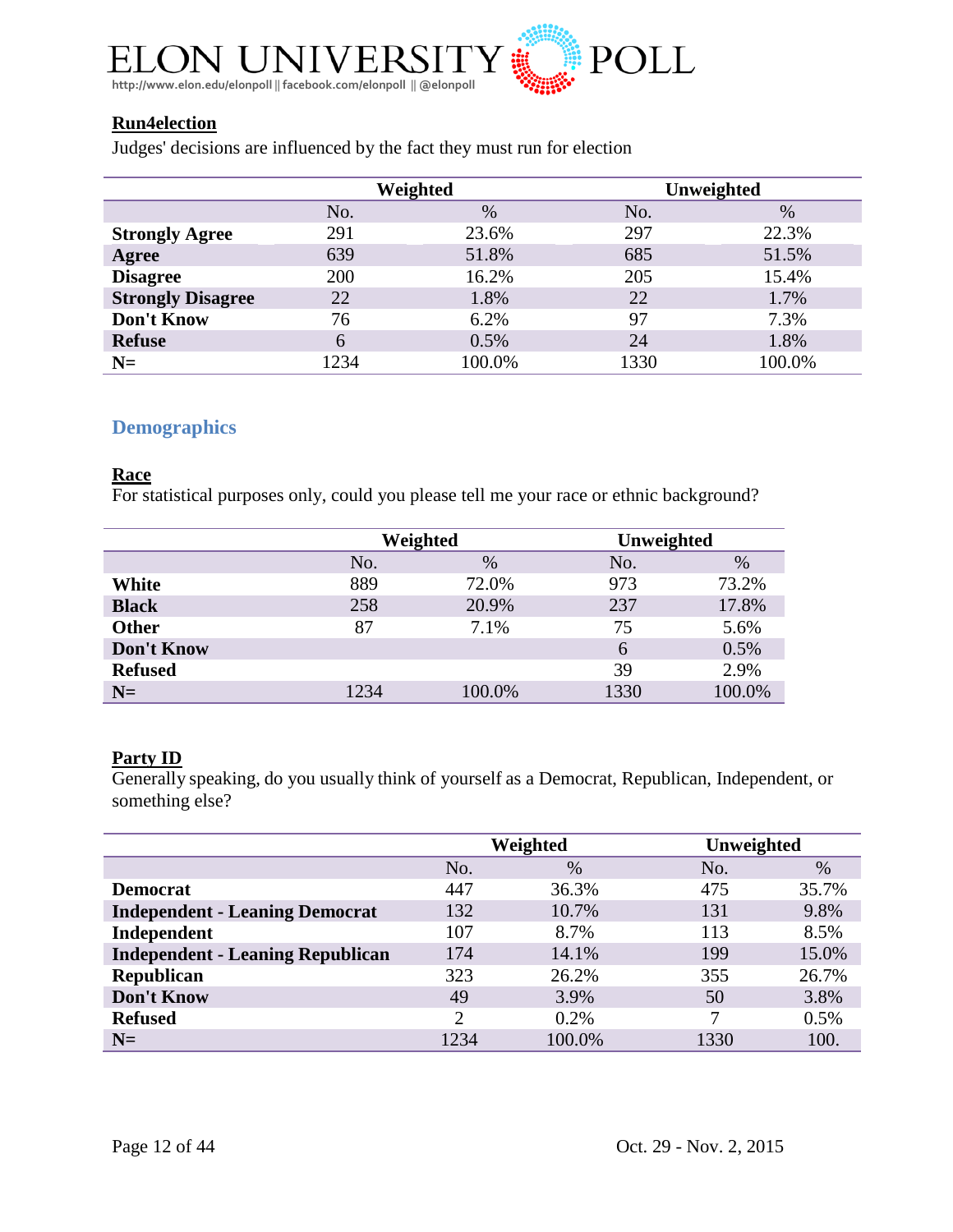

## **Ideology**

When it comes to politics, do you usually think of yourself as liberal, moderate, conservative, or haven't you thought much about this?

|                               |      | Weighted |      | Unweighted |
|-------------------------------|------|----------|------|------------|
|                               | No.  | $\%$     | No.  | $\%$       |
| <b>Extremely Liberal</b>      | 65   | 5.3%     | 69   | 5.2%       |
| <b>Liberal</b>                | 157  | 12.8%    | 163  | 12.3%      |
| <b>Slightly Liberal</b>       | 174  | 14.1%    | 171  | 12.9%      |
| <b>Moderate</b>               | 161  | 13.0%    | 154  | 11.6%      |
| <b>Slightly Conservative</b>  | 200  | 16.2%    | 217  | 16.3%      |
| <b>Conservative</b>           | 261  | 21.2%    | 286  | 21.5%      |
| <b>Extremely Conservative</b> | 126  | 10.2%    | 142  | 10.7%      |
| Don't Know                    | 78   | 6.3%     | 90   | 6.8%       |
| <b>Refused</b>                | 12   | 1.0%     | 38   | 2.9%       |
| $N=$                          | 1234 |          | 1330 | 100.0%     |

#### **Education**

How much school have you completed?

|                          |      | Weighted |      | Unweighted |
|--------------------------|------|----------|------|------------|
|                          | No.  | $\%$     | No.  | $\%$       |
| <b>Less than HS</b>      | 43   | 3.5%     | 50   | 3.8%       |
| <b>High School / GED</b> | 242  | 19.6%    | 253  | 19.0%      |
| Some College/AA/         | 371  | 30.0%    | 391  | 29.4%      |
| <b>Technical</b>         |      |          |      |            |
| <b>College Graduate</b>  | 368  | 29.8%    | 373  | 28.0%      |
| <b>Graduate School</b>   | 202  | 16.4%    | 228  | 17.1%      |
| Don't Know               | 2    | 0.1%     | 5    | 0.4%       |
| <b>Refused</b>           | 6    | 0.5%     | 30   | 2.3%       |
| $N=$                     | 1234 | 99.9%    | 1330 | 100.0%     |

#### **Income**

Is your annual household income more or less than \$50,000? (If = Under \$50,000) Is it more or less than \$25,000? (If = Over \$50,000) Is it more or less than \$75,000?

|                           |      | Weighted | <b>Unweighted</b> |        |  |
|---------------------------|------|----------|-------------------|--------|--|
|                           | No.  | $\%$     | No.               | $\%$   |  |
| <b>Less than \$25,000</b> | 196  | 15.9%    | 193               | 14.5%  |  |
| \$25,000 to \$50,000      | 278  | 22.5%    | 291               | 21.9%  |  |
| \$50,000 to \$75,000      | 222  | 18.0%    | 231               | 17.4%  |  |
| <b>More than \$75,000</b> | 451  | 36.6%    | 468               | 35.2%  |  |
| Don't Know                | 41   | 3.3%     | 48                | 3.6%   |  |
| <b>Refused</b>            | 45   | 3.7%     | 99                | 7.4%   |  |
| $N=$                      | 1233 | 100.0%   | 1330              | 100.0% |  |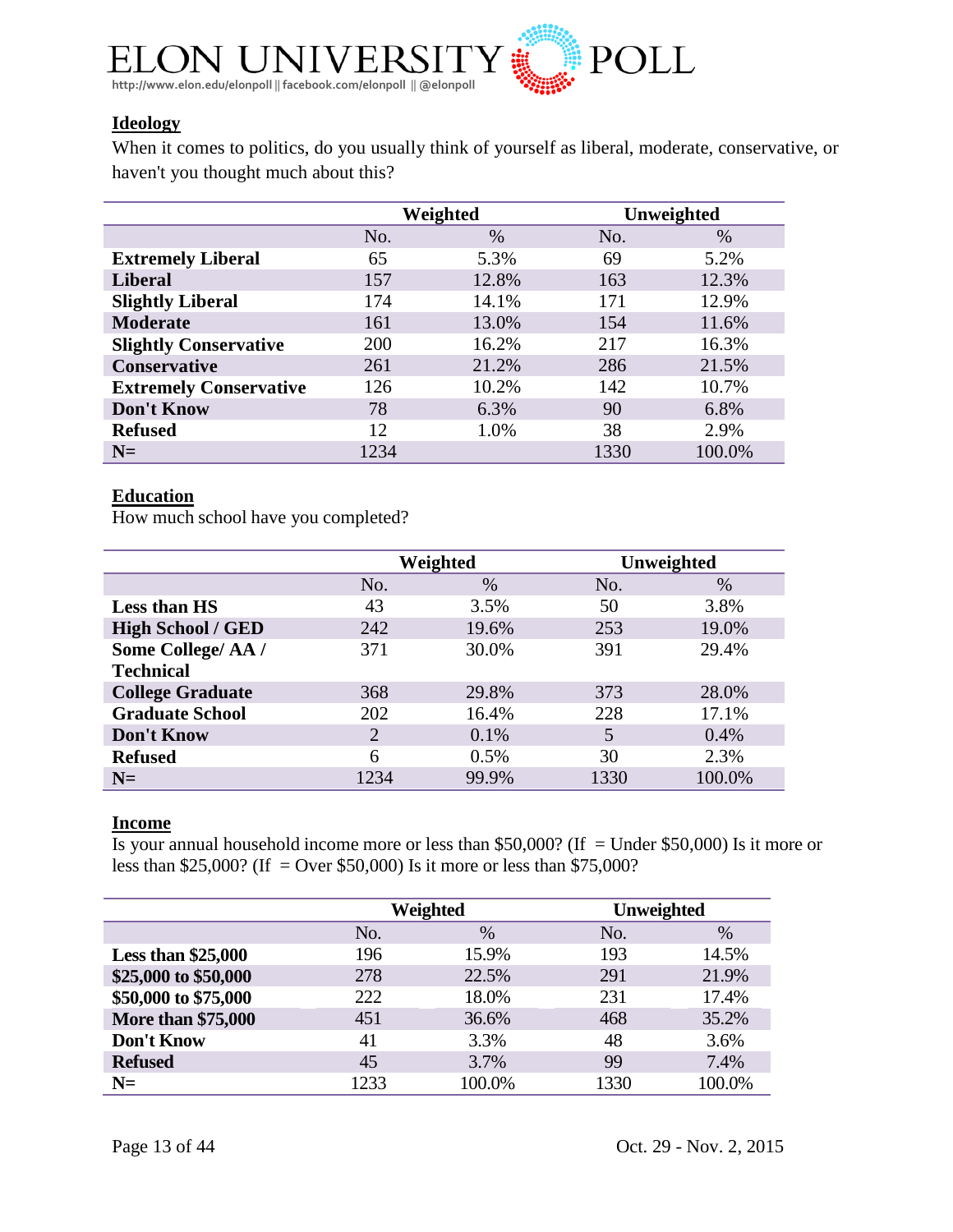

# **Age**

Do you mind if I ask how old you are? [Continuous variable recoded for presentation]

|           | Weighted |        | <b>Unweighted</b> |        |  |
|-----------|----------|--------|-------------------|--------|--|
|           | No.      | $\%$   | No.               | %      |  |
| 18-30     | 203      | 16.5%  | 158               | 12.4%  |  |
| $31 - 40$ | 195      | 15.8%  | 151               | 11.9%  |  |
| $41 - 50$ | 217      | 17.6%  | 177               | 13.9%  |  |
| $51-65$   | 412      | 33.4%  | 426               | 33.4%  |  |
| $65+$     | 206      | 16.7%  | 362               | 28.4%  |  |
| $N=$      | 1233     | 100.0% | 1274              | 100.0% |  |

# **Landline/Cellphone**

Do you have a land line phone? Do you have a cell phone?

|                      | Weighted |        | Unweighted |        |  |
|----------------------|----------|--------|------------|--------|--|
|                      | No.      | $\%$   |            | $\%$   |  |
| <b>Landline only</b> | 95       | 7.7%   | 94         | 7.3%   |  |
| <b>Dual Use</b>      | 703      | 57.0%  | 826        | 63.7%  |  |
| <b>Cell only</b>     | 436      | 35.3%  | 376        | 29.0%  |  |
| $N=$                 | 1234     | 100.0% | 1296       | 100.0% |  |

# **Gender**

Was the respondent male or female?

|               |     | Weighted |      | <b>Unweighted</b> |
|---------------|-----|----------|------|-------------------|
| female        | No. | %        | No.  | $\%$              |
| <b>Male</b>   | 592 | 48.0%    | 651  | 49.4%             |
| <b>Female</b> | 642 | 52.0%    | 668  | 50.6%             |
| $N=$          | 234 | 100.0%   | 1319 | 100.0%            |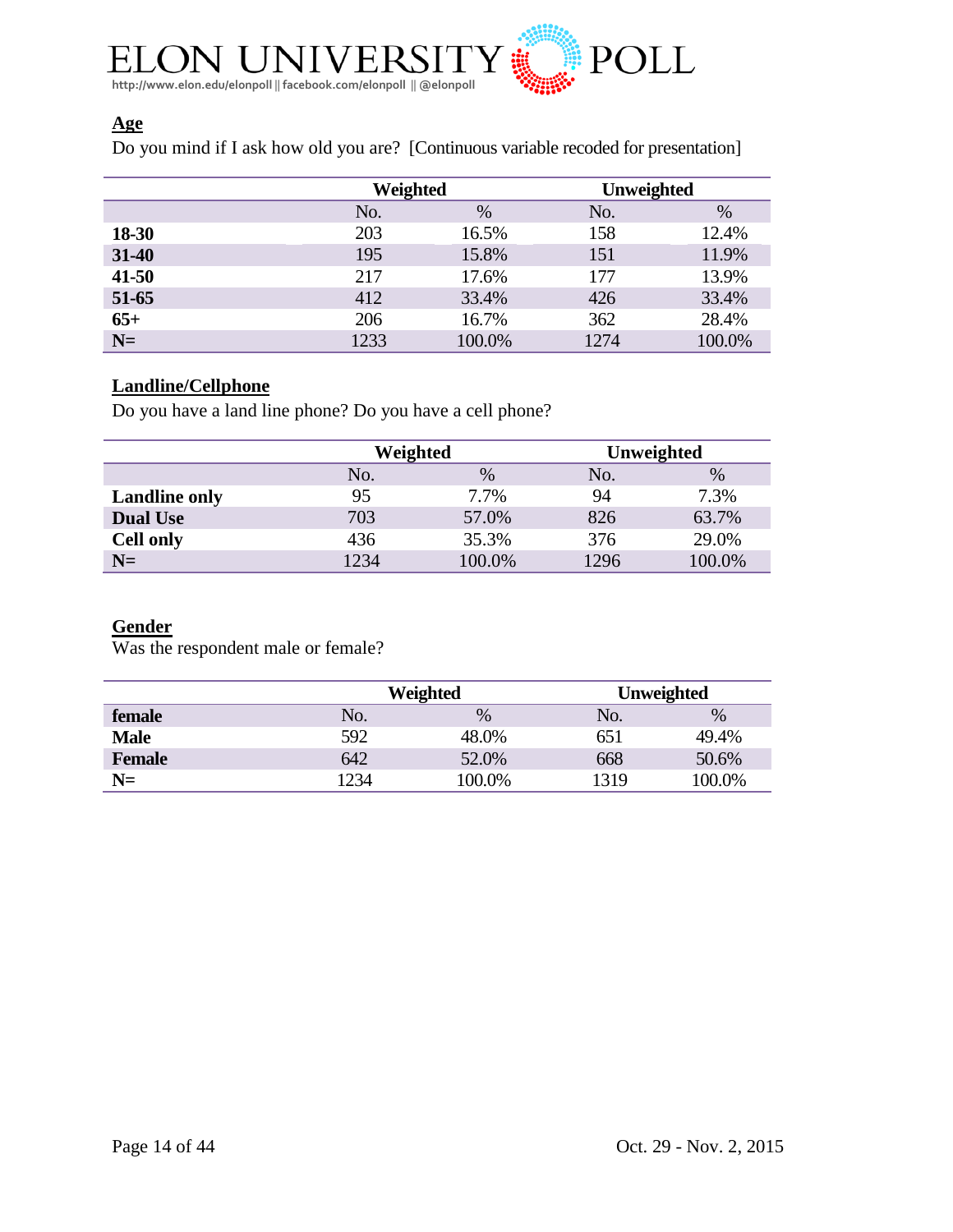

# <span id="page-14-0"></span>**Cross Tabulations**

Cross tabulations are for registered voters. Sample sizes and additional cross-tabs are available from [kfernandez@elon.edu](mailto:kfernandez@elon.edu) and [jhusser@elon.edu](mailto:jhusser@elon.edu) on request from journalists or academic researchers. Tables below are based on weighted results.

# <span id="page-14-1"></span>**Confidence in Institutions**

## **Local Police or Sheriff**

|                     | <b>Very</b><br>Confident | Somewhat<br><b>Confident</b> | <b>Not Very</b><br><b>Confident</b> | Not at all<br><b>Confident</b> | Don't<br><b>Know</b> | <b>Refused</b>   | <b>Total</b> |
|---------------------|--------------------------|------------------------------|-------------------------------------|--------------------------------|----------------------|------------------|--------------|
|                     | $\%$                     | $\%$                         | $\%$                                | $\%$                           | $\%$                 | $\%$             | $\%$         |
| <b>Democrats</b>    | 29                       | 46                           | 12                                  | 9                              | 4                    | 1                | 100          |
| <b>Independents</b> | 38                       | 44                           | 8                                   | $\tau$                         | $\overline{2}$       | $\overline{0}$   | 100          |
| <b>Republicans</b>  | 51                       | 39                           | 6                                   | 3                              | 1                    | 0                | 100          |
| <b>Total</b>        | 38                       | 43                           | 9                                   | 7                              | $\overline{2}$       | $\overline{0}$   | 100          |
|                     |                          |                              |                                     |                                |                      |                  |              |
|                     | Very                     | Somewhat                     | Not Very                            | Not at all                     | Don't                | Refused          | Total        |
|                     | Confident                | Confident                    | Confident                           | Confident                      | Know                 |                  |              |
|                     | $\%$                     | $\%$                         | %                                   | $\%$                           | $\%$                 | $\%$             | $\%$         |
| <b>White</b>        | 44                       | 41                           | 7                                   | 5                              | $\overline{2}$       | $\overline{0}$   | 100          |
| <b>Black</b>        | 22                       | 45                           | 16                                  | 13                             | 3                    | 1                | 100          |
| <b>Other</b>        | 24                       | 49                           | 13                                  | 10                             | $\overline{4}$       | $\overline{0}$   | 100          |
| <b>Total</b>        | 38                       | 43                           | 9                                   | 7                              | 3                    | $\boldsymbol{0}$ | 100          |
|                     |                          |                              |                                     |                                |                      |                  |              |
|                     |                          |                              |                                     |                                |                      |                  |              |
|                     | Very                     | Somewhat                     | Not Very                            | Not at all                     | Don't                | Refused          | Total        |
|                     | Confident                | Confident                    | Confident                           | Confident                      | Know                 |                  |              |
|                     | %                        | $\%$                         | $\%$                                | $\%$                           | $\%$                 | $\%$             | $\%$         |
| <b>Male</b>         | 37                       | 44                           | 10                                  | 7                              | 1                    | 1                | 100          |
| <b>Female</b>       | 40                       | 41                           | 8                                   | 7                              | 4                    | $\overline{0}$   | 100          |
| <b>Total</b>        | 38                       | 43                           | 9                                   | $\overline{7}$                 | 3                    | $\theta$         | 100          |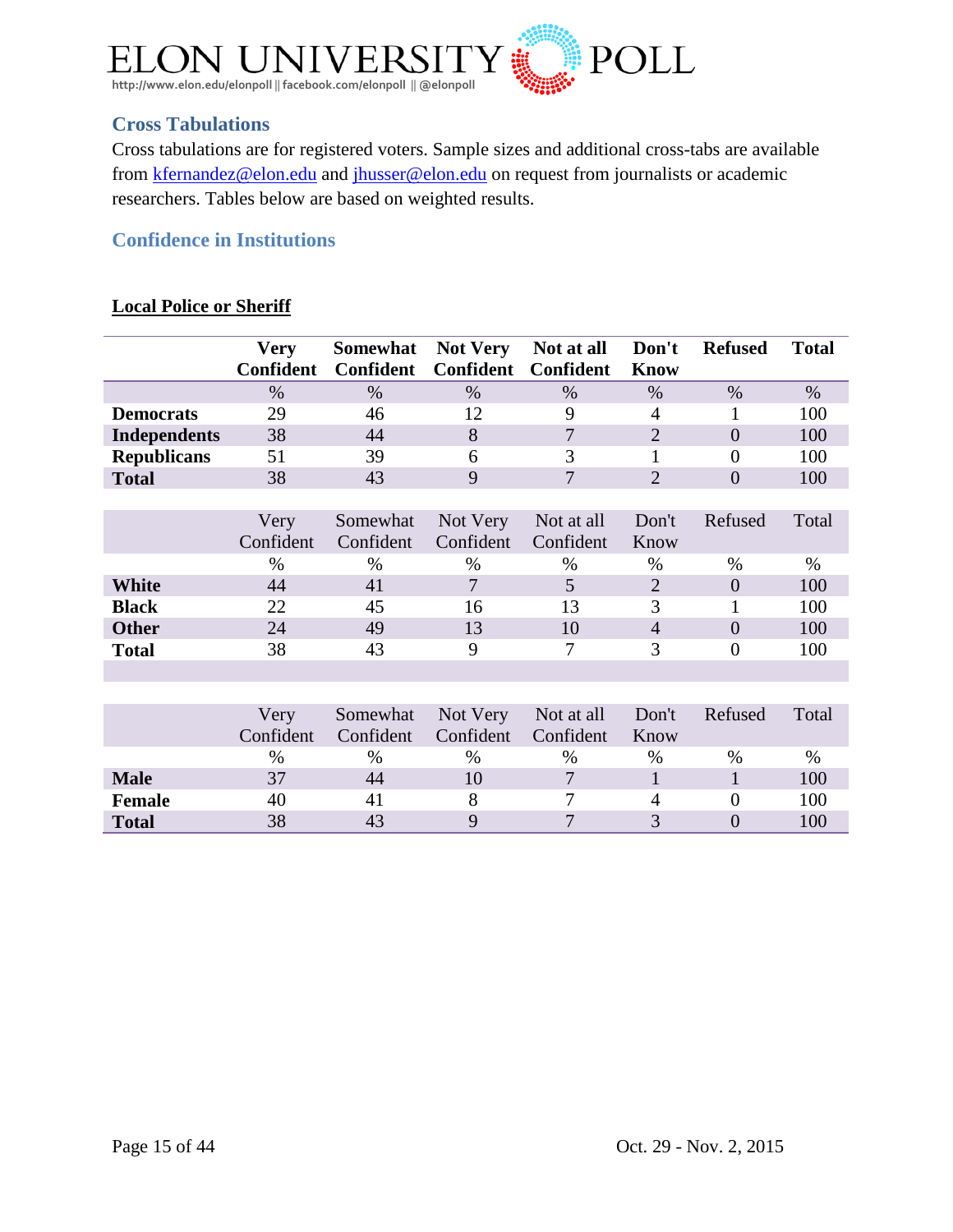

# **The North Carolina State Courts**

|                     | <b>Very</b> |                               |      | Somewhat Not Very Not at all Don't |      | <b>Refused</b> | <b>Total</b> |
|---------------------|-------------|-------------------------------|------|------------------------------------|------|----------------|--------------|
|                     | Confident   | Confident Confident Confident |      |                                    | Know |                |              |
|                     | $\%$        | $\%$                          | $\%$ | $\frac{0}{0}$                      | $\%$ | $\%$           | $\%$         |
| <b>Democrats</b>    |             | 51                            | 19   |                                    |      |                | 100          |
| <b>Independents</b> | 13          | 55                            | 16   |                                    | Q    |                | 100          |
| <b>Republicans</b>  |             | 58                            | 10   |                                    | 14   |                | 100          |
| <b>Total</b>        |             | 54                            |      | $\overline{\phantom{0}}$           |      |                | 100          |

|              | Very      |      |                               | Somewhat Not Very Not at all Don't Refused |                 |      | Total |
|--------------|-----------|------|-------------------------------|--------------------------------------------|-----------------|------|-------|
|              | Confident |      | Confident Confident Confident |                                            | <b>K</b> now    |      |       |
|              | $\%$      | $\%$ | $\%$                          | $\%$                                       | $\%$            | $\%$ | $\%$  |
| White        | 12        | 55   | 14                            | h                                          | 12 <sup>°</sup> |      | 100   |
| <b>Black</b> | 1つ        | 51   |                               |                                            |                 |      | 100   |
| <b>Other</b> |           | 40   |                               | 10                                         | 17              |      | 100   |
| <b>Total</b> |           | 53   |                               |                                            |                 |      |       |

|               | Very<br>Confident | Confident     | Confident Confident | Somewhat Not Very Not at all Don't Refused | Know |      | Total |
|---------------|-------------------|---------------|---------------------|--------------------------------------------|------|------|-------|
|               | $\%$              | $\frac{0}{0}$ | $\frac{0}{0}$       | $\%$                                       | $\%$ | $\%$ | $\%$  |
| <b>Male</b>   |                   | 55            | 16                  |                                            |      |      | 100   |
| <b>Female</b> |                   | 52            |                     |                                            |      |      | 100   |
| <b>Total</b>  |                   | 53            | 16                  |                                            |      |      | 100   |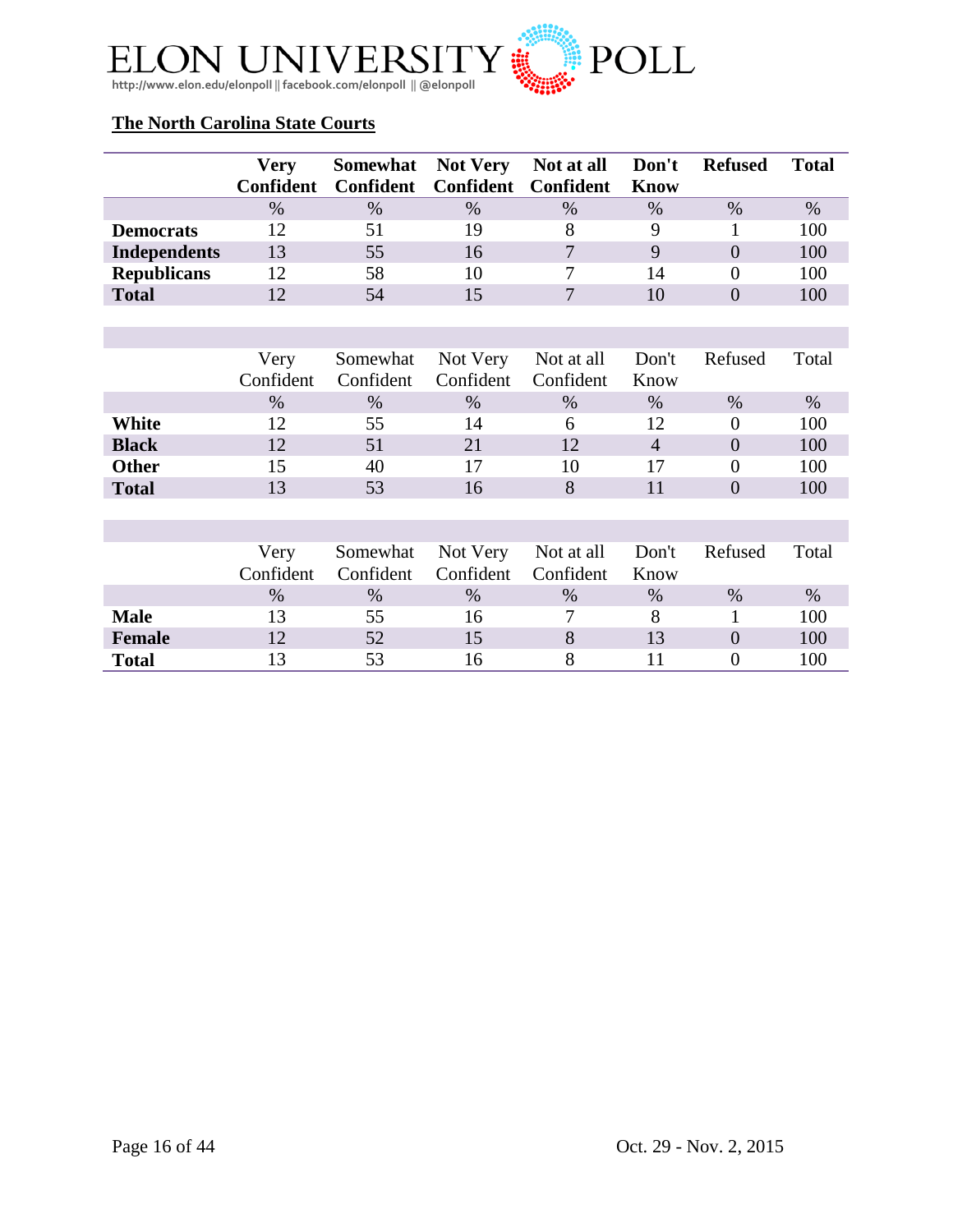

# **Your local public schools**

|                     | Very      |                               |      | Somewhat Not Very Not at all Don't |      | <b>Refused</b> | Total |
|---------------------|-----------|-------------------------------|------|------------------------------------|------|----------------|-------|
|                     | Confident | Confident Confident Confident |      |                                    | Know |                |       |
|                     | $\%$      | $\frac{0}{0}$                 | $\%$ | $\%$                               | $\%$ | $\%$           | $\%$  |
| <b>Democrats</b>    | 24        | 43                            | 20   |                                    |      |                | 100   |
| <b>Independents</b> | 18        | 48                            | 20   | Q                                  |      |                | 100   |
| <b>Republicans</b>  |           | 48                            | 22   |                                    |      |                | 100   |
| <b>Total</b>        |           | 46                            | 20   |                                    |      |                |       |

|              | Very<br>Confident | Confident | Confident Confident | Somewhat Not Very Not at all Don't Refused | Know |      | Total |
|--------------|-------------------|-----------|---------------------|--------------------------------------------|------|------|-------|
|              | $\%$              | $\%$      | $\%$                | $\%$                                       | $\%$ | $\%$ | $\%$  |
| White        | 20                |           | 19                  |                                            |      |      | 100   |
| <b>Black</b> |                   | 46        | 22                  |                                            |      |      | 100   |
| <b>Other</b> |                   | 44        | 27                  | 7                                          |      |      | 100   |
| <b>Total</b> |                   |           |                     |                                            |      |      |       |

|               | Very<br>Confident | Confident     | Confident Confident | Somewhat Not Very Not at all Don't | Know | Refused | Total |
|---------------|-------------------|---------------|---------------------|------------------------------------|------|---------|-------|
|               | $\%$              | $\frac{0}{0}$ | $\%$                | $\frac{0}{0}$                      | $\%$ | $\%$    | $\%$  |
| <b>Male</b>   | 20                | 49            | 18                  |                                    |      |         | 100   |
| <b>Female</b> | 19                | 44            | 22.                 | Q                                  |      |         | 100   |
| <b>Total</b>  | 20.               |               |                     |                                    |      |         | 100   |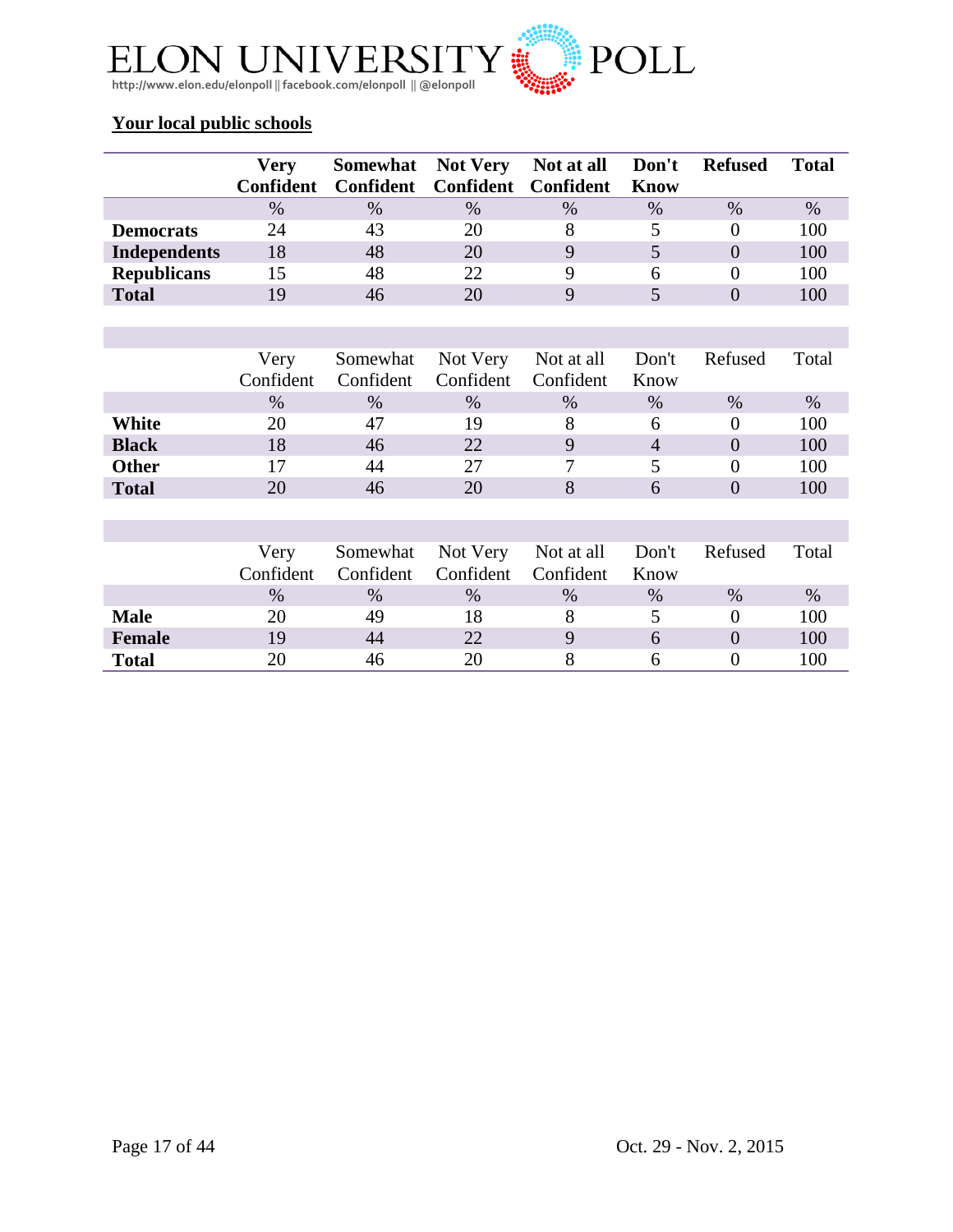

# **The federal government in Washington**

|                     | <b>Very</b><br><b>Confident</b> | Somewhat<br><b>Confident</b> | <b>Not Very</b><br><b>Confident</b> | Not at all<br>Confident | Don't<br><b>Know</b> | <b>Refused</b> | <b>Total</b> |
|---------------------|---------------------------------|------------------------------|-------------------------------------|-------------------------|----------------------|----------------|--------------|
|                     | $\%$                            | $\%$                         | $\%$                                | $\%$                    | $\%$                 | $\%$           | $\%$         |
| <b>Democrats</b>    | 9                               | 46                           | 26                                  | 15                      | 3                    | 0              | 100          |
| <b>Independents</b> | 3                               | 30                           | 34                                  | 31                      | $\overline{2}$       | $\theta$       | 100          |
| <b>Republicans</b>  |                                 | 19                           | 37                                  | 40                      | $\overline{2}$       | 0              | 100          |
| <b>Total</b>        | 5                               | 33                           | 32                                  | 27                      | 3                    | $\overline{0}$ | 100          |
| race                | Very                            | Somewhat                     | Not Very                            | Not at all              | Don't                | Refused        | Total        |
|                     | Confident                       | Confident                    | Confident                           | Confident               | Know                 |                |              |
|                     | $\%$                            | $\%$                         | $\%$                                | $\%$                    | $\%$                 | $\%$           | $\%$         |
| White               | 3                               | 28                           | 35                                  | 31                      | 3                    |                | 100          |
| <b>Black</b>        | 11                              | 49                           | 23                                  | 15                      | $\overline{2}$       | $\Omega$       | 100          |
| <b>Other</b>        | 8                               | 33                           | 24                                  | 28                      | 6                    | 0              | 100          |
| <b>Total</b>        | 5                               | 32                           | 32                                  | 27                      | 3                    | $\theta$       | 100          |
| female              | Very                            | Somewhat                     | Not Very                            | Not at all              | Don't                | Refused        | Total        |
|                     | Confident                       | Confident                    | Confident                           | Confident               | Know                 |                |              |
|                     | $\%$                            | $\%$                         | $\%$                                | $\%$                    | $\%$                 | $\%$           | $\%$         |
| <b>Male</b>         | 4                               | 31                           | 31                                  | 30                      | 3                    |                | 100          |
| <b>Female</b>       | 5                               | 34                           | 32                                  | 25                      | 3                    | $\Omega$       | 100          |
| <b>Total</b>        | 5                               | 32                           | 32                                  | 27                      | 3                    | 0              | 100          |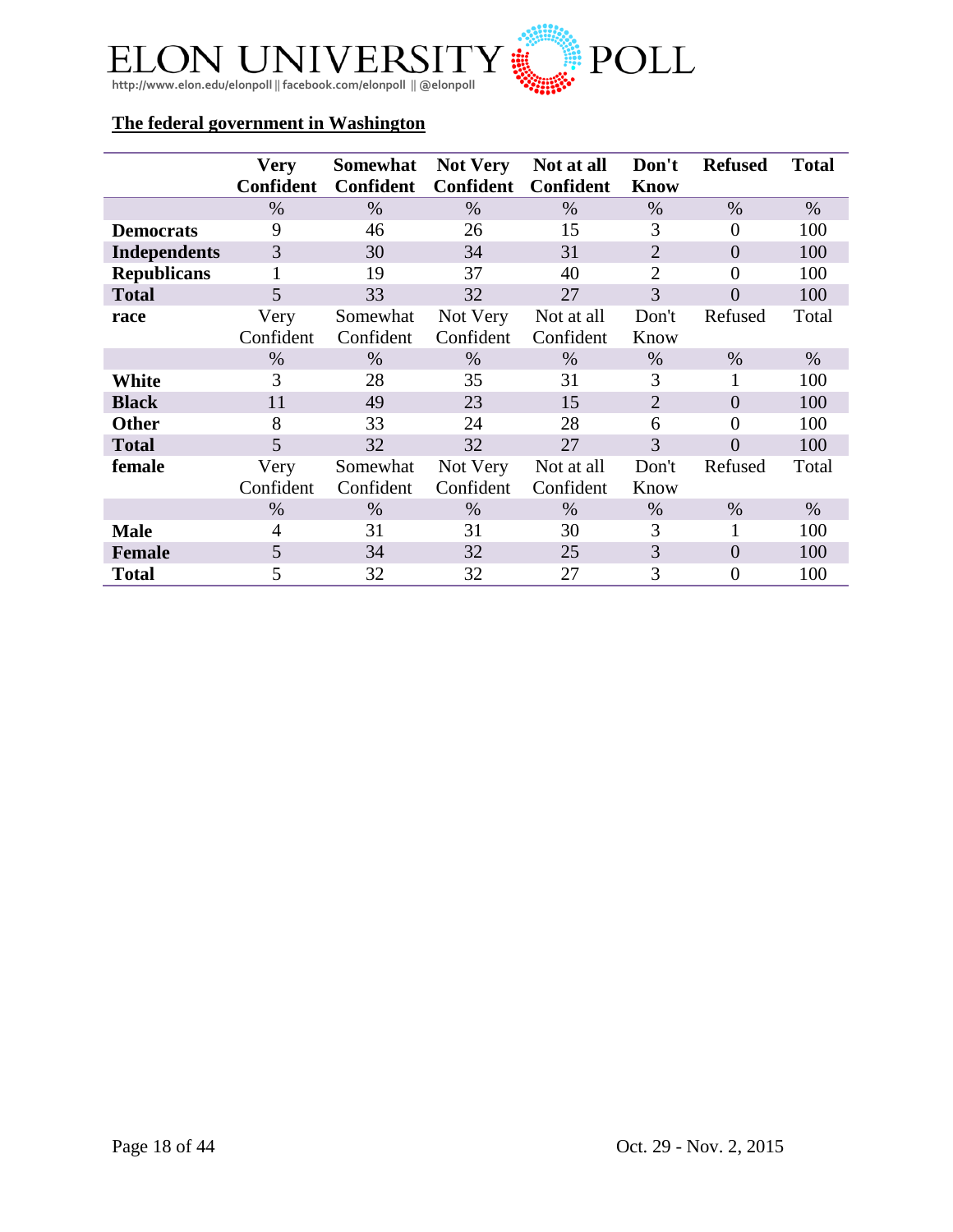

# **The media**

|                     | <b>Verv</b> |                       |                               | Somewhat Not Very Not at all Don't |      | <b>Refused</b> | <b>Total</b> |
|---------------------|-------------|-----------------------|-------------------------------|------------------------------------|------|----------------|--------------|
|                     | Confident   |                       | Confident Confident Confident |                                    | Know |                |              |
|                     | $\%$        | $\%$                  | $\%$                          | $\%$                               | $\%$ | $\%$           | $\%$         |
| <b>Democrats</b>    |             | $\mathcal{A}^{\cdot}$ | 30                            | 16                                 |      |                | 100          |
| <b>Independents</b> |             | 26                    | 26                            | 39                                 |      |                | 100          |
| <b>Republicans</b>  |             | 20                    | 35                            | 42                                 |      |                | 100          |
| <b>Total</b>        |             | 30                    | 30                            | 31                                 |      |                |              |

|              | Very<br>Confident | Confident | Confident Confident | Somewhat Not Very Not at all Don't Refused | Know |      | Total |
|--------------|-------------------|-----------|---------------------|--------------------------------------------|------|------|-------|
|              | $\%$              | $\%$      | $\%$                | $\%$                                       | $\%$ | $\%$ | $\%$  |
| White        |                   | 28        | 30                  | 34                                         |      |      | 100   |
| <b>Black</b> |                   | 38        | 27                  | 23                                         |      |      | 100   |
| <b>Other</b> |                   | 25        | 28                  | 33                                         |      |      | 100   |
| <b>Total</b> |                   |           | 29                  | 31                                         |      |      |       |

|               | Very<br>Confident | Confident     | Confident Confident | Somewhat Not Very Not at all Don't | Know | Refused       | Total |
|---------------|-------------------|---------------|---------------------|------------------------------------|------|---------------|-------|
|               | $\%$              | $\frac{0}{0}$ | $\%$                | $\frac{0}{0}$                      | $\%$ | $\frac{0}{0}$ | $\%$  |
| <b>Male</b>   |                   | 26            | 26                  | 37                                 |      |               | 100   |
| <b>Female</b> |                   | 33            | 32                  | 26                                 |      |               | 100   |
| <b>Total</b>  |                   | 30            | 29                  | 31                                 |      |               | 100   |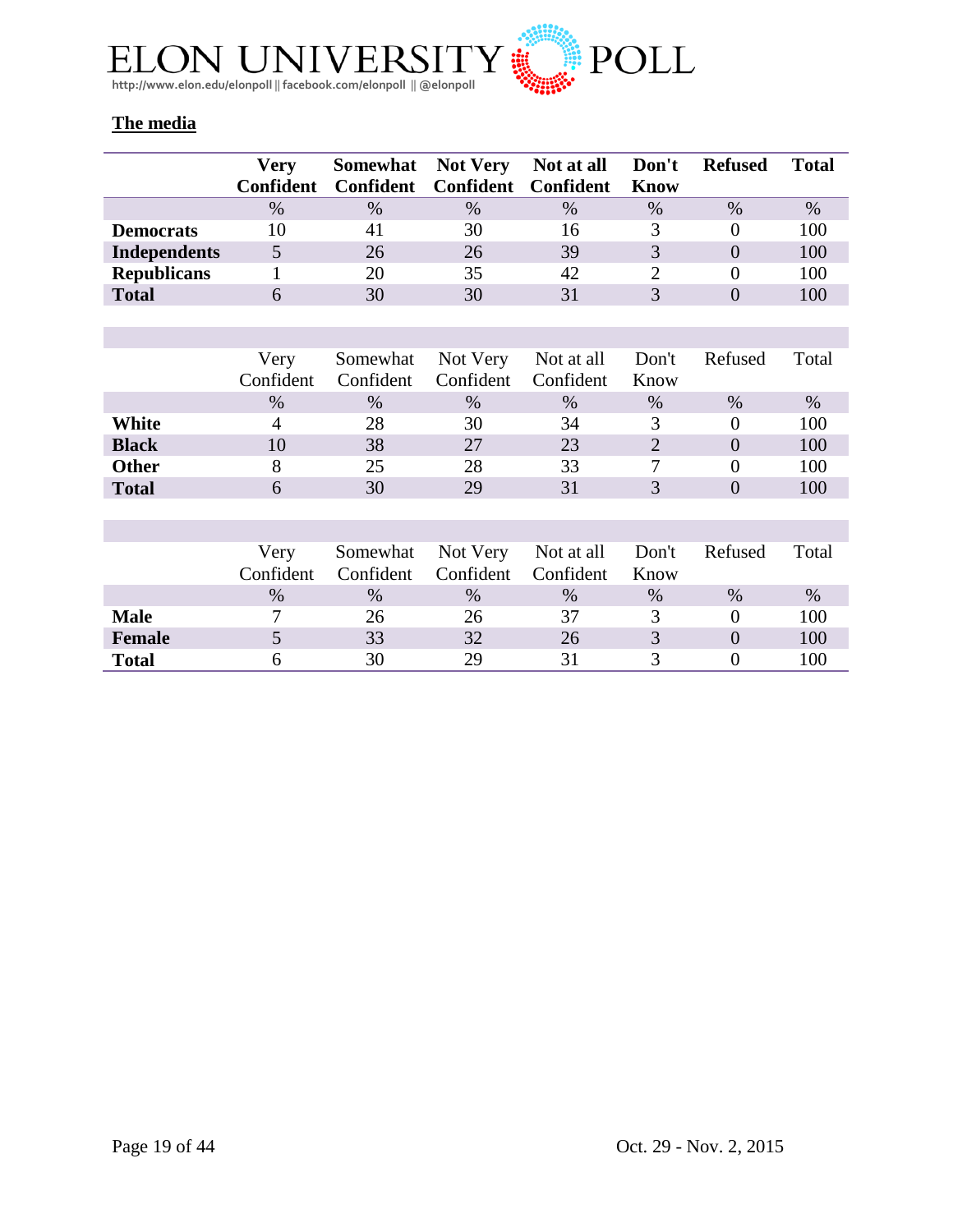

# **The U.S. Supreme Court**

|                     | <b>Very</b> |                               |      | Somewhat Not Very Not at all Don't |      | <b>Refused</b> | <b>Total</b> |
|---------------------|-------------|-------------------------------|------|------------------------------------|------|----------------|--------------|
|                     | Confident   | Confident Confident Confident |      |                                    | Know |                |              |
|                     | $\%$        | $\%$                          | $\%$ | $\frac{0}{0}$                      | $\%$ | $\%$           | $\%$         |
| <b>Democrats</b>    | 25          | 49                            | 16   | h                                  |      |                | 100          |
| <b>Independents</b> | 18          | 46                            | 21   | 12                                 |      |                | 100          |
| <b>Republicans</b>  | 10          | 45                            | 24   | 16                                 |      |                | 100          |
| <b>Total</b>        |             | $4^{\circ}$                   | 20   |                                    |      |                | 100          |

|              | Very      |      |                               | Somewhat Not Very Not at all Don't Refused |      |      | Total |
|--------------|-----------|------|-------------------------------|--------------------------------------------|------|------|-------|
|              | Confident |      | Confident Confident Confident |                                            | Know |      |       |
|              | $\%$      | $\%$ | $\%$                          | $\%$                                       | $\%$ | $\%$ | $\%$  |
| White        | 19        | 46   | 20                            |                                            | 4    |      | 100   |
| <b>Black</b> | 16        | 51   | 18                            | 10                                         |      |      | 100   |
| <b>Other</b> | 14        | 44   | 23                            | 10                                         |      |      | 100   |
| <b>Total</b> |           |      |                               |                                            |      |      |       |

|               | Very<br>Confident | Confident     | Confident Confident | Somewhat Not Very Not at all Don't | Know | Refused | Total |
|---------------|-------------------|---------------|---------------------|------------------------------------|------|---------|-------|
|               | $\%$              | $\frac{0}{0}$ | $\frac{0}{0}$       | $\frac{0}{0}$                      | $\%$ | $\%$    | $\%$  |
| <b>Male</b>   | 19                | 46            | 19                  | 13                                 |      |         | 100   |
| <b>Female</b> |                   | 48            | 20                  |                                    |      |         | 100   |
| <b>Total</b>  |                   | 47            |                     |                                    |      |         | 100   |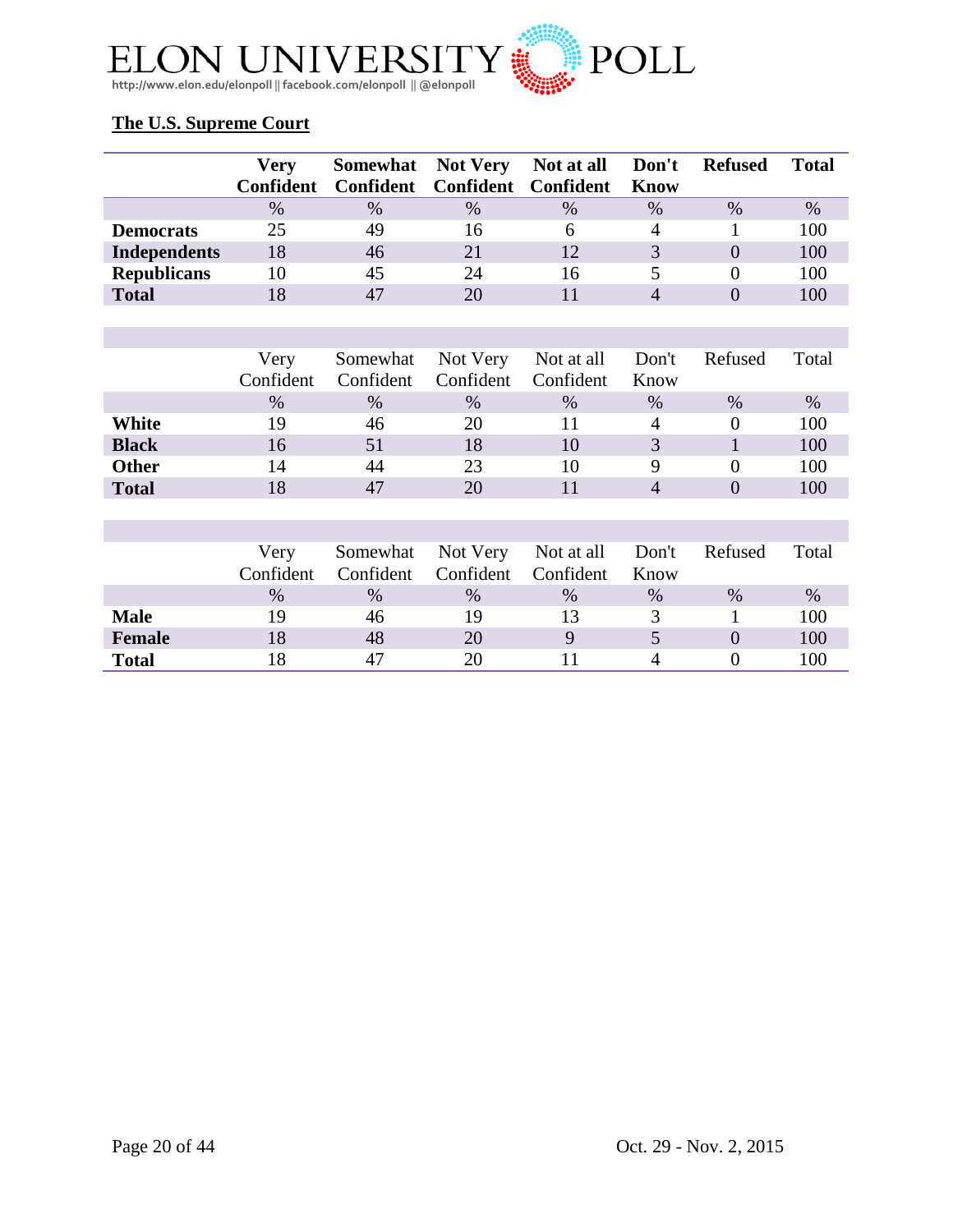

# <span id="page-20-0"></span>**Knowledge of the Courts**

How much would you say you know about the courts in North Carolina?

|                     | A lot | <b>Some</b> | A little | <b>Nothing</b><br>at all | Don't<br><b>Know</b> | <b>Refused</b>   | <b>Total</b> |
|---------------------|-------|-------------|----------|--------------------------|----------------------|------------------|--------------|
|                     | $\%$  | $\%$        | $\%$     | $\%$                     | $\%$                 | $\%$             | $\%$         |
| <b>Democrats</b>    | 13    | 46          | 32       | 9                        | 1                    | $\overline{0}$   | 100          |
| <b>Independents</b> | 13    | 44          | 31       | 10                       | $\mathbf{1}$         | $\overline{0}$   | 100          |
| <b>Republicans</b>  | 10    | 48          | 33       | 9                        | $\overline{0}$       | $\overline{0}$   | 100          |
| <b>Total</b>        | 12    | 46          | 32       | 9                        | $\mathbf{1}$         | $\overline{0}$   | 100          |
|                     |       |             |          |                          |                      |                  |              |
|                     |       |             |          |                          |                      |                  |              |
|                     | A lot | Some        | A little | <b>Nothing</b>           | Don't                | Refused          | Total        |
|                     |       |             |          | at all                   | Know                 |                  |              |
|                     | $\%$  | $\%$        | $\%$     | $\%$                     | $\%$                 | $\%$             | $\%$         |
| White               | 11    | 46          | 33       | 10                       | 1                    | $\overline{0}$   | 100          |
| <b>Black</b>        | 19    | 45          | 28       | 8                        | $\overline{0}$       | $\overline{0}$   | 100          |
| Other               | 9     | 38          | 42       | 10                       | $\boldsymbol{0}$     | $\overline{0}$   | 100          |
| <b>Total</b>        | 13    | 45          | 32       | 9                        | $\mathbf{1}$         | $\overline{0}$   | 100          |
|                     |       |             |          |                          |                      |                  |              |
|                     |       |             |          |                          |                      |                  |              |
|                     | A lot | Some        | A little | Nothing                  | Don't                | Refused          | Total        |
|                     |       |             |          | at all                   | Know                 |                  |              |
|                     | $\%$  | $\%$        | $\%$     | %                        | %                    | $\%$             | $\%$         |
| <b>Male</b>         | 14    | 46          | 32       | 8                        | $\mathbf{1}$         | $\overline{0}$   | 100          |
| <b>Female</b>       | 12    | 44          | 33       | 11                       | $\mathbf{1}$         | $\boldsymbol{0}$ | 100          |
| <b>Total</b>        | 13    | 45          | 32       | 9                        | 1                    | $\overline{0}$   | 100          |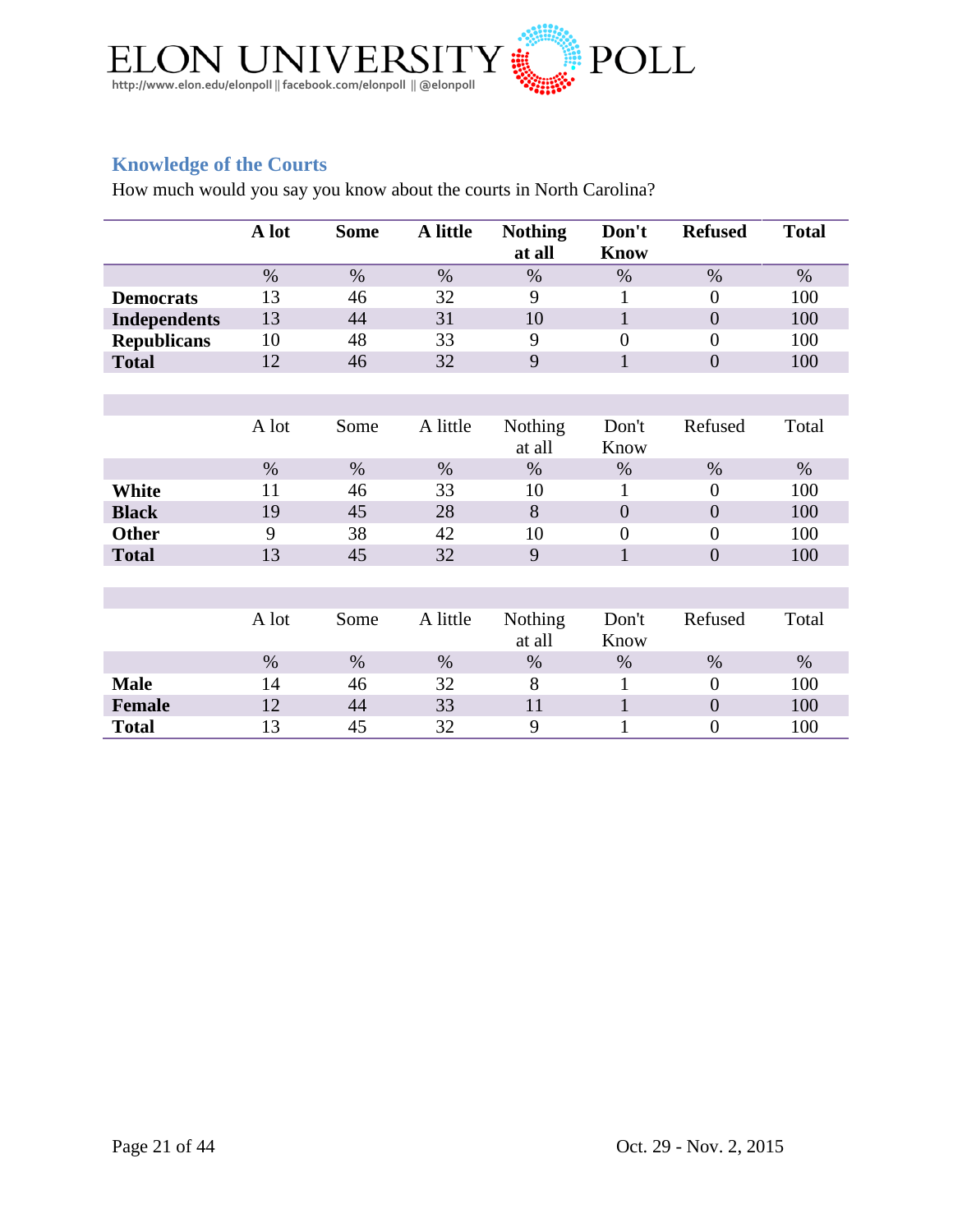

# <span id="page-21-0"></span>**Experience with the Courts**

I'd like to ask you some questions about your personal experiences with the North Carolina state court system. **[Jury question is the first question. Defendant and Testify rotated randomly]**

# **Have you ever served on a jury?**

|                     | Yes  | N <sub>0</sub> | Don't Know       | <b>Refused</b>   | <b>Total</b> |
|---------------------|------|----------------|------------------|------------------|--------------|
|                     | $\%$ | $\%$           | $\%$             | $\%$             | $\%$         |
| <b>Democrats</b>    | 30   | 70             | $\overline{0}$   | $\theta$         | 100          |
| <b>Independents</b> | 28   | 71             | $\overline{0}$   | $\overline{0}$   | 100          |
| <b>Republicans</b>  | 34   | 66             |                  | 0                | 100          |
| <b>Total</b>        | 30   | 69             | $\overline{0}$   | $\overline{0}$   | 100          |
|                     |      |                |                  |                  |              |
|                     |      |                |                  |                  |              |
| race                | Yes  | N <sub>o</sub> | Don't Know       | Refused          | Total        |
|                     | $\%$ | %              | %                | %                | $\%$         |
| White               | 32   | 68             | $\boldsymbol{0}$ | $\boldsymbol{0}$ | 100          |
| <b>Black</b>        | 27   | 72             | $\overline{0}$   | $\overline{0}$   | 100          |
| <b>Other</b>        | 22   | 78             | $\overline{0}$   | $\theta$         | 100          |
| <b>Total</b>        | 30   | 69             | $\overline{0}$   | $\overline{0}$   | 100          |
|                     |      |                |                  |                  |              |
|                     |      |                |                  |                  |              |
|                     | Yes  | N <sub>o</sub> | Don't Know       | Refused          | Total        |
|                     | $\%$ | %              | $\%$             | %                | $\%$         |
| <b>Male</b>         | 31   | 69             | $\Omega$         | $\theta$         | 100          |
| <b>Female</b>       | 30   | 70             | $\overline{0}$   | $\overline{0}$   | 100          |
| <b>Total</b>        | 30   | 69             | $\overline{0}$   | $\overline{0}$   | 100          |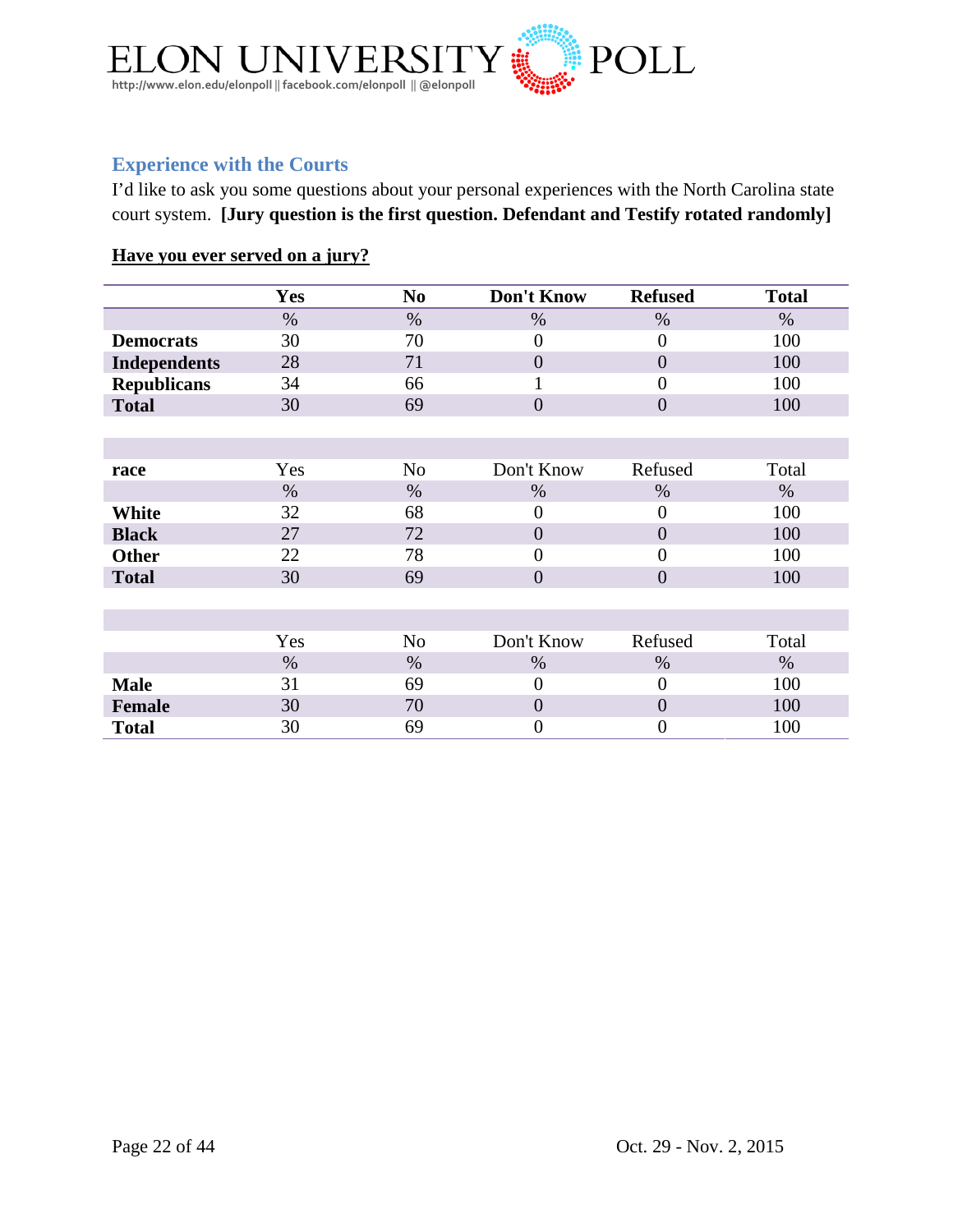

# **Have you ever been a defendant or a plaintiff in a court case?**

|                     | <b>Yes</b> | N <sub>0</sub> | Don't Know     | <b>Refused</b> | <b>Total</b> |
|---------------------|------------|----------------|----------------|----------------|--------------|
|                     | $\%$       | $\%$           | %              | $\%$           | $\%$         |
| <b>Democrats</b>    | 28         | 71             |                | $\overline{0}$ | 100          |
| <b>Independents</b> | 26         | 74             | $\overline{0}$ | $\overline{0}$ | 100          |
| <b>Republicans</b>  | 28         | 71             |                | $\theta$       | 100          |
| <b>Total</b>        | 27         | 72             | 1              | $\overline{0}$ | 100          |
|                     |            |                |                |                |              |
|                     |            |                |                |                |              |
|                     | Yes        | N <sub>o</sub> | Don't Know     | Refused        | Total        |
|                     | $\%$       | $\%$           | $\%$           | $\%$           | $\%$         |
| White               | 28         | 72             | $\overline{0}$ | $\theta$       | 100          |
| <b>Black</b>        | 34         | 65             | $\overline{0}$ | $\overline{0}$ | 100          |
| <b>Other</b>        | 13         | 85             | $\overline{2}$ | $\theta$       | 100          |
| <b>Total</b>        | 28         | 71             | 1              | $\overline{0}$ | 100          |
|                     |            |                |                |                |              |
|                     |            |                |                |                |              |
|                     | Yes        | N <sub>o</sub> | Don't Know     | Refused        | Total        |
|                     | $\%$       | $\%$           | %              | $\%$           | $\%$         |
| <b>Male</b>         | 31         | 68             |                | $\overline{0}$ | 100          |
| <b>Female</b>       | 25         | 75             | $\theta$       | $\overline{0}$ | 100          |
| <b>Total</b>        | 28         | 71             | ı              | $\overline{0}$ | 100          |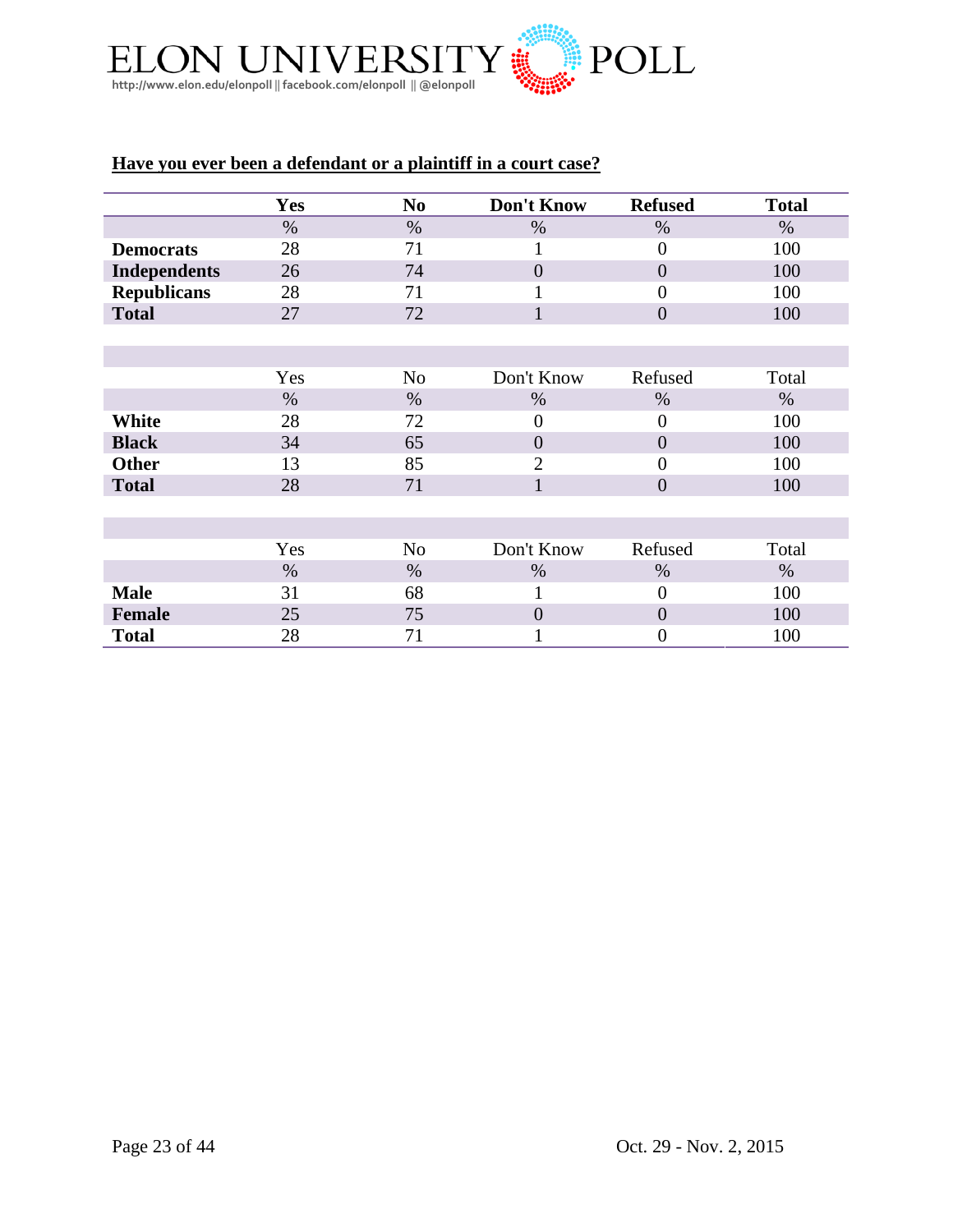

# **Have you ever testified as a witness in a court proceeding?**

|                     | Yes  | N <sub>0</sub> | Don't Know     | <b>Refused</b>   | <b>Total</b> |
|---------------------|------|----------------|----------------|------------------|--------------|
|                     | $\%$ | $\%$           | $\%$           | $\%$             | $\%$         |
| <b>Democrats</b>    | 23   | 76             | $\overline{0}$ | $\overline{0}$   | 100          |
| <b>Independents</b> | 23   | 76             | $\theta$       | $\overline{0}$   | 100          |
| <b>Republicans</b>  | 25   | 74             |                | $\theta$         | 100          |
| <b>Total</b>        | 24   | 75             | 1              | $\overline{0}$   | 100          |
|                     |      |                |                |                  |              |
|                     | Yes  | N <sub>o</sub> | Don't Know     | Refused          | Total        |
|                     | $\%$ | $\%$           | %              | $\%$             | $\%$         |
| <b>White</b>        | 26   | 73             | $\mathbf{1}$   | $\overline{0}$   | 100          |
| <b>Black</b>        | 19   | 81             | $\theta$       | $\theta$         | 100          |
| <b>Other</b>        | 15   | 85             | $\overline{0}$ | $\overline{0}$   | 100          |
| <b>Total</b>        | 24   | 75             | 1              | $\theta$         | 100          |
|                     |      |                |                |                  |              |
|                     | Yes  | N <sub>o</sub> | Don't Know     | Refused          | Total        |
|                     | $\%$ | $\%$           | $\%$           | $\%$             | $\%$         |
| <b>Male</b>         | 24   | 75             |                | $\theta$         | 100          |
| <b>Female</b>       | 24   | 76             |                | $\overline{0}$   | 100          |
| <b>Total</b>        | 24   | 75             |                | $\boldsymbol{0}$ | 100          |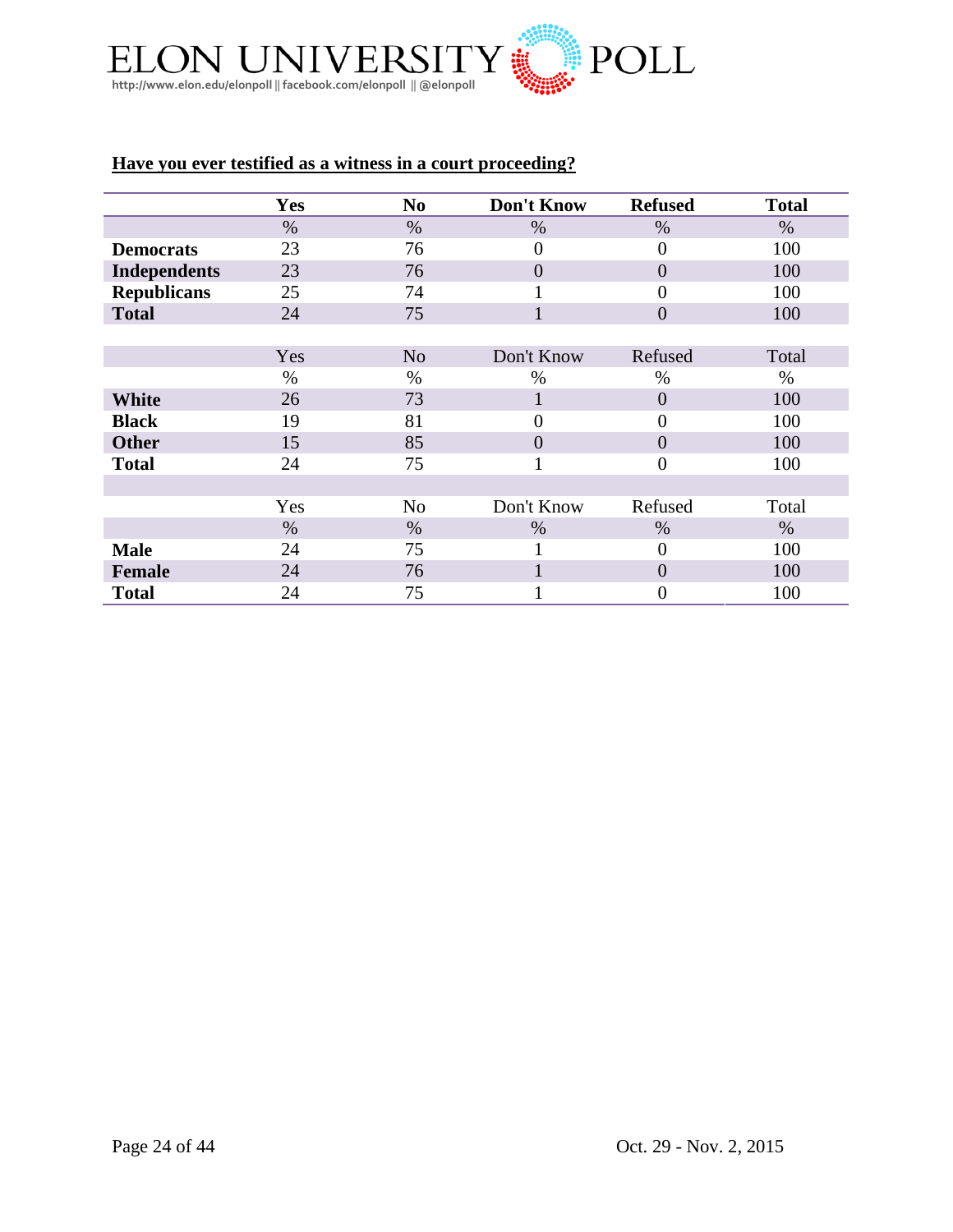

# <span id="page-24-0"></span>**Fair Outcomes**

How often do people receive fair outcomes when they deal with the courts? Always, usually, sometimes, seldom, or never?

|              | <b>Always</b> | Usually | Sometimes | Seldom | Never | Don't | Refused | Total |
|--------------|---------------|---------|-----------|--------|-------|-------|---------|-------|
|              |               |         |           |        |       | Know  |         |       |
|              | $\%$          | $\%$    | $\%$      | %      | $\%$  | $\%$  | $\%$    | $\%$  |
| Democrats    |               | 30      | 48        | Q      |       |       |         | 100   |
| Independents | 2             | 40      | 39        | Q      |       |       |         | 100   |
| Republicans  |               | 46      | 36        |        |       |       |         | 100   |
| Total        |               | 37      | 42        |        |       |       |         | 100   |

|              | <b>Always</b> | <b>Usually</b> | Sometimes | Seldom | Never | Don't<br>Know | Refused | Total |
|--------------|---------------|----------------|-----------|--------|-------|---------------|---------|-------|
|              | %             | %              | $\%$      | $\%$   | $\%$  | %             | $\%$    | %     |
| White        |               | 44             | 38        |        |       | 8             |         | 100   |
| <b>Black</b> |               | 17             | 53        | 13     | 4     | <sub>0</sub>  |         | 100   |
| Other        | h             | 20             | 48        | 14     | 4     |               |         | 100   |
| Total        | $\mathbf 3$   | 37             | 42        |        |       |               |         | 100   |

|        | <b>Always</b> | <b>Usually</b> | Sometimes Seldom |   | Never | Don't<br>Know | Refused | Total |
|--------|---------------|----------------|------------------|---|-------|---------------|---------|-------|
|        | $\%$          | %              | %                | % | %     | $\%$          | %       | $\%$  |
| Male   |               |                | 38               |   |       |               |         | 100   |
| Female |               | 33             | 45               |   |       |               |         | 100   |
| Total  |               | 27             | 42               |   |       |               |         | 100   |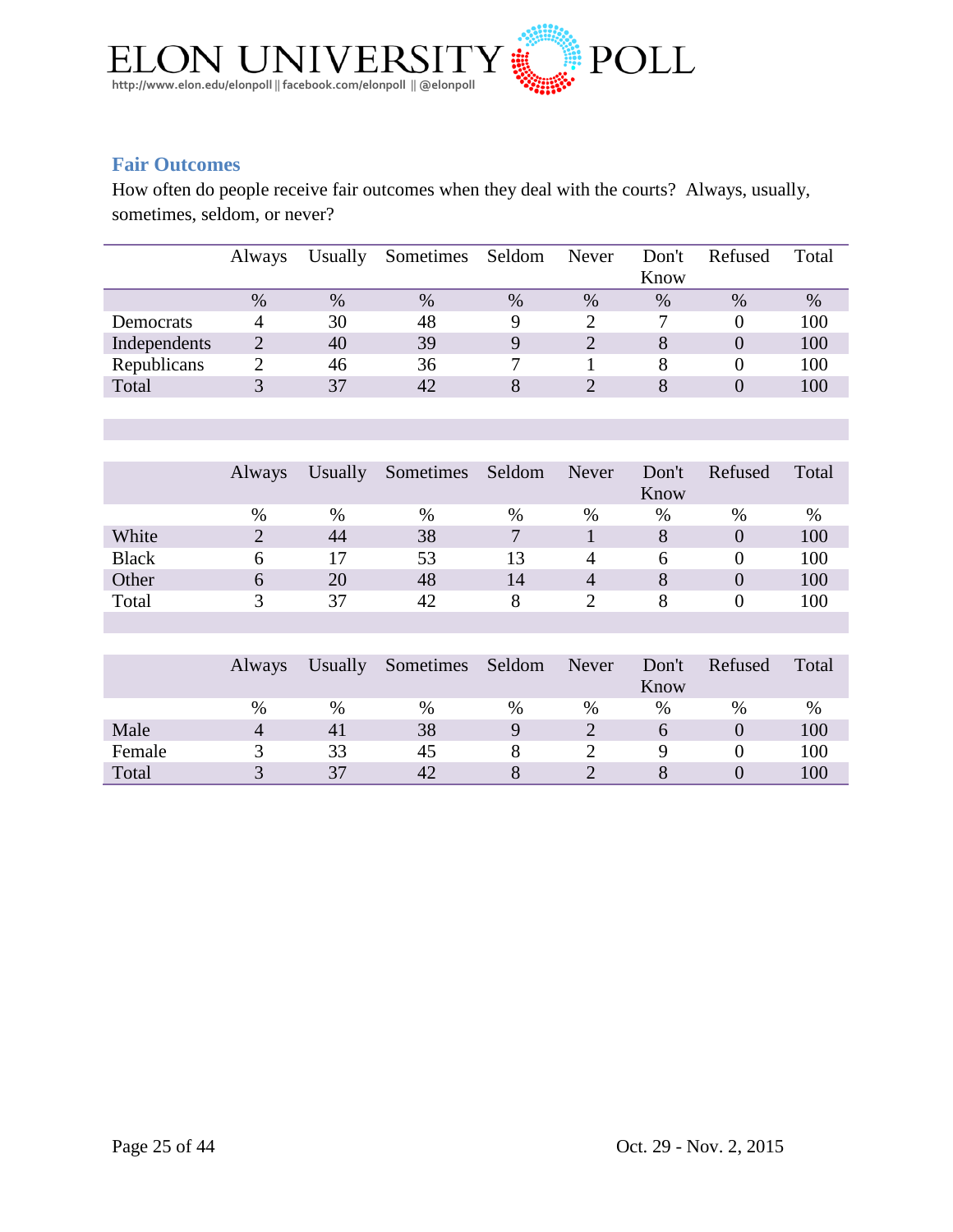

# <span id="page-25-0"></span>**Group Treatment in the Courts**

I would like to read you a short list of groups of people. For each, please tell me if you think the group receives far better, somewhat better, the same, somewhat worse, or far worse treatment in the state courts.

# **Low-income people**

|                     | Far           | Somewhat      | The             | Somewhat | Far   | Don't | <b>Refused</b> | Total |
|---------------------|---------------|---------------|-----------------|----------|-------|-------|----------------|-------|
|                     | <b>Better</b> | <b>Better</b> | <b>Same</b>     | Worse    | Worse | Know  |                |       |
|                     | $\%$          | $\%$          | %               | $\%$     | $\%$  | $\%$  | $\%$           | %     |
| <b>Democrats</b>    |               | h             | $\overline{12}$ | 42       | 34    |       |                | 100   |
| <b>Independents</b> |               |               | 25              | 41       | 20    |       |                | 100   |
| <b>Republicans</b>  |               | h             | 31              | 40       |       |       |                | 100   |
| <b>Total</b>        |               | h             | 22              | 41       | 23    |       |                | 100   |

|              | Far<br><b>Better</b> | Somewhat<br><b>Better</b> | The<br>Same | Somewhat<br>Worse | Far<br>Worse | Don't<br>Know | Refused | Total   |
|--------------|----------------------|---------------------------|-------------|-------------------|--------------|---------------|---------|---------|
|              | $\%$                 | $\%$                      | $\%$        | %                 | $\%$         | $\%$          | $\%$    | $\%$    |
| White        |                      |                           | 26          | 43                | 17           | 8             |         | 100     |
| <b>Black</b> |                      | ⇁                         | 7           | 36                | 45           |               | 0       | 100     |
| <b>Other</b> |                      |                           |             | 38                | 25           |               |         | 100     |
| <b>Total</b> |                      | h                         | 22          | $\mathbf{A}$      | 23           | −             |         | $100\,$ |

|               | Far<br><b>Better</b> | Somewhat<br><b>Better</b> | The<br>Same | Somewhat<br>Worse | Far<br>Worse | Don't<br>Know | Refused | Total |
|---------------|----------------------|---------------------------|-------------|-------------------|--------------|---------------|---------|-------|
|               | $\%$                 | %                         | $\%$        | $\%$              | $\%$         | %             | $\%$    | %     |
| <b>Male</b>   |                      | −                         | 23          | 40                | 23           | n             |         | 100   |
| <b>Female</b> |                      | J                         | 21          | $\mathbf{4}$      | 23           |               |         | 100   |
| <b>Total</b>  |                      | h                         | 22          | $\Delta$          | 23           |               |         | 100   |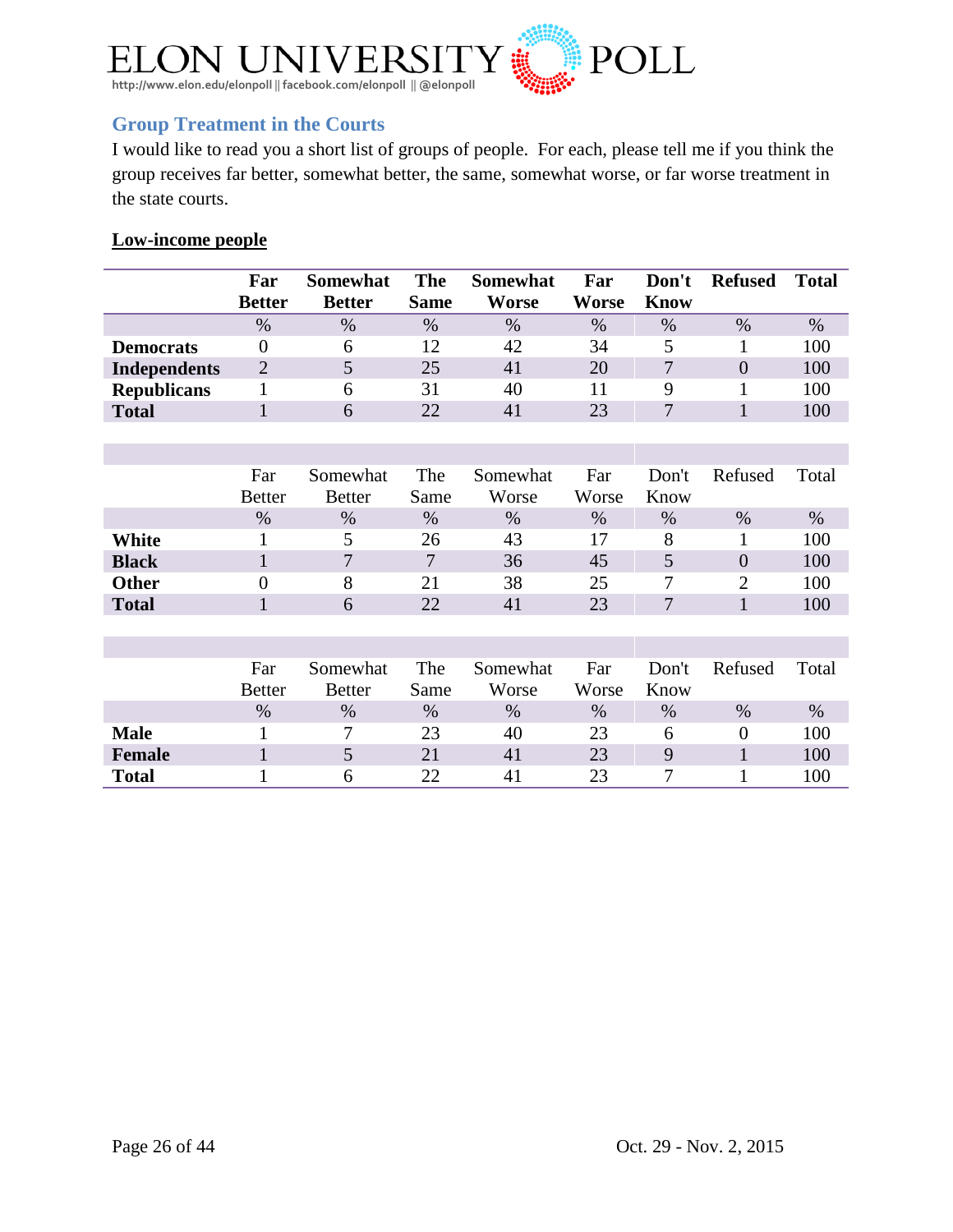

## **Middle class/working class people**

|                     | Far<br><b>Better</b> | <b>Somewhat</b><br><b>Better</b> | <b>The</b><br><b>Same</b> | <b>Somewhat</b><br><b>Worse</b> | Far<br>Worse   | Don't<br><b>Know</b> | <b>Refused</b> | <b>Total</b> |
|---------------------|----------------------|----------------------------------|---------------------------|---------------------------------|----------------|----------------------|----------------|--------------|
|                     | $\%$                 | $\%$                             | $\%$                      | $\%$                            | $\%$           | $\%$                 | $\%$           | $\%$         |
| <b>Democrats</b>    | 2                    | 29                               | 43                        | 15                              | 5              | 6                    | 1              | 100          |
| <b>Independents</b> | $\overline{2}$       | 21                               | 56                        | 12                              | 3              | 6                    | $\overline{0}$ | 100          |
| <b>Republicans</b>  | 1                    | 23                               | 52                        | 12                              | 3              | 9                    | 1              | 100          |
| <b>Total</b>        | 1                    | 24                               | 50                        | 13                              | $\overline{4}$ | 7                    | $\mathbf{1}$   | 100          |
|                     |                      |                                  |                           |                                 |                |                      |                |              |
|                     | Far                  | Somewhat                         | The                       | Somewhat                        | Far            | Don't                | Refused        | Total        |
|                     | <b>Better</b>        | <b>Better</b>                    | Same                      | Worse                           | Worse          | Know                 |                |              |
|                     | $\%$                 | $\%$                             | $\%$                      | $\%$                            | %              | $\%$                 | $\%$           | $\%$         |
| White               | $\mathbf{1}$         | 21                               | 54                        | 11                              | 3              | 8                    | 1              | 100          |
| <b>Black</b>        | 3                    | 33                               | 33                        | 19                              | 6              | 5                    |                | 100          |
| <b>Other</b>        | $\mathbf{1}$         | 25                               | 45                        | 15                              | 5              | 7                    | $\overline{2}$ | 100          |
| <b>Total</b>        | 1                    | 24                               | 49                        | 13                              | $\overline{4}$ | 7                    |                | 100          |
|                     |                      |                                  |                           |                                 |                |                      |                |              |
|                     |                      |                                  |                           |                                 |                |                      |                |              |
|                     | Far                  | Somewhat                         | The                       | Somewhat                        | Far            | Don't                | Refused        | Total        |
|                     | <b>Better</b>        | <b>Better</b>                    | Same                      | Worse                           | Worse          | Know                 |                |              |
|                     | $\%$                 | $\%$                             | $\%$                      | $\%$                            | $\%$           | $\%$                 | %              | $\%$         |
| <b>Male</b>         | $\overline{2}$       | 23                               | 52                        | 11                              | $\overline{4}$ | 6                    |                | 100          |

**Female** 1 25 46 15 3 9 1 100 **Total** 1 24 49 13 4 7 1 100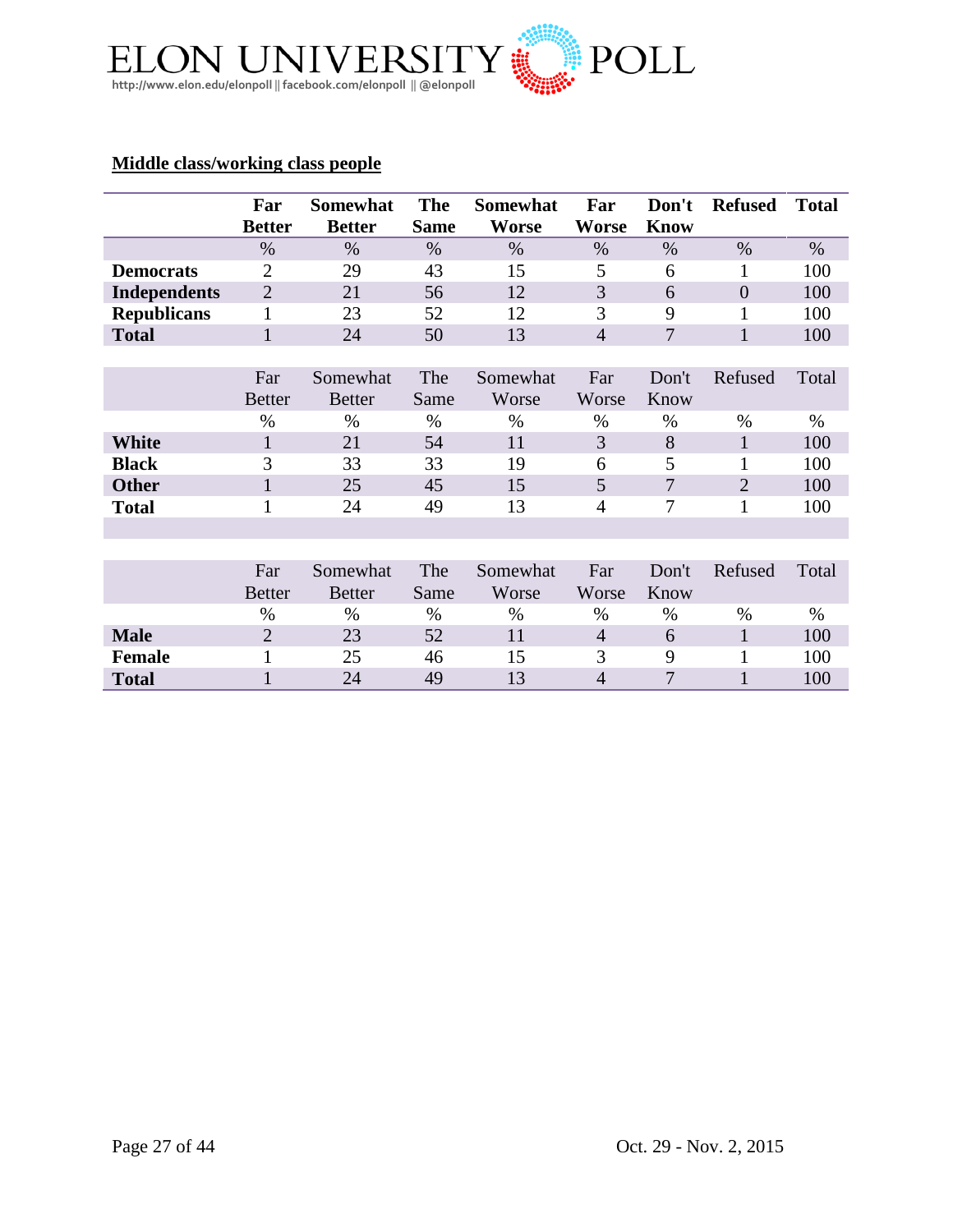

# **Wealthy people**

|                     | Far<br><b>Better</b> | <b>Somewhat</b><br><b>Better</b> | <b>The</b><br><b>Same</b> | <b>Somewhat</b><br><b>Worse</b> | Far<br><b>Worse</b> | Don't<br><b>Know</b> | <b>Refused</b> | <b>Total</b> |
|---------------------|----------------------|----------------------------------|---------------------------|---------------------------------|---------------------|----------------------|----------------|--------------|
|                     | $\%$                 | $\%$                             | %                         | $\%$                            | $\%$                | $\%$                 | $\%$           | $\%$         |
| <b>Democrats</b>    | 60                   | 25                               | 7                         | 1                               | 1                   | 4                    | 1              | 100          |
| <b>Independents</b> | 50                   | 33                               | 10                        | $\mathbf{1}$                    | $\overline{0}$      | 5                    | $\overline{0}$ | 100          |
| <b>Republicans</b>  | 37                   | 36                               | 17                        | 1                               | $\boldsymbol{0}$    | 7                    | 1              | 100          |
| <b>Total</b>        | 51                   | 31                               | 11                        | $\mathbf{1}$                    | $\overline{0}$      | 5                    | $\mathbf{1}$   | 100          |
|                     |                      |                                  |                           |                                 |                     |                      |                |              |
|                     |                      |                                  |                           |                                 |                     |                      |                |              |
|                     | Far                  | Somewhat                         | The                       | Somewhat                        | Far                 | Don't                | Refused        | Total        |
|                     | <b>Better</b>        | <b>Better</b>                    | Same                      | Worse                           | Worse               | Know                 |                |              |
|                     | $\%$                 | $\%$                             | $\%$                      | $\%$                            | $\%$                | $\%$                 | $\%$           | $\%$         |
| White               | 46                   | 35                               | 12                        | 1                               | $\overline{0}$      | 6                    | 1              | 100          |
| <b>Black</b>        | 68                   | 16                               | $\overline{7}$            | $\overline{2}$                  | $\mathbf{1}$        | 5                    | $\mathbf{1}$   | 100          |
| <b>Other</b>        | 47                   | 32                               | 8                         | $\overline{4}$                  | $\overline{0}$      | 6                    | $\overline{2}$ | 100          |
| <b>Total</b>        | 51                   | 31                               | 11                        | $\mathbf{1}$                    | $\overline{0}$      | 6                    | $\mathbf{1}$   | 100          |
|                     |                      |                                  |                           |                                 |                     |                      |                |              |
|                     |                      |                                  |                           |                                 |                     |                      |                |              |
|                     | Far                  | Somewhat                         | The                       | Somewhat                        | Far                 | Don't                | Refused        | Total        |
|                     | <b>Better</b>        | <b>Better</b>                    | Same                      | Worse                           | Worse               | Know                 |                |              |
|                     | $\%$                 | $\%$                             | $\%$                      | $\%$                            | $\%$                | $\%$                 | $\%$           | $\%$         |
| <b>Male</b>         | 48                   | 32                               | 12                        | 1                               | 1                   | 5                    | $\overline{0}$ | 100          |
| <b>Female</b>       | 53                   | 29                               | 10                        | $\mathbf{1}$                    | $\overline{0}$      | 6                    | $\mathbf{1}$   | 100          |
| <b>Total</b>        | 51                   | 31                               | 11                        |                                 | $\overline{0}$      | 6                    | 1              | 100          |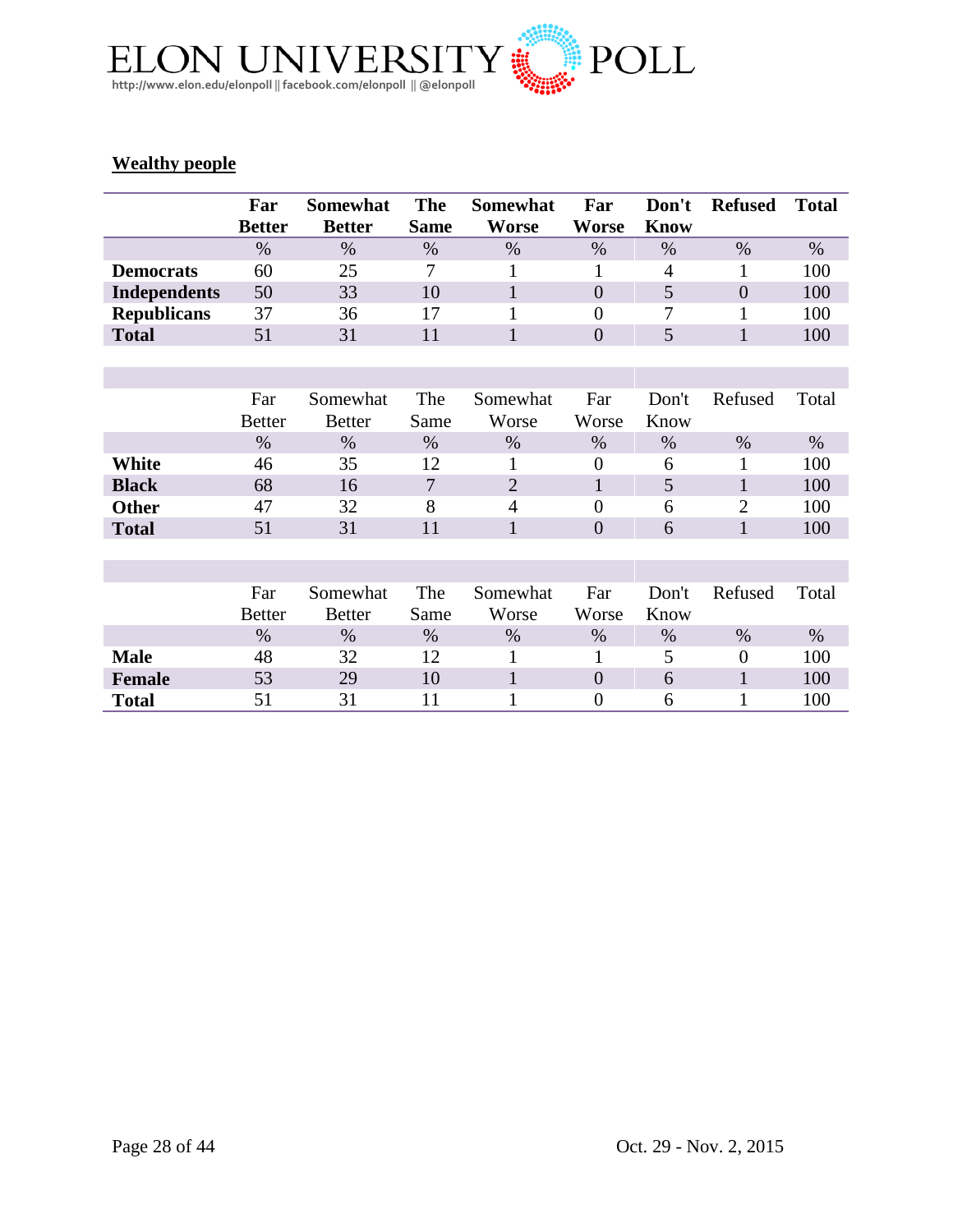

# **People who have no lawyer representing them**

|                     | Far            | <b>Somewhat</b> | <b>The</b>  | <b>Somewhat</b> | Far          | Don't       | <b>Refused</b> | <b>Total</b> |
|---------------------|----------------|-----------------|-------------|-----------------|--------------|-------------|----------------|--------------|
|                     | <b>Better</b>  | <b>Better</b>   | <b>Same</b> | <b>Worse</b>    | <b>Worse</b> | <b>Know</b> |                |              |
|                     | $\%$           | $\%$            | %           | $\%$            | $\%$         | $\%$        | $\%$           | $\%$         |
| <b>Democrats</b>    | $\theta$       | 5               | 5           | 34              | 48           | 7           | 1              | 100          |
| <b>Independents</b> | $\mathbf{1}$   | 3               | 11          | 35              | 40           | 9           | $\overline{0}$ | 100          |
| <b>Republicans</b>  | $\theta$       | $\overline{2}$  | 17          | 37              | 33           | 10          | $\theta$       | 100          |
| <b>Total</b>        | $\overline{0}$ | $\overline{4}$  | 11          | 35              | 41           | 9           | $\theta$       | 100          |
|                     |                |                 |             |                 |              |             |                |              |
|                     |                |                 |             |                 |              |             |                |              |
|                     | Far            | Somewhat        | The         | Somewhat        | Far          | Don't       | Refused        | Total        |
|                     | <b>Better</b>  | <b>Better</b>   | Same        | Worse           | Worse        | Know        |                |              |
|                     | $\%$           | $\%$            | $\%$        | $\%$            | $\%$         | $\%$        | $\%$           | $\%$         |
| White               | $\theta$       | 3               | 12          | 37              | 38           | 10          | $\theta$       | 100          |
| <b>Black</b>        | $\overline{0}$ | $\overline{7}$  | 5           | 30              | 51           | 6           | $\mathbf{1}$   | 100          |
| <b>Other</b>        | $\theta$       | 5               | 13          | 32              | 43           | 5           | $\overline{2}$ | 100          |
| <b>Total</b>        | $\overline{0}$ | $\overline{4}$  | 11          | 35              | 41           | 9           | $\overline{0}$ | 100          |
|                     |                |                 |             |                 |              |             |                |              |
|                     |                |                 |             |                 |              |             |                |              |
|                     | Far            | Somewhat        | The         | Somewhat        | Far          | Don't       | Refused        | Total        |
|                     | <b>Better</b>  | <b>Better</b>   | Same        | Worse           | Worse        | Know        |                |              |
|                     | $\%$           | $\%$            | $\%$        | $\%$            | $\%$         | $\%$        | $\%$           | $\%$         |
| <b>Male</b>         | $\theta$       | $\overline{4}$  | 13          | 35              | 40           | 7           | $\overline{0}$ | 100          |
| <b>Female</b>       | $\overline{0}$ | 3               | 9           | 35              | 42           | 10          | $\overline{0}$ | 100          |
| <b>Total</b>        | $\theta$       | $\overline{4}$  | 11          | 35              | 41           | 9           | $\theta$       | 100          |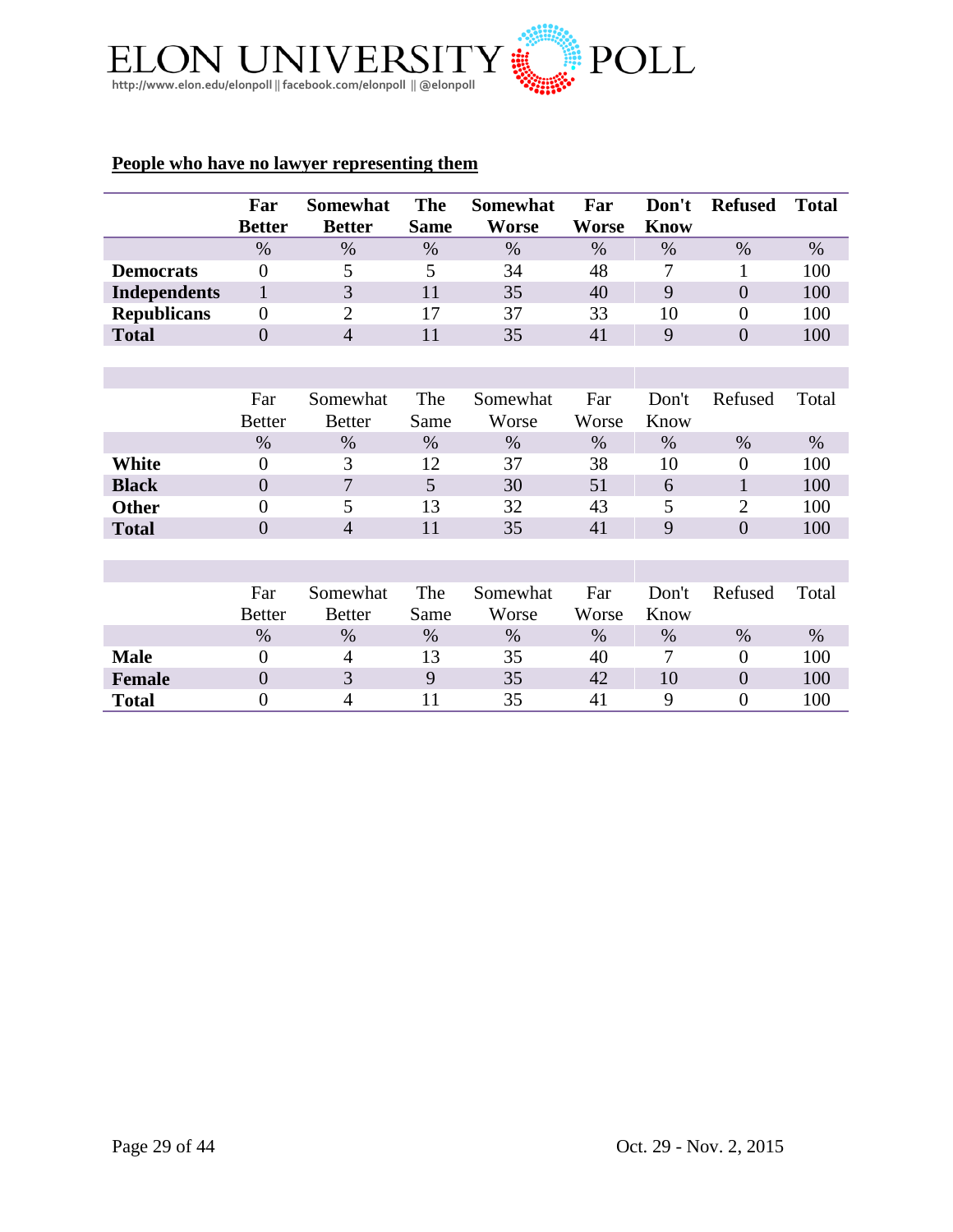

# **Non-English speaking people**

|                     | Far              | <b>Somewhat</b> | <b>The</b>  | <b>Somewhat</b> | Far          | Don't       | <b>Refused</b> | <b>Total</b> |
|---------------------|------------------|-----------------|-------------|-----------------|--------------|-------------|----------------|--------------|
|                     | <b>Better</b>    | <b>Better</b>   | <b>Same</b> | Worse           | <b>Worse</b> | <b>Know</b> |                |              |
|                     | $\%$             | $\%$            | $\%$        | $\%$            | $\%$         | $\%$        | $\%$           | $\%$         |
| <b>Democrats</b>    | 1                | 9               | 15          | 36              | 28           | 10          | 1              | 100          |
| <b>Independents</b> | $\mathbf{1}$     | 9               | 24          | 36              | 18           | 12          | $\mathbf{1}$   | 100          |
| <b>Republicans</b>  | $\overline{2}$   | 9               | 31          | 32              | 9            | 16          | 1              | 100          |
| <b>Total</b>        | $\mathbf{1}$     | 9               | 23          | 35              | 19           | 12          | $\mathbf{1}$   | 100          |
|                     |                  |                 |             |                 |              |             |                |              |
|                     |                  |                 |             |                 |              |             |                |              |
|                     | Far              | Somewhat        | The         | Somewhat        | Far          | Don't       | Refused        | Total        |
|                     | <b>Better</b>    | <b>Better</b>   | Same        | Worse           | Worse        | Know        |                |              |
|                     | $\%$             | $\%$            | $\%$        | $\%$            | $\%$         | $\%$        | $\%$           | $\%$         |
| White               | $\overline{2}$   | 8               | 26          | 34              | 16           | 13          | 1              | 100          |
| <b>Black</b>        | $\mathbf{1}$     | 13              | 13          | 32              | 30           | 11          | $\mathbf{1}$   | 100          |
| <b>Other</b>        | $\boldsymbol{0}$ | 5               | 17          | 38              | 23           | 14          | $\overline{2}$ | 100          |
| <b>Total</b>        | $\mathbf{1}$     | 9               | 23          | 34              | 20           | 13          | $\mathbf{1}$   | 100          |
|                     |                  |                 |             |                 |              |             |                |              |
|                     |                  |                 |             |                 |              |             |                |              |
| female              | Far              | Somewhat        | The         | Somewhat        | Far          | Don't       | Refused        | Total        |
|                     | <b>Better</b>    | <b>Better</b>   | Same        | Worse           | Worse        | Know        |                |              |
|                     | $\%$             | $\%$            | $\%$        | $\%$            | $\%$         | $\%$        | $\%$           | $\%$         |
| <b>Male</b>         | 1                | 10              | 26          | 33              | 18           | 11          | 1              | 100          |
| <b>Female</b>       | $\mathbf{1}$     | 8               | 20          | 34              | 21           | 14          | $\mathbf{1}$   | 100          |
| <b>Total</b>        | 1                | 9               | 23          | 34              | 20           | 13          | $\mathbf{1}$   | 100          |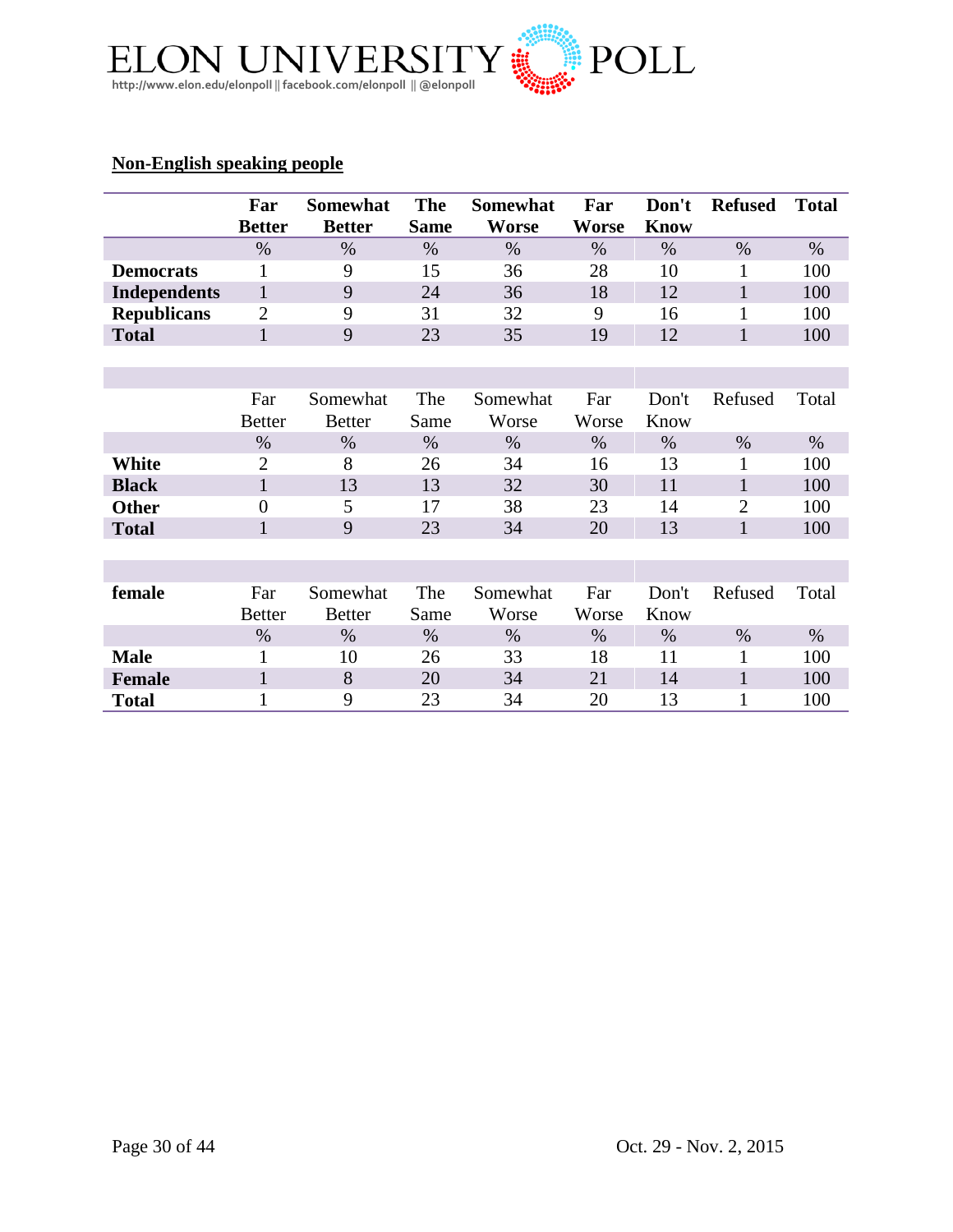

# **White people**

|                     | Far<br><b>Better</b> | <b>Somewhat</b><br><b>Better</b> | <b>The</b><br><b>Same</b> | <b>Somewhat</b><br><b>Worse</b> | Far<br>Worse   | Don't<br><b>Know</b> | <b>Refused</b> | <b>Total</b> |
|---------------------|----------------------|----------------------------------|---------------------------|---------------------------------|----------------|----------------------|----------------|--------------|
|                     | $\%$                 | $\%$                             | $\%$                      | $\%$                            | $\%$           | %                    | $\%$           | $\%$         |
| <b>Democrats</b>    | 22                   | 43                               | 28                        | 1                               | 1              | 5                    | 1              | 100          |
| <b>Independents</b> | 11                   | 35                               | 44                        | $\overline{2}$                  | $\overline{0}$ | 7                    | $\mathbf{1}$   | 100          |
| <b>Republicans</b>  | 5                    | 25                               | 51                        | 6                               | $\overline{2}$ | 10                   | 1              | 100          |
| <b>Total</b>        | 13                   | 35                               | 40                        | 3                               | $\mathbf{1}$   | 7                    | $\mathbf{1}$   | 100          |
|                     |                      |                                  |                           |                                 |                |                      |                |              |
|                     |                      |                                  |                           |                                 |                |                      |                |              |
|                     | Far                  | Somewhat                         | The                       | Somewhat                        | Far            | Don't                | Refused        | Total        |
|                     | <b>Better</b>        | <b>Better</b>                    | Same                      | Worse                           | Worse          | Know                 |                |              |
|                     | $\%$                 | $\%$                             | $\%$                      | $\%$                            | $\%$           | $\%$                 | %              | $\%$         |
| White               | 8                    | 32                               | 46                        | 4                               | 1              | 8                    | 1              | 100          |
| <b>Black</b>        | 31                   | 40                               | 20                        | 1                               | $\mathbf{1}$   | $\overline{7}$       | $\mathbf{1}$   | 100          |
| <b>Other</b>        | 17                   | 42                               | 30                        | $\theta$                        | 2              | 8                    | $\overline{2}$ | 100          |
| <b>Total</b>        | 14                   | 34                               | 40                        | 3                               | $\mathbf{1}$   | 7                    | $\mathbf{1}$   | 100          |
|                     |                      |                                  |                           |                                 |                |                      |                |              |
|                     |                      |                                  |                           |                                 |                |                      |                |              |
|                     | Far                  | Somewhat                         | The                       | Somewhat                        | Far            | Don't                | Refused        | Total        |
|                     | <b>Better</b>        | <b>Better</b>                    | Same                      | Worse                           | Worse          | Know                 |                |              |
|                     | $\%$                 | $\%$                             | $\%$                      | $\%$                            | $\%$           | $\%$                 | $\%$           | $\%$         |
| <b>Male</b>         | 14                   | 34                               | 41                        | 3                               | 1              | 6                    | $\mathbf{1}$   | 100          |
| <b>Female</b>       | 13                   | 34                               | 38                        | 3                               | $\mathbf{1}$   | 9                    | $\mathbf{1}$   | 100          |
| <b>Total</b>        | 14                   | 34                               | 40                        | 3                               | 1              | 7                    | 1              | 100          |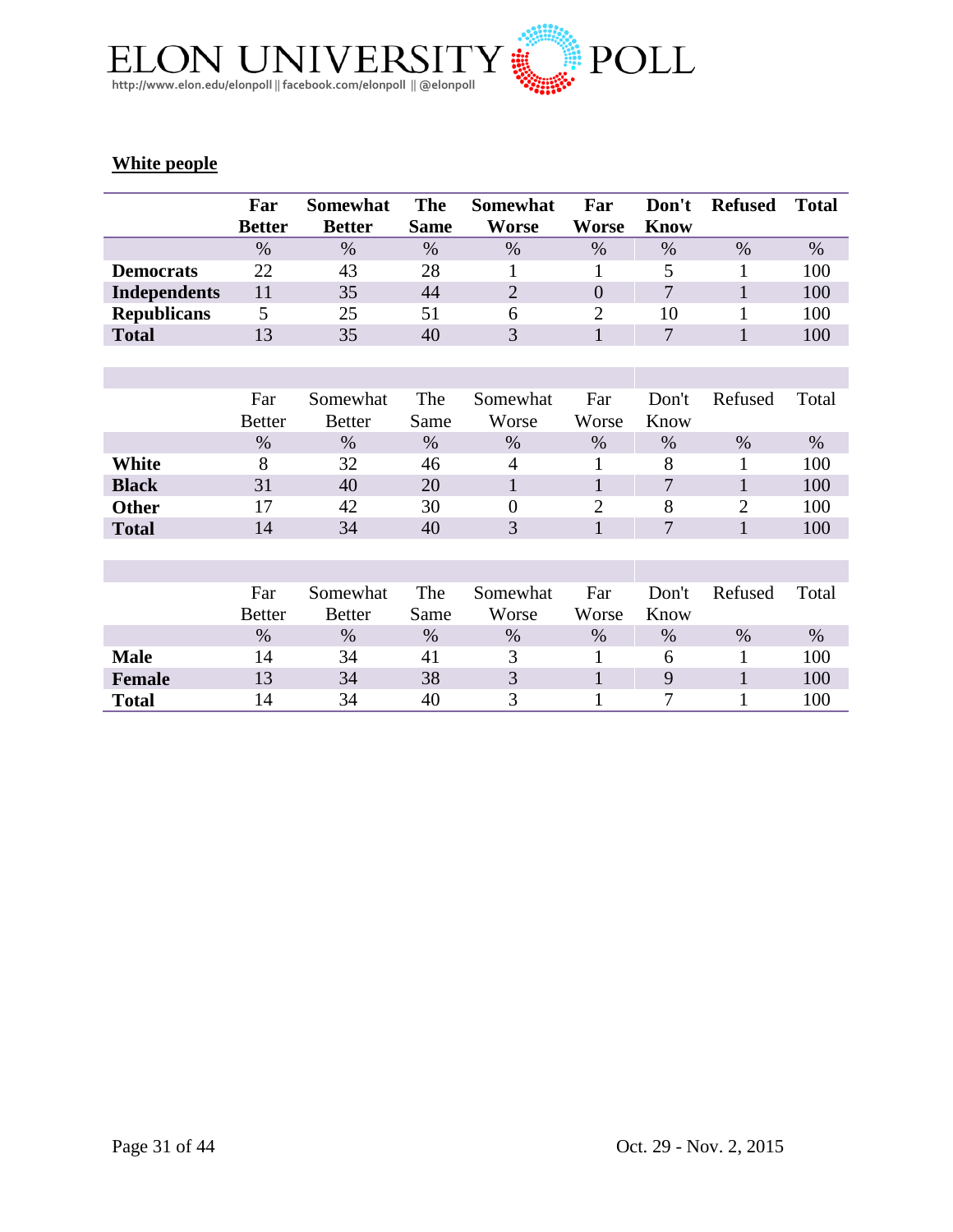

# **African Americans**

|                     | Far              | <b>Somewhat</b> | <b>The</b>  | <b>Somewhat</b> | Far            | Don't       | <b>Refused</b> | <b>Total</b> |
|---------------------|------------------|-----------------|-------------|-----------------|----------------|-------------|----------------|--------------|
|                     | <b>Better</b>    | <b>Better</b>   | <b>Same</b> | Worse           | Worse          | <b>Know</b> |                |              |
|                     | $\%$             | $\%$            | $\%$        | $\%$            | $\%$           | $\%$        | $\%$           | $\%$         |
| <b>Democrats</b>    | $\overline{0}$   | 10              | 21          | 34              | 28             | 6           | 1              | 100          |
| <b>Independents</b> | $\overline{2}$   | 10              | 34          | 31              | 14             | 8           | $\mathbf{1}$   | 100          |
| <b>Republicans</b>  | 4                | 12              | 46          | 24              | $\overline{4}$ | 10          | $\theta$       | 100          |
| <b>Total</b>        | $\overline{2}$   | 11              | 32          | 30              | 16             | 8           | $\mathbf{1}$   | 100          |
|                     |                  |                 |             |                 |                |             |                |              |
|                     |                  |                 |             |                 |                |             |                |              |
|                     | Far              | Somewhat        | The         | Somewhat        | Far            | Don't       | Refused        | Total        |
|                     | <b>Better</b>    | <b>Better</b>   | Same        | Worse           | Worse          | Know        |                |              |
|                     | $\%$             | $\%$            | $\%$        | $\%$            | $\%$           | $\%$        | $\%$           | $\%$         |
| White               | $\overline{2}$   | 10              | 38          | 29              | 11             | 9           | $\theta$       | 100          |
| <b>Black</b>        | $\boldsymbol{0}$ | 10              | 16          | 33              | 34             | 6           | $\mathbf{1}$   | 100          |
| <b>Other</b>        | 1                | 15              | 27          | 24              | 22             | 8           | $\overline{2}$ | 100          |
| <b>Total</b>        | $\overline{2}$   | 11              | 32          | 30              | 17             | 8           | $\mathbf{1}$   | 100          |
|                     |                  |                 |             |                 |                |             |                |              |
|                     |                  |                 |             |                 |                |             |                |              |
|                     | Far              | Somewhat        | The         | Somewhat        | Far            | Don't       | Refused        | Total        |
|                     | <b>Better</b>    | <b>Better</b>   | Same        | Worse           | Worse          | Know        |                |              |
|                     | $\%$             | $\%$            | $\%$        | $\%$            | $\%$           | $\%$        | $\%$           | $\%$         |
| <b>Male</b>         | $\overline{2}$   | 13              | 35          | 28              | 16             | 6           | $\mathbf{1}$   | 100          |
| <b>Female</b>       | $\overline{2}$   | 8               | 30          | 31              | 18             | 11          | $\mathbf{1}$   | 100          |
| <b>Total</b>        | $\overline{2}$   | 11              | 32          | 30              | 17             | 8           | $\mathbf{1}$   | 100          |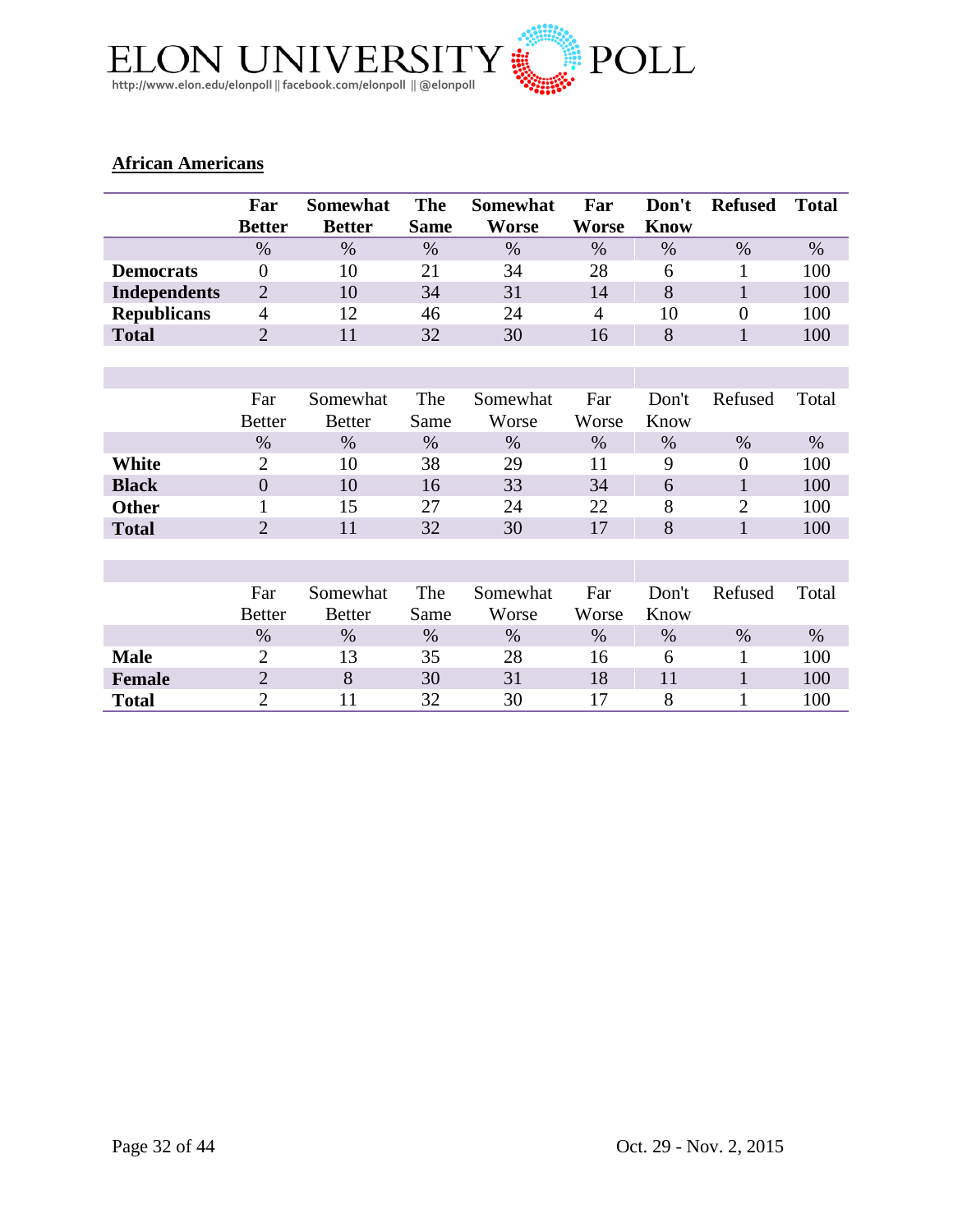

# **Hispanics**

|                     | Far<br><b>Better</b> | <b>Somewhat</b><br><b>Better</b> | <b>The</b><br><b>Same</b> | <b>Somewhat</b><br><b>Worse</b> | Far<br>Worse | Don't<br><b>Know</b> | <b>Refused</b> | <b>Total</b> |
|---------------------|----------------------|----------------------------------|---------------------------|---------------------------------|--------------|----------------------|----------------|--------------|
|                     | $\%$                 | $\%$                             | $\%$                      | $\%$                            | $\%$         | $\%$                 | $\%$           | $\%$         |
| <b>Democrats</b>    | $\overline{2}$       | 10                               | 19                        | 41                              | 16           | 11                   | 1              | 100          |
| <b>Independents</b> | $\overline{2}$       | 9                                | 29                        | 34                              | 12           | 12                   | $\mathbf{1}$   | 100          |
| <b>Republicans</b>  | $\overline{4}$       | 8                                | 40                        | 25                              | 5            | 17                   | 1              | 100          |
| <b>Total</b>        | 3                    | 9                                | 28                        | 34                              | 12           | 13                   | $\mathbf{1}$   | 100          |
|                     |                      |                                  |                           |                                 |              |                      |                |              |
|                     |                      |                                  |                           |                                 |              |                      |                |              |
|                     | Far                  | Somewhat                         | The                       | Somewhat                        | Far          | Don't                | Refused        | Total        |
|                     | <b>Better</b>        | <b>Better</b>                    | Same                      | Worse                           | Worse        | Know                 |                |              |
|                     | $\%$                 | $\%$                             | $\%$                      | $\%$                            | $\%$         | $\%$                 | $\%$           | $\%$         |
| White               | 3                    | 9                                | 33                        | 32                              | 9            | 14                   | 1              | 100          |
| <b>Black</b>        | 3                    | 11                               | 15                        | 38                              | 20           | 13                   | $\overline{0}$ | 100          |
| <b>Other</b>        | 3                    | 11                               | 23                        | 32                              | 15           | 15                   | $\overline{2}$ | 100          |
| <b>Total</b>        | 3                    | 9                                | 28                        | 34                              | 12           | 14                   | $\mathbf{1}$   | 100          |
|                     |                      |                                  |                           |                                 |              |                      |                |              |
|                     |                      |                                  |                           |                                 |              |                      |                |              |
|                     | Far                  | Somewhat                         | The                       | Somewhat                        | Far          | Don't                | Refused        | Total        |
|                     | <b>Better</b>        | <b>Better</b>                    | Same                      | Worse                           | Worse        | Know                 |                |              |
|                     | $\%$                 | $\%$                             | $\%$                      | $\%$                            | $\%$         | $\%$                 | $\%$           | $\%$         |
| <b>Male</b>         | 3                    | 12                               | 32                        | 30                              | 13           | 10                   | 1              | 100          |
| <b>Female</b>       | 3                    | $\overline{7}$                   | 24                        | 37                              | 11           | 17                   | $\mathbf{1}$   | 100          |
| <b>Total</b>        | 3                    | 9                                | 28                        | 34                              | 12           | 14                   | 1              | 100          |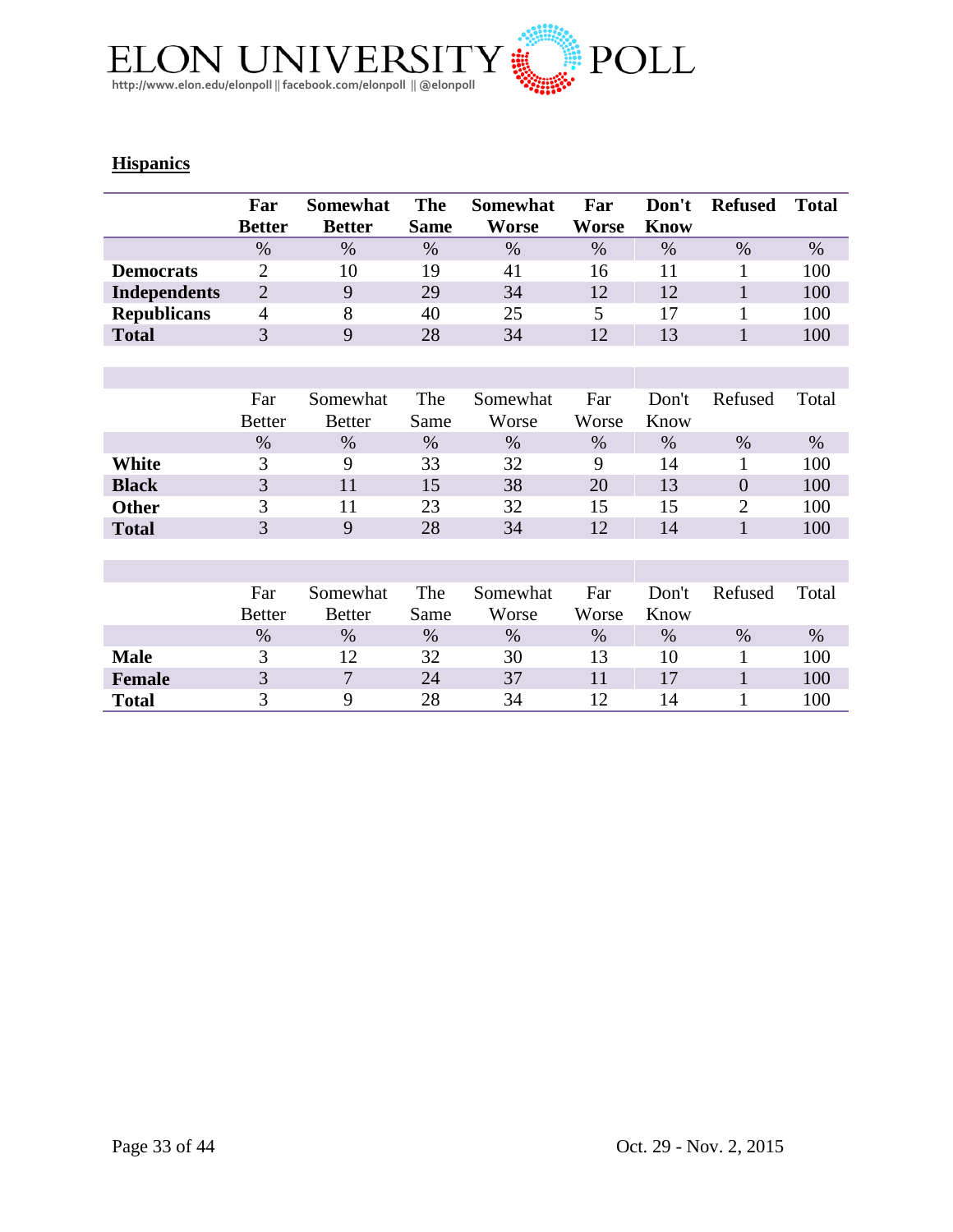

# <span id="page-33-0"></span>**Political Influence on the Courts**

#### **North Carolina courts are free from political influences?**

|                     | <b>Strongly</b><br>Agree | Agree | <b>Disagree</b> | <b>Strongly</b><br><b>Disagree</b> | Don't<br><b>Know</b> | <b>Refuse</b> | <b>Total</b> |
|---------------------|--------------------------|-------|-----------------|------------------------------------|----------------------|---------------|--------------|
|                     | $\%$                     | $\%$  | %               | $\%$                               | $\%$                 | $\%$          | $\%$         |
| <b>Democrats</b>    |                          | 15    | 43              | 34                                 |                      |               | 100          |
| <b>Independents</b> | $\mathbf{R}$             | 10    | 47              | 33                                 | $\mathbf{r}$         |               | 100          |
| <b>Republicans</b>  |                          | 19    | 45              | 25                                 |                      |               | 100          |
| <b>Total</b>        | $\mathbf{\Omega}$        | 14    | 45              | 31                                 | $\mathbf{r}$         |               | 100          |
|                     |                          |       |                 |                                    |                      |               |              |

|              | Strongly<br>Agree | Agree | Disagree | Strongly<br>Disagree | Don't<br>Know   | Refuse | Total |
|--------------|-------------------|-------|----------|----------------------|-----------------|--------|-------|
|              | $\%$              | $\%$  | $\%$     | $\%$                 | $\%$            | $\%$   | $\%$  |
| White        |                   | 14    | 47       | 30                   |                 |        | 100   |
| <b>Black</b> | $\overline{4}$    | 14    | 40       | 35                   | $\mathbf{\tau}$ |        | 100   |
| <b>Other</b> |                   | 23    | 30       | 32                   |                 |        | 100   |
| <b>Total</b> | $\mathbf 2$       | 14    | 45       | 31                   | $\mathbf{\tau}$ |        | 100   |

|               | Strongly<br>Agree | Agree | Disagree | Strongly<br>Disagree | Don't<br>Know | Refuse | Total |
|---------------|-------------------|-------|----------|----------------------|---------------|--------|-------|
|               | %                 | $\%$  | $\%$     | %                    | $\%$          | $\%$   | %     |
| <b>Male</b>   |                   | Iб    | 44       | 30                   |               |        | 100   |
| <b>Female</b> | $\mathbf{z}$      | 13    | 45       | 32                   | 8             |        | 100   |
| <b>Total</b>  |                   | 14    | 45       |                      |               |        | 100   |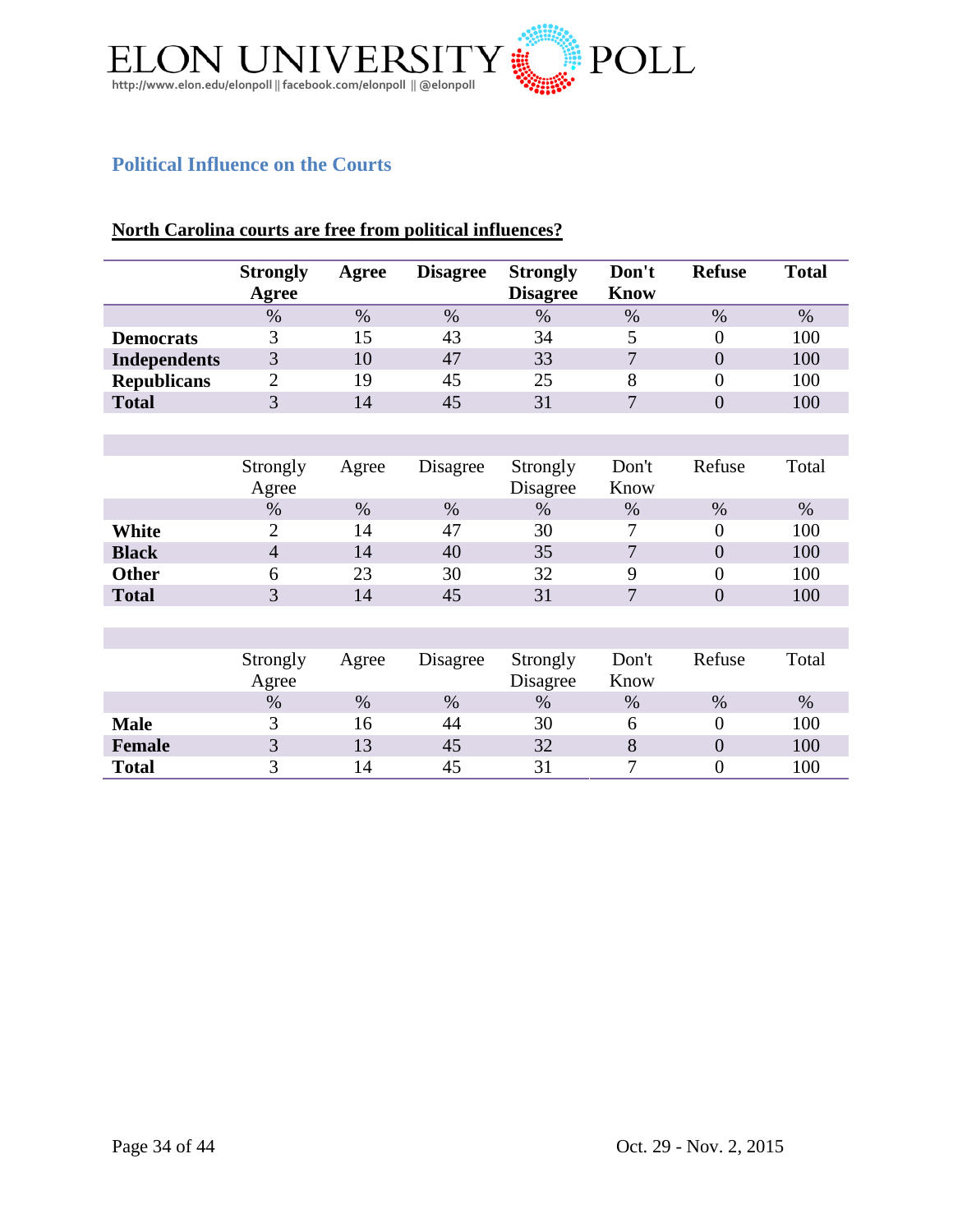

# **Judges' decisions are influenced by political parties**

|                     | <b>Strongly</b><br><b>Agree</b> | Agree | <b>Disagree</b> | <b>Strongly</b><br><b>Disagree</b> | Don't<br><b>Know</b> | <b>Refuse</b>    | <b>Total</b> |
|---------------------|---------------------------------|-------|-----------------|------------------------------------|----------------------|------------------|--------------|
|                     | $\%$                            | $\%$  | $\%$            | $\%$                               | $\%$                 | %                | $\%$         |
| <b>Democrats</b>    | 23                              | 55    | 15              | $\overline{2}$                     | 5                    | $\overline{0}$   | 100          |
| <b>Independents</b> | 24                              | 51    | 18              | $\overline{2}$                     | 5                    | $\overline{0}$   | 100          |
| <b>Republicans</b>  | 26                              | 50    | 18              | $\overline{2}$                     | 4                    | $\boldsymbol{0}$ | 100          |
| <b>Total</b>        | 24                              | 52    | 17              | $\overline{2}$                     | 5                    | $\overline{0}$   | 100          |
|                     |                                 |       |                 |                                    |                      |                  |              |
|                     |                                 |       |                 |                                    |                      |                  |              |
|                     | Strongly                        | Agree | Disagree        | Strongly                           | Don't                | Refuse           | Total        |
|                     | Agree                           |       |                 | Disagree                           | Know                 |                  |              |
|                     | $\%$                            | $\%$  | $\%$            | %                                  | $\%$                 | $\%$             | $\%$         |
| <b>White</b>        | 23                              | 52    | 18              | $\overline{2}$                     | 5                    | $\overline{0}$   | 100          |
| <b>Black</b>        | 27                              | 55    | 10              | $\overline{4}$                     | $\overline{4}$       | $\overline{0}$   | 100          |
| <b>Other</b>        | 32                              | 39    | 21              | $\overline{2}$                     | 7                    | $\overline{0}$   | 100          |
| <b>Total</b>        | 24                              | 52    | 16              | 3                                  | 5                    | $\overline{0}$   | 100          |
|                     |                                 |       |                 |                                    |                      |                  |              |
|                     |                                 |       |                 |                                    |                      |                  |              |
|                     | Strongly                        | Agree | Disagree        | Strongly                           | Don't                | Refuse           | Total        |
|                     | Agree                           |       |                 | Disagree                           | Know                 |                  |              |
|                     | $\%$                            | $\%$  | $\%$            | $\%$                               | $\%$                 | $\%$             | $\%$         |
| <b>Male</b>         | 24                              | 54    | 16              | $\overline{2}$                     | $\overline{4}$       | $\overline{0}$   | 100          |
| <b>Female</b>       | 25                              | 50    | 16              | 3                                  | 6                    | $\boldsymbol{0}$ | 100          |
| <b>Total</b>        | 24                              | 52    | 16              | 3                                  | 5                    | $\overline{0}$   | 100          |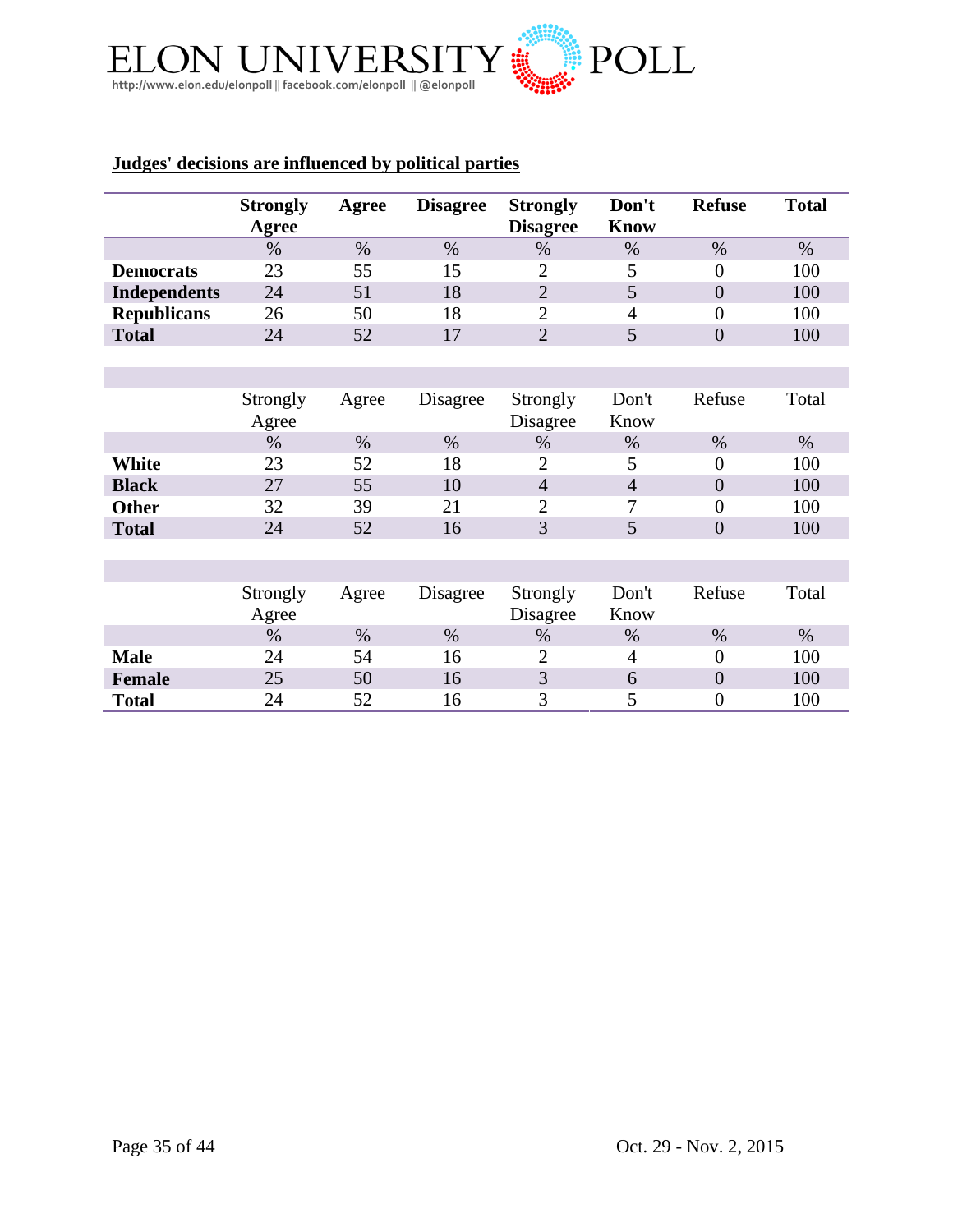

# **Judges' decisions are influenced by the fact they must run for election**

|                     | <b>Strongly</b> | Agree | <b>Disagree</b> | <b>Strongly</b> | Don't       | <b>Refuse</b>    | <b>Total</b> |
|---------------------|-----------------|-------|-----------------|-----------------|-------------|------------------|--------------|
|                     | Agree           |       |                 | <b>Disagree</b> | <b>Know</b> |                  |              |
|                     | $\%$            | $\%$  | $\%$            | $\%$            | $\%$        | $\%$             | $\%$         |
| <b>Democrats</b>    | 25              | 51    | 16              | $\overline{2}$  | 5           | 1                | 100          |
| <b>Independents</b> | 24              | 52    | 16              | $\overline{2}$  | 5           | $\mathbf{1}$     | 100          |
| <b>Republicans</b>  | 20              | 53    | 19              | $\overline{2}$  | 7           | $\overline{0}$   | 100          |
| <b>Total</b>        | 23              | 52    | 17              | $\overline{2}$  | 6           | $\mathbf{1}$     | 100          |
|                     |                 |       |                 |                 |             |                  |              |
|                     |                 |       |                 |                 |             |                  |              |
|                     | Strongly        | Agree | Disagree        | Strongly        | Don't       | Refuse           | Total        |
|                     | Agree           |       |                 | Disagree        | Know        |                  |              |
|                     | $\%$            | $\%$  | $\%$            | %               | $\%$        | $\%$             | $\%$         |
| White               | 22              | 53    | 17              | $\overline{2}$  | 7           | $\boldsymbol{0}$ | 100          |
| <b>Black</b>        | 29              | 49    | 14              | $\overline{2}$  | 5           | $\mathbf{1}$     | 100          |
| <b>Other</b>        | 23              | 48    | 18              | 3               | 6           | $\overline{2}$   | 100          |
| <b>Total</b>        | 24              | 52    | 16              | $\overline{2}$  | 6           | $\mathbf{1}$     | 100          |
|                     |                 |       |                 |                 |             |                  |              |
|                     |                 |       |                 |                 |             |                  |              |
|                     | Strongly        | Agree | Disagree        | Strongly        | Don't       | Refuse           | Total        |
|                     | Agree           |       |                 | Disagree        | Know        |                  |              |
|                     | $\%$            | $\%$  | $\%$            | $\%$            | $\%$        | $\%$             | $\%$         |
| <b>Male</b>         | 23              | 54    | 15              | $\overline{2}$  | 5           | 1                | 100          |
| <b>Female</b>       | 24              | 50    | 18              | $\mathbf{1}$    | 7           | $\overline{0}$   | 100          |
| <b>Total</b>        | 24              | 52    | 16              | $\overline{2}$  | 6           | 1                | 100          |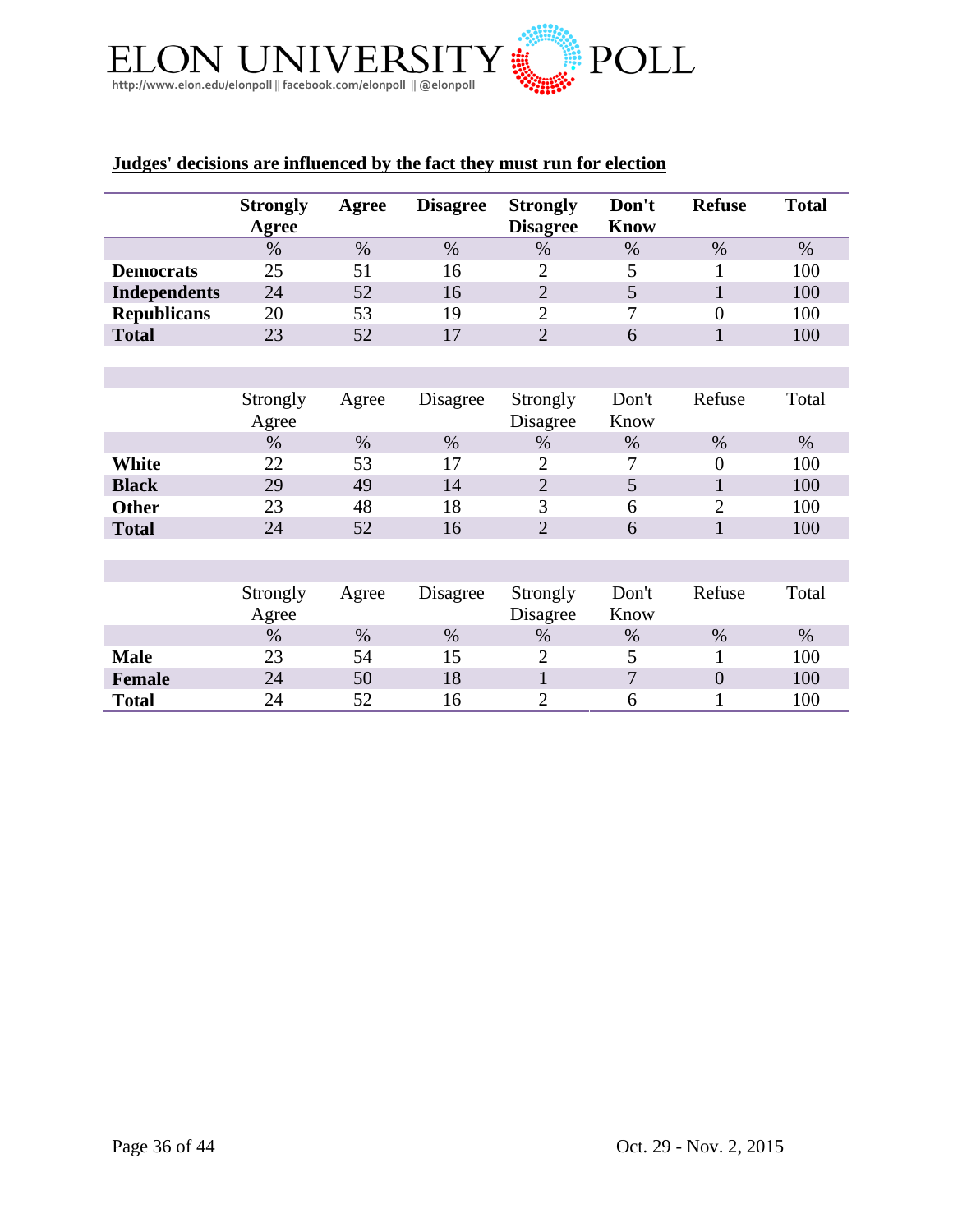

# <span id="page-36-0"></span>**Question Ordering**

| Introduction |                                                                                     |
|--------------|-------------------------------------------------------------------------------------|
| $\circ$      |                                                                                     |
| $\circ$      |                                                                                     |
| O            |                                                                                     |
| Approval     |                                                                                     |
| O            |                                                                                     |
| Partisanship |                                                                                     |
| $\circ$      |                                                                                     |
| $\circ$      |                                                                                     |
|              | 2016 Primary Questions                                                              |
| $\circ$      |                                                                                     |
| O            |                                                                                     |
| O            |                                                                                     |
| O            |                                                                                     |
| O            |                                                                                     |
| $\circ$      |                                                                                     |
| $\circ$      |                                                                                     |
| $\circ$      | rubioclintonWho would you vote for in 2016 - Rubio or Clinton                       |
| $\circ$      | fiorinaclintonWho would you vote for in 2016 - Fiorina or Clinton                   |
| $\circ$      |                                                                                     |
| $\circ$      | carsonclintonWho would you vote for in 2016 - Carson or Clinton                     |
| $\circ$      |                                                                                     |
|              | North Carolina State Courts [This report presents the findings for these questions] |
| O            |                                                                                     |
| O            |                                                                                     |
| $\circ$      |                                                                                     |
| O            |                                                                                     |
| O            |                                                                                     |
| $\circ$      |                                                                                     |
| O            |                                                                                     |
| $\circ$      |                                                                                     |
| O            |                                                                                     |
| O            |                                                                                     |
| O            |                                                                                     |

Page 37 of 44 Oct. 29 - Nov. 2, 2015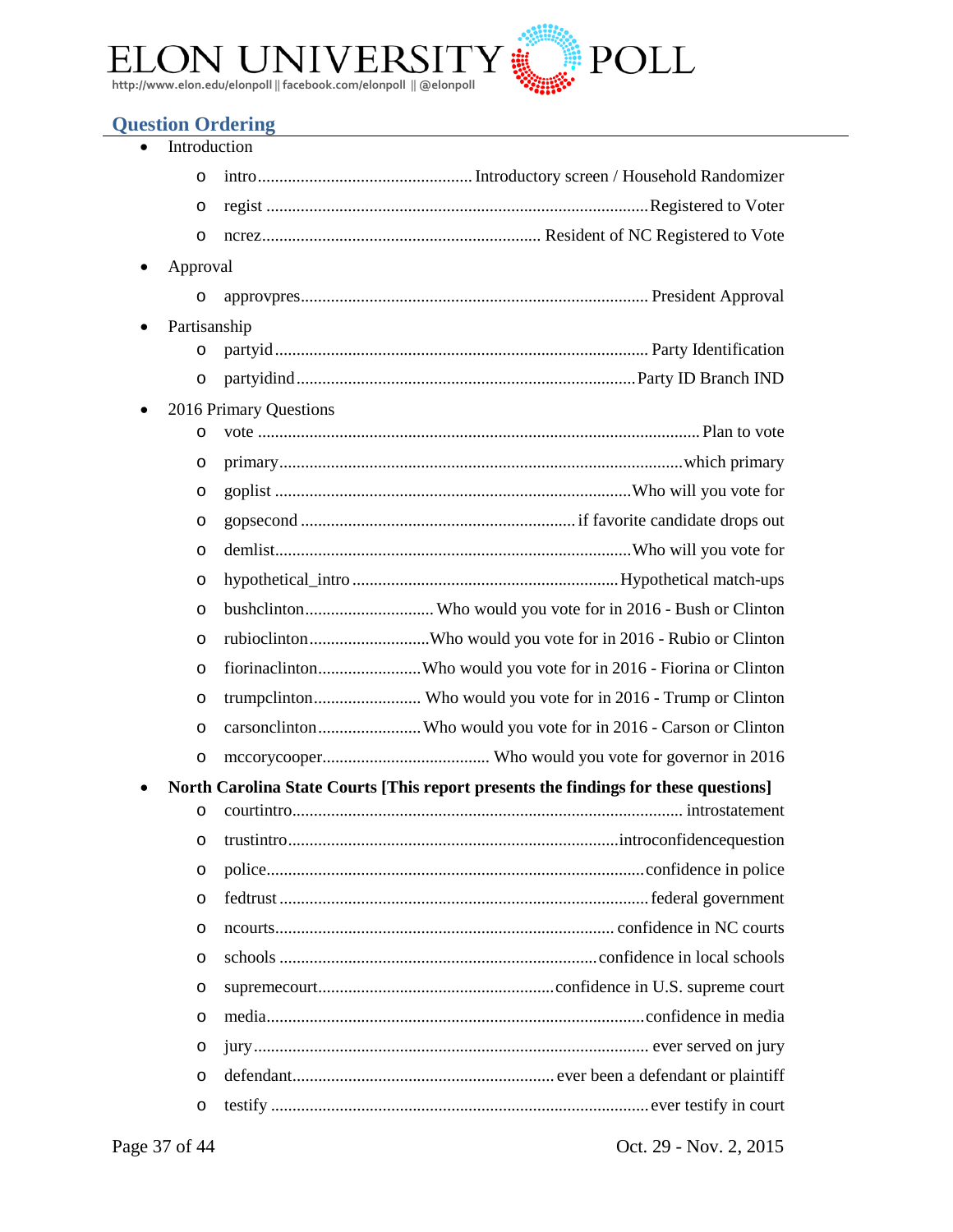

| $\circ$  |                |
|----------|----------------|
| O        |                |
| $\circ$  |                |
| $\circ$  |                |
| O        |                |
| O        |                |
| O        |                |
| $\circ$  |                |
| $\circ$  |                |
| $\circ$  |                |
| O        |                |
| $\circ$  |                |
| O        |                |
| $\circ$  |                |
| Debate   |                |
| $\circ$  |                |
| Ideology |                |
| $\circ$  |                |
| $\circ$  |                |
| $\circ$  |                |
| $\circ$  |                |
| $\circ$  |                |
|          | Demographics   |
| O        |                |
| O        |                |
| O        |                |
| O        |                |
| $\circ$  |                |
| O        |                |
| O        |                |
| O        |                |
| $\circ$  |                |
|          | Post-interview |
| O        |                |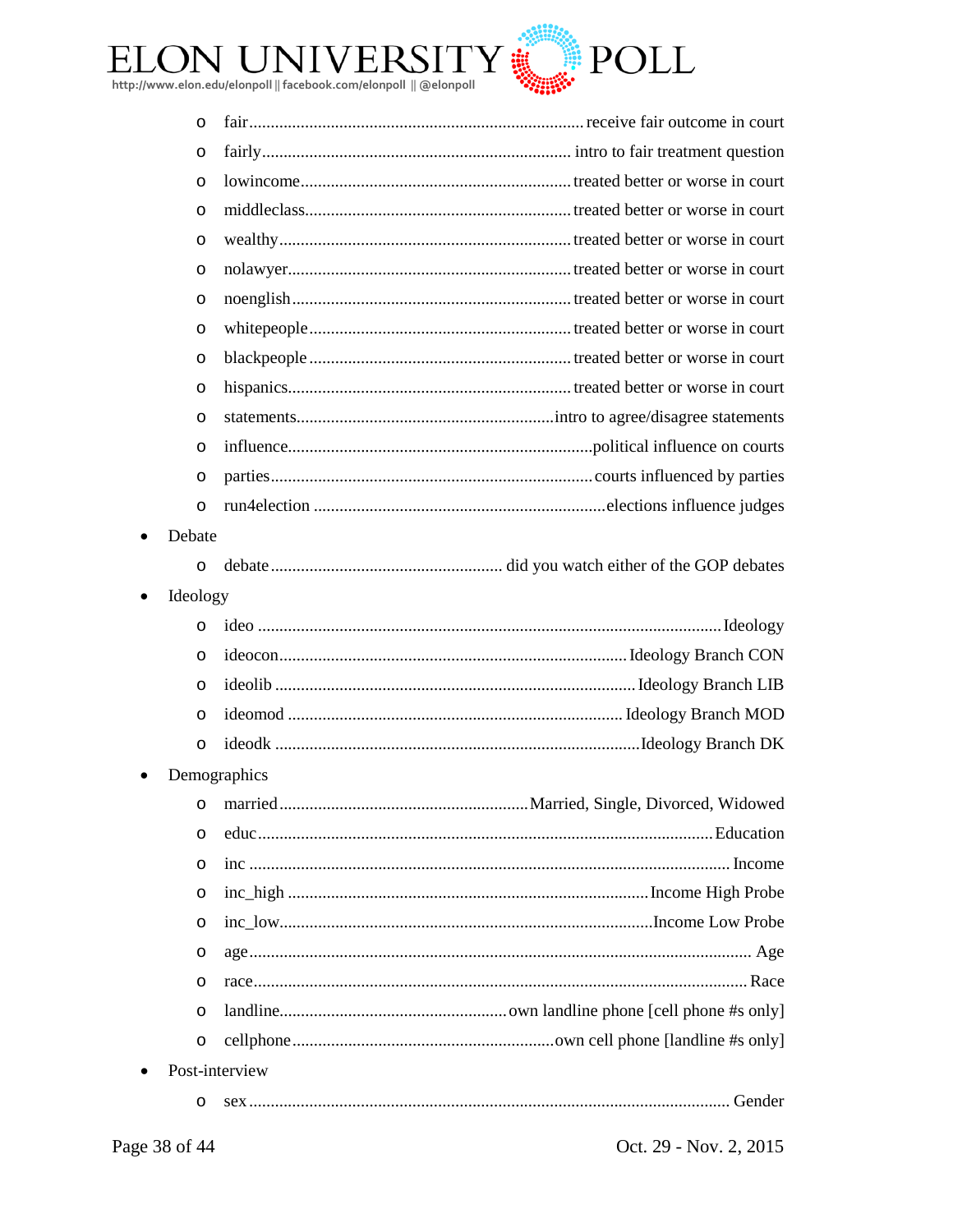

#### <span id="page-38-0"></span>**Methodological Information**

| Mode:<br>Population & Sample Area | Live Interviewer RDD Telephone Interviews<br>(Dual Frame: Cell Phone and Landlines)<br>North Carolina Residents; Adults (English<br>Speakers) |
|-----------------------------------|-----------------------------------------------------------------------------------------------------------------------------------------------|
| Dates in the field:               | October 29 - November 2, 2015                                                                                                                 |
| Sample Size                       | 1234 Adult Residents of North Carolina                                                                                                        |
| Margin of Error                   | $+/- 2.79\%$                                                                                                                                  |
| Confidence Level                  | 95%                                                                                                                                           |
| <b>Weighting Variables</b>        | Age, Race, Gender, & Phone Ownership                                                                                                          |

The Elon University Poll uses a stratified random sample of households with telephones and wireless (cell) telephone numbers. Please direct questions about the Elon University Poll's methodology to the Director of the Elon University Poll, Dr. Kenneth Fernandez at 336-278- 6438 or [kfernandez@elon.edu.](mailto:kfernandez@elon.edu)

#### **Procedures Used for Conducting the Poll**

The Elon University Poll uses CATI system software (Computer Assisted Telephone Interviewing) for the administration of surveys. We attempt to reach each working telephone number in the sample up to five times. We only interview residents of North Carolina who are over 18. The Elon University Poll conducted the survey in English. Live interviewers called from 4:30 pm to 9:30 pm Thursday 10/29 and Monday 11/2; 3:00 pm to 8:00 pm on Friday 10/30; and 11:00 am to 7:00 pm on Saturday 10/31 and Sunday 11/1.

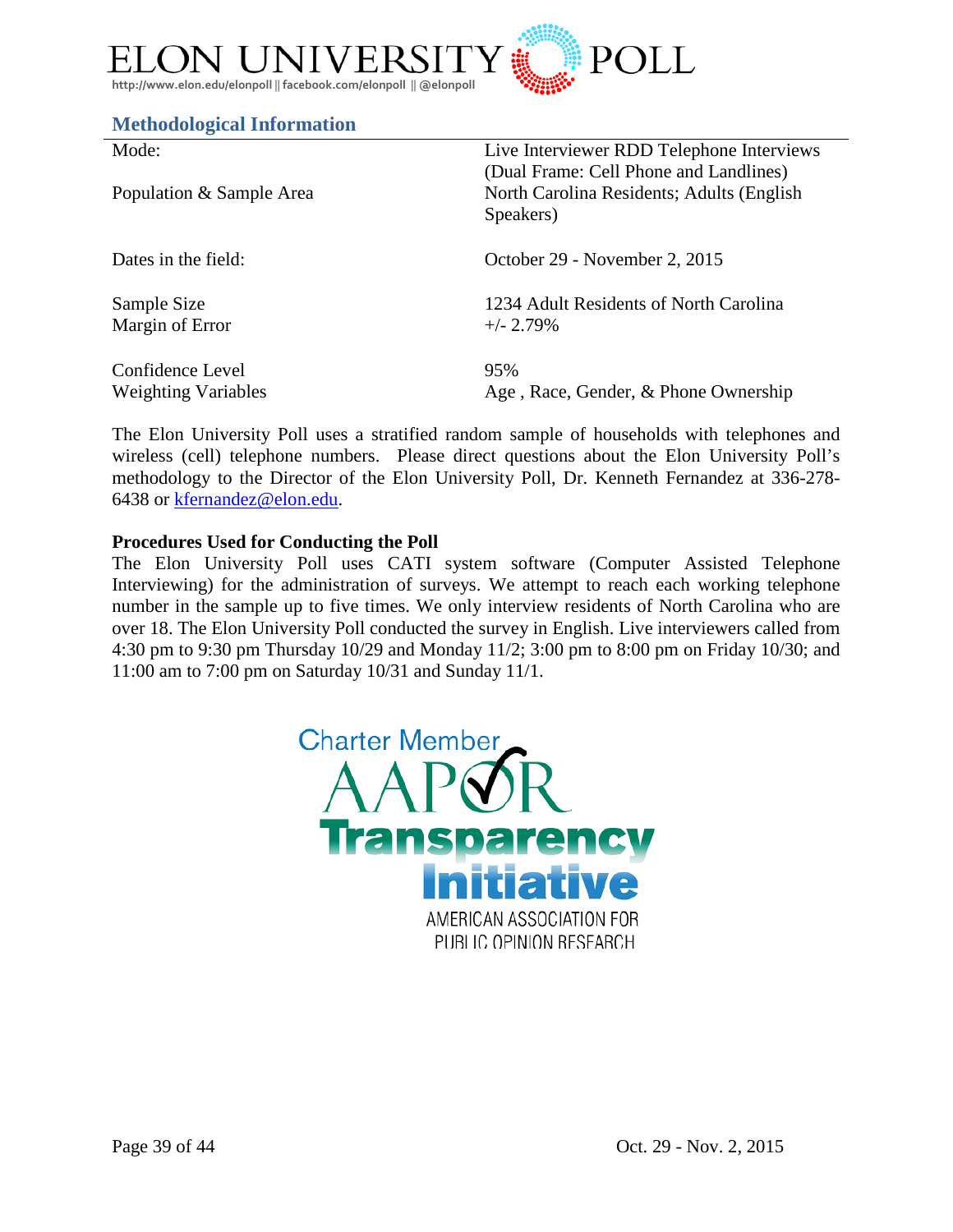

#### **Additional Methodological Decisions**

#### Branching Questions

For many questions with multiple response options, we program our surveys to branch into a secondary probing question.

#### "Don't Know" & "Refused" Response Options

All questions include an option for respondents to volunteer "don't know" or to refuse. In the vast majority of questions, interviewers do not prompt "don't know" responses.

#### Weighting and Design Effects

We typically weight results from the Elon University Poll on multiple demographic characteristics: race, gender, phone use/type and age. Weighting rarely leads to substantial changes in results. We use iterative raking, adjusting one dimension at a time. The standard error of an estimate for a simple random sample is different from the standard error of an estimate based on a weighted sample. This is referred to as a design effect. For example the overall design effect for the final weights for the sample of *Registered Voters in North Carolina* was 1.14. So an adjusted margin of error for that sample that takes into account the design effect of a survey would be  $+/- 3.18$  instead of  $+/- 2.79$ . In this report we also present unweighted frequencies.

#### Within Household Randomization

For landlines, we use the common "oldest-youngest" technique to ensure within household randomization. We assume cellphones belong to an individual rather than a household. Thus, we do not conduct within-household randomization within our cellphone sample.

#### Completion Criteria

An interview is a complete only if a respondent progresses through the entire survey. Respondents who hang up before completing the last question or who refuse to more than 10 % of the questions are incompletes.

#### Support for Transparency

The Elon University Poll supports transparency in survey research and is a charter member of the American Association for Public Opinion Research Transparency Initiative, which is a program promoting openness and transparency about survey research methods and operations among survey research professionals and the industry. All information about the Elon University Poll that we released to the public conforms to reporting conventions recommended by the American Association for Public Opinion Research and the National Council on Public Polls.

#### Question Construction and Question Order

In releasing survey results, the Elon University Poll provides the questions as worded and the order in which respondents receive these questions. In some cases question ordering rotates to avoid biases. In an effort to provide neutral, non-biased questions, we attempt to observe conventional question wording and question order protocols in all of our polls. In order to avoid recency or primacy effects, we randomize candidate names and directional response options (e.g.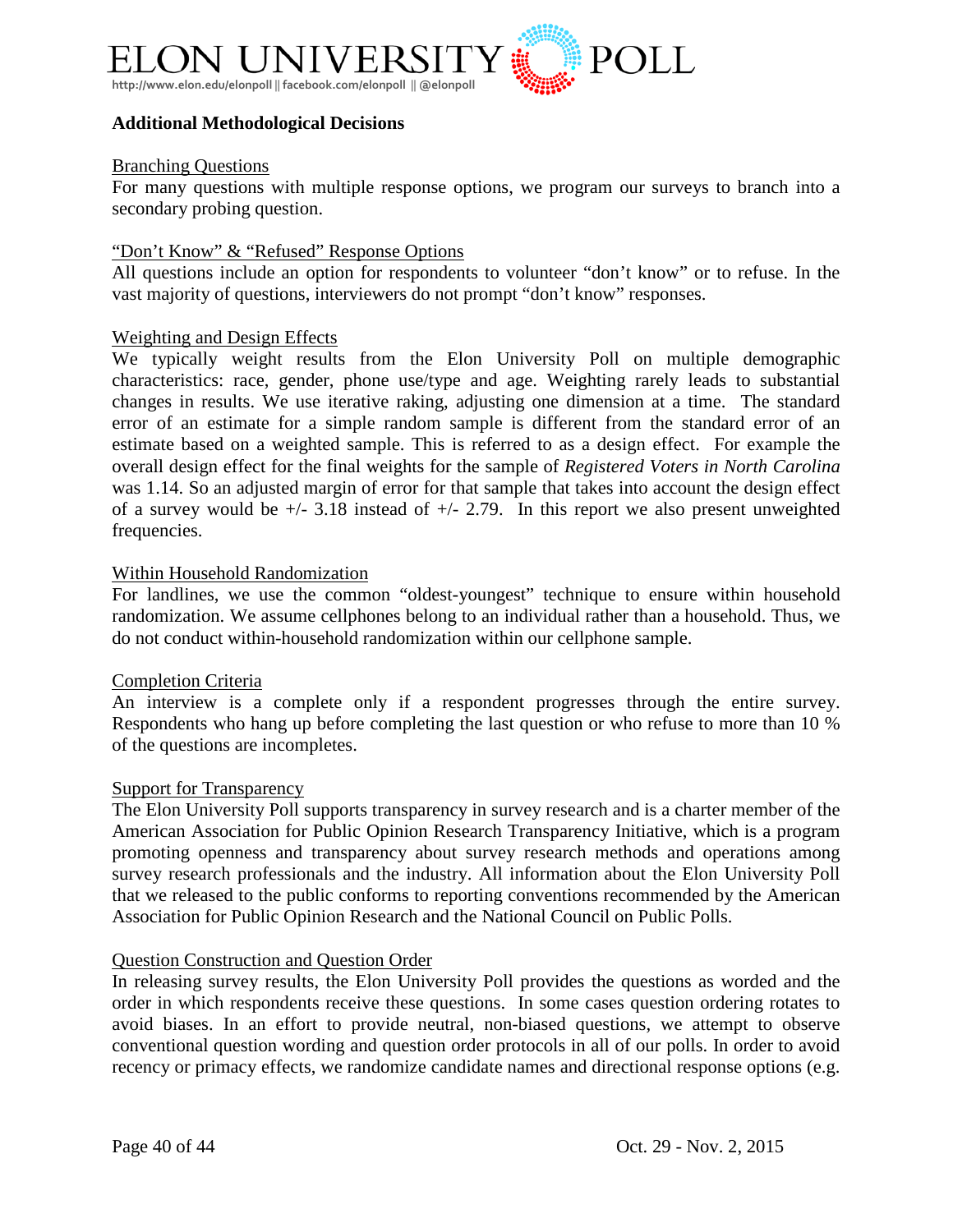

support / oppose) within the text of each question. We pretest every questionnaire multiple times before entering the field.

#### **Sampling**

Survey Sampling International, LLC, provide samples of telephone numbers. To equalize the probability of telephone selection, sample telephone numbers are systematically stratified according to subpopulation strata (e.g., a zip code, a county, etc.), which yields a sample from telephone exchanges in proportion to each exchange's share of telephone households in the population of interest. Estimates of telephone households in the population of interest are generally obtained from several databases. Samples of household telephone numbers are distributed across all eligible blocks of numbers in proportion to the density of listed households assigned in the population of interest according to a specified subpopulation stratum. Upon determining the projected (or preferred) sample size, a sampling interval is calculated by summing the number of listed residential numbers in each eligible block within the population of interest and dividing that sum by the number of sampling points assigned to the population. From a random start between zero and the sampling interval, blocks are selected systematically in proportion to the density of listed household "working blocks."

A block (also known as a bank) is a set of contiguous numbers identified by the first two digits of the last four digits of a telephone number. A working block contains three or more working telephone numbers. Exchanges are assigned to a population on the basis of all eligible blocks in proportion to the density of working telephone households. Once each population's proportion of telephone households is determined, then a sampling interval, based on that proportion, is calculated and specific exchanges and numbers are randomly selected.

The wireless component of the study sample starts with determining which area code-exchange combinations in North Carolina are included in the wireless or shared Telcordia types. Similar to the process for selecting household telephone numbers, wireless numbers involve a multi-step process in which blocks of numbers are determined for each area code-exchange combination in the Telcordia types. From a random start within the first sampling interval, a systematic nth selection of each block of numbers is performed and a two-digit random number between 00 and 99 is appended to each selected nth block stem. The intent is to provide a stratification that will yield a sample that is representative both geographically and by large and small carrier. From these, a random sample is generated.

Because exchanges and numbers are randomly selected, unlisted as well as listed numbers are included in the sample. Thus, the sample of numbers generated for the population of interest constitutes a random sample of telephone households and wireless numbers of the population.

#### **Frequently Asked Questions about our Methodology**

- 1. *Who pays for the Elon University Poll?* Elon University fully funds the Elon University Poll.
- 2. *Does the Elon University Poll favor a certain party?*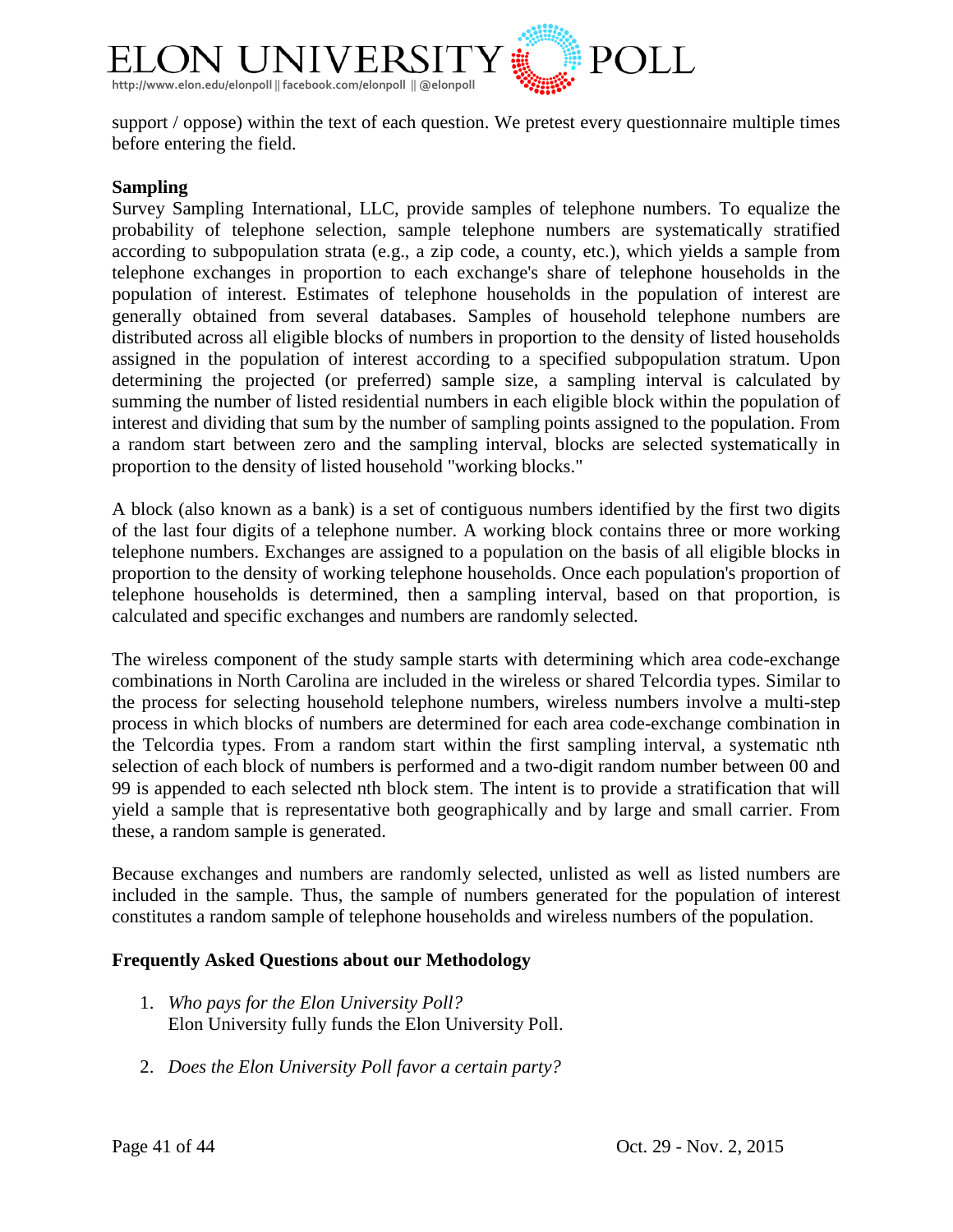

The Elon University Poll is an academic, non-partisan survey. We do not engage or work with any political candidates or parties. We employ best practices to ensure the results are not biased.

- 3. *Where do you get your numbers?* We obtain samples of randomized phone numbers from Survey Sample International.
- 4. *How many times do you call a number before giving up?* We will attempt to call each working number up to five times before removing it from the sample.
- 5. *Do you call both cell phones and land lines?* Yes. We use a mixed sample of both cell phones and landlines. We weight on phone ownership to adjust for the higher probability of selection of those who own both cell phones and landline phones.
- 6. *Do you report non-response rates?*

Yes. We report non-response rates based on AAPOR guidelines. The response rate for the October 2015 poll was 15.7% which is generally higher than the national average response rate of other high quality survey organizations. The response rate is calculated using the American Association of Public Opinion Research (AAPOR) formula RR4.

7. *Do you weight the data?*

Yes. We apply weights to the data. An iterative proportional fitting algorithm generates weights based on Census and CDC population parameters of residents in North Carolina. Registered voter screens sometimes cause final weighted variables to not match those parameters exactly- which is intended.

8. *Do you randomize response options?*

Yes. We rotate the order of candidate names in all applicable questions. We also rotate order of text for other questions, such as those that include response options such as "more" and "less." Furthermore, we rotate the order of some questions themselves if we suspect the order of a question could bias results.

9. *Do you conduct within-household randomization?*

Yes. For landlines, we use the common "oldest-youngest" rotation to ensure within household randomization. We assume cellphones belong to an individual rather than a household. Thus, we do not conduct within-household randomization within our cellphone sample.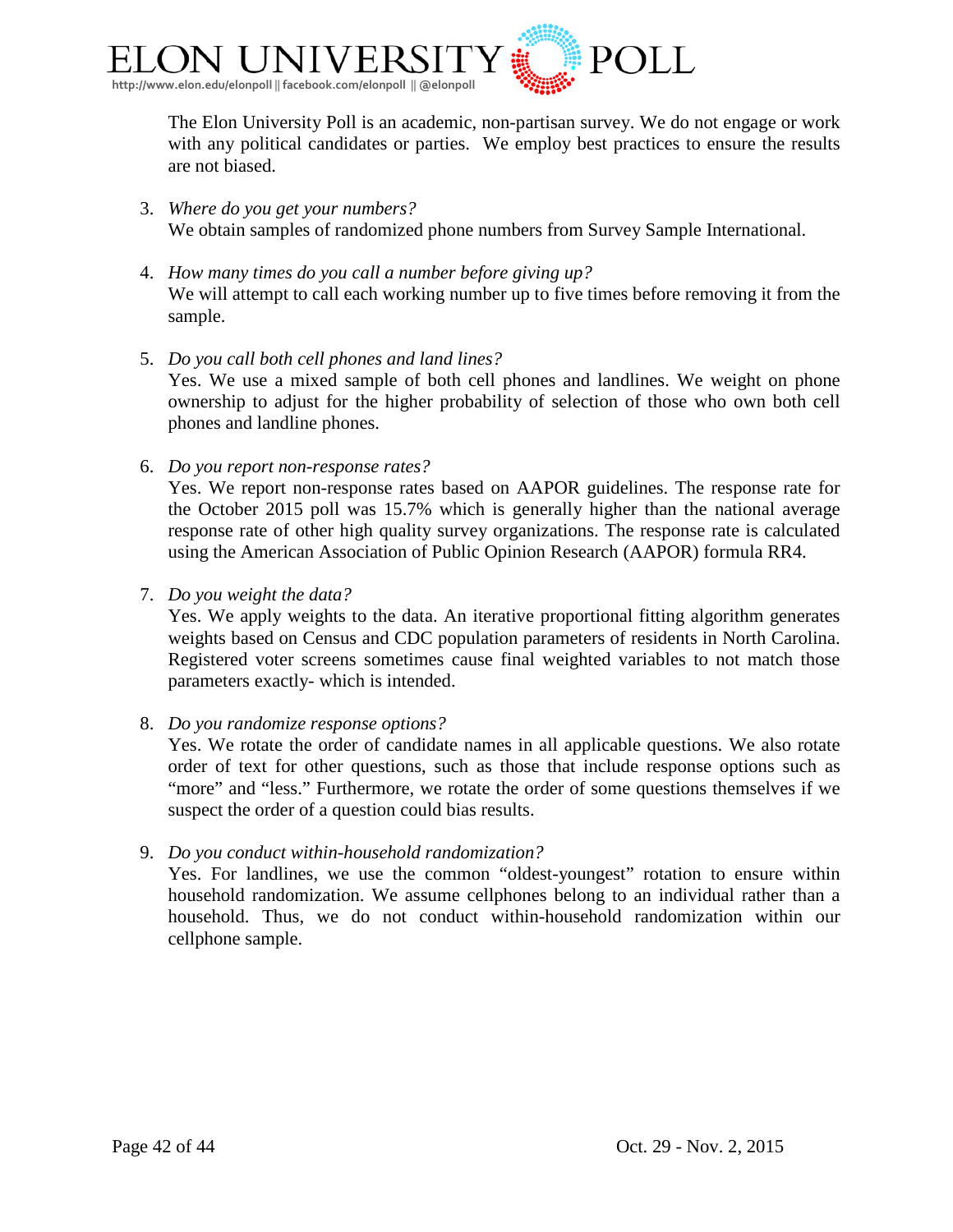

## <span id="page-42-0"></span>**The Elon University Poll Team**

- [Dr. Kenneth Fernandez](http://www.elon.edu/directories/profile/?user=kfernandez) is the Director of the Elon University Poll. Dr. Fernandez holds a Ph.D. in Political Science from University of California – Riverside. Dr. Fernandez is Assistant Professor of Political Science at Elon University. He has published numerous articles in peer-reviewed social science journals.
- [Dr. Jason Husser](http://www.elon.edu/directories/profile/?user=jhusser) is the Assistant director. Dr. Husser is also Assistant Professor of Political Science at Elon University and Faculty Fellow for Civic Engagement. Dr. Husser holds a Ph.D. in Political Science from Vanderbilt University.
- Daniel Anderson is Vice President of Elon University Communications. Eric Townsend is Director of the Elon University News Bureau. Both work very closely with the directors in communicating results of the poll.

Faculty members in the Department of Political Science are also involved in advising the directors. The poll operates under the auspices of the College of Arts and Sciences at Elon University, led by Interim Dean Gabie Smith.

The Elon University administration, led by Dr. Leo Lambert, president of the university, fully supports the Elon University Poll as part of its service commitment to state, regional, and national constituents. Elon University fully funds the Elon University Poll. Because of this generous support, the Elon University poll does not engage in any contract work. This permits the Elon University Poll to operate as a neutral, non-biased, non-partisan resource.

Elon University students administer the survey as part of the University's commitment to civic engagement and experiential learning where "students learn through doing." Student interviewers receive extensive training prior to engaging in interviewing. A team of student supervisors assists the directors with quality control and monitoring.

Fernandez



Husser